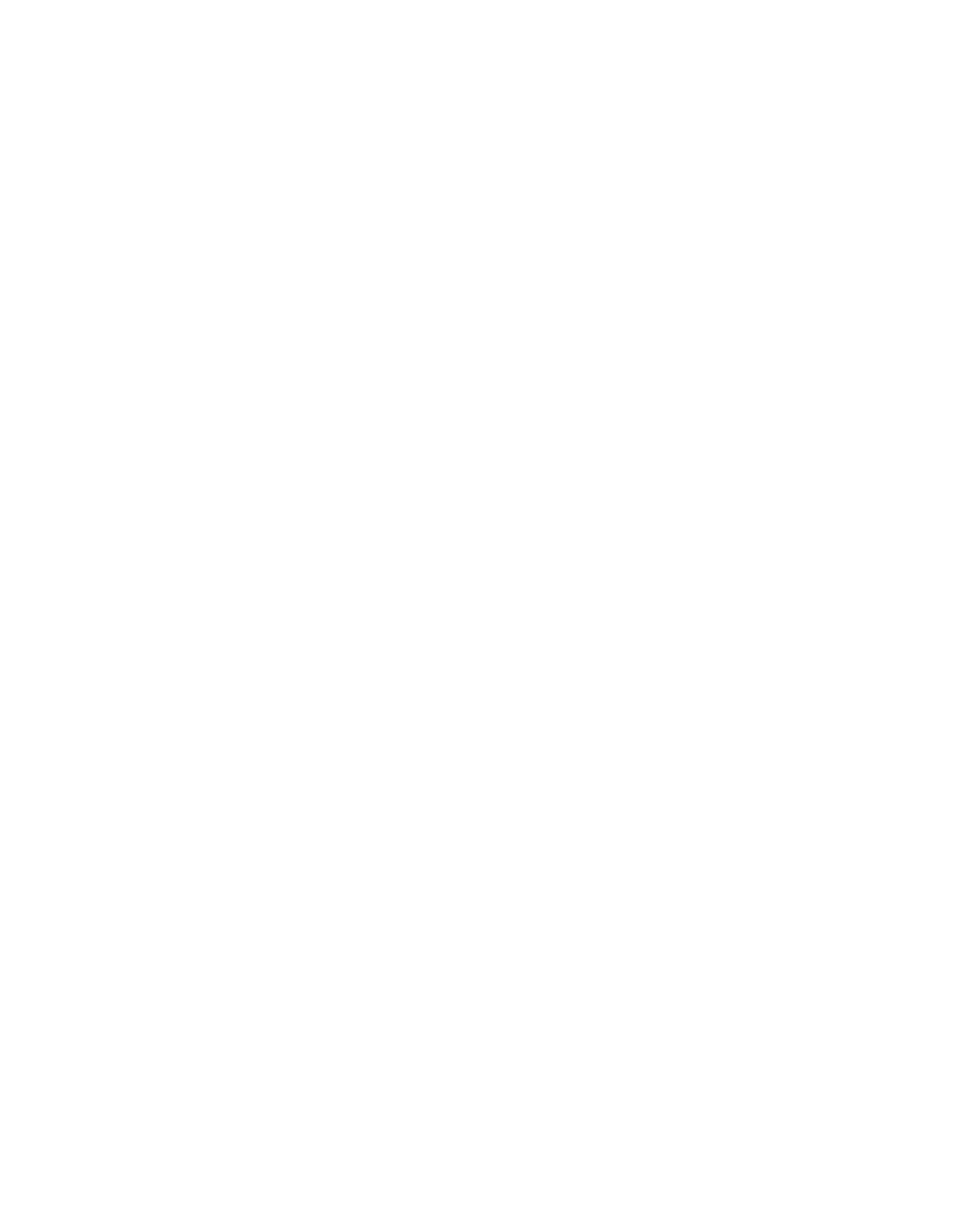# CONTENTS

 $\overline{a}$ 

| Π.<br>The spiritual world existed and subsists from its own sun, and the                                                          | 9 |
|-----------------------------------------------------------------------------------------------------------------------------------|---|
|                                                                                                                                   |   |
|                                                                                                                                   |   |
|                                                                                                                                   |   |
| III.<br>The sun of the spiritual world is pure love, from Jehovah God,                                                            |   |
| V<br>From that sun proceeds heat and light, and the heat preceding                                                                |   |
| from it is in its essence love, and the light from it is in its es-                                                               |   |
|                                                                                                                                   |   |
| Beth the heat and the light flow into man - the heat into his<br>V.                                                               |   |
| will, where it produces the good of love, and the light into                                                                      |   |
| his understanding, where it produces the truth ef wisdom 14                                                                       |   |
| VI.<br>These two, namely, heat and light, or love and wisdem, flow                                                                |   |
| cenjeintly frem God int0 the soul of man, and threugh this inte<br>his mind, its affectiens and theughts, and frem these into the |   |
|                                                                                                                                   |   |
| VII.<br>The sun of the natural werld is pure fire, and by means of this sun                                                       |   |
|                                                                                                                                   |   |
| Therefore every thing which preceeds from this sun, regarded<br>VIII.                                                             |   |
|                                                                                                                                   |   |
| The spiritual clothes itself with the natural, as a man clethes<br>IX.                                                            |   |
| Spiritual things, thus clothed in a man. enable him to live a ra-<br>Х.                                                           |   |
| tional and moral man, thus a spiritually natural man 24.                                                                          |   |
| XI.<br>The reception ef that influx is accerding to the state Of leve and                                                         |   |
|                                                                                                                                   |   |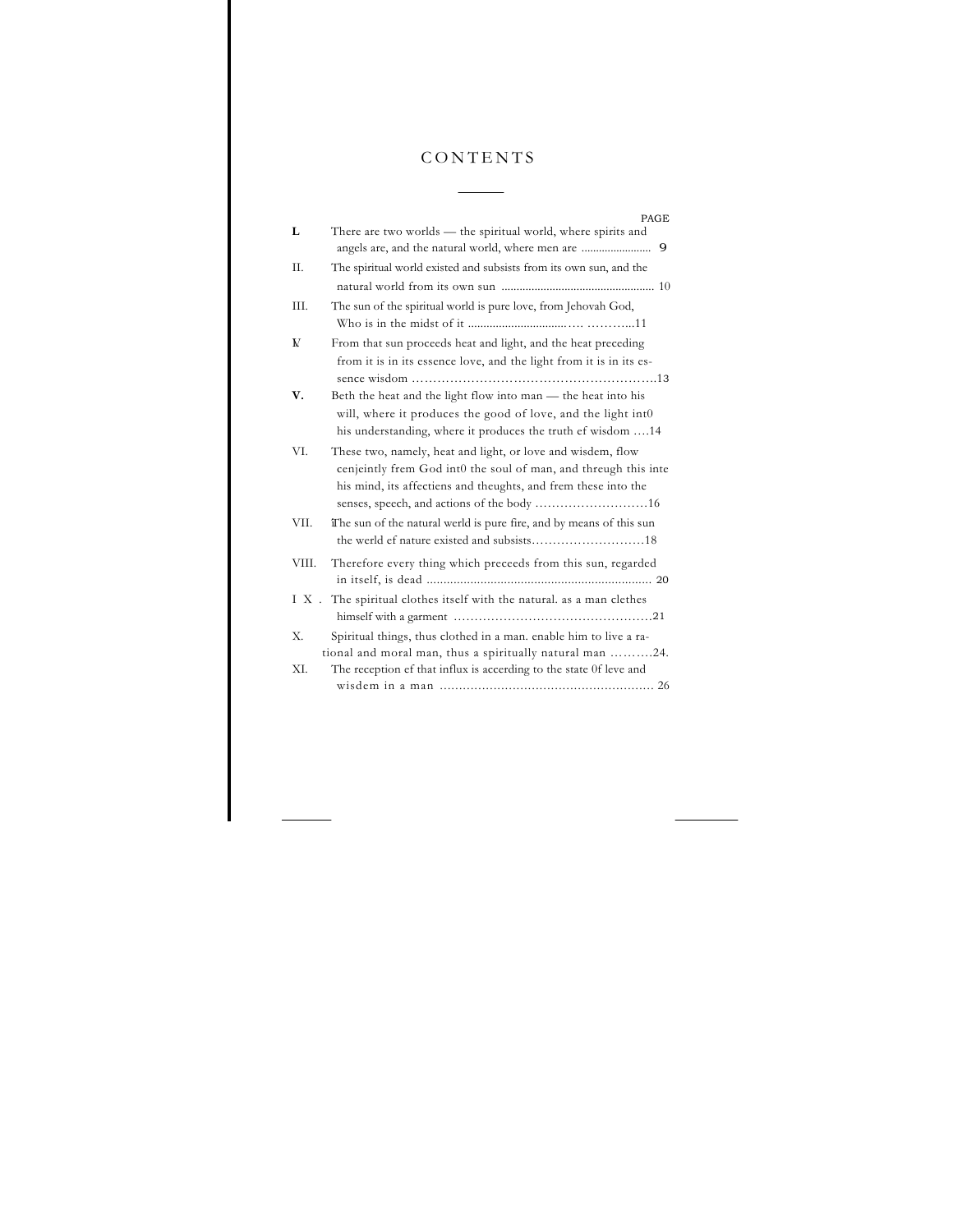# IV C0NTENTS

| PAGE                                                                         |
|------------------------------------------------------------------------------|
| XII.<br>The understanding in a man can be efevated into the light, that is   |
| inte the wisdem, in which the angels ef heaven are, accerding te             |
| the imprevement ef his reason; and in like manner his will can               |
| be elevated inte the heat 0f heaven, that is inte ieve, according to         |
| the deeds ef his fife; but the love of the will is net elevated except       |
| so far as the man wills and does those things which the wisdom               |
|                                                                              |
| XIII.                                                                        |
| There are three degrees in the spiritual world, and three degrees in<br>XIV. |
| the natural world, hitherto unknewn, according to which all                  |
| influx takes place 33                                                        |
| Ends are in the first degree, causes in the second, and effects in<br>XV.    |
|                                                                              |
| XVI. From these things it is plain what is the quality of spiritual influx   |
|                                                                              |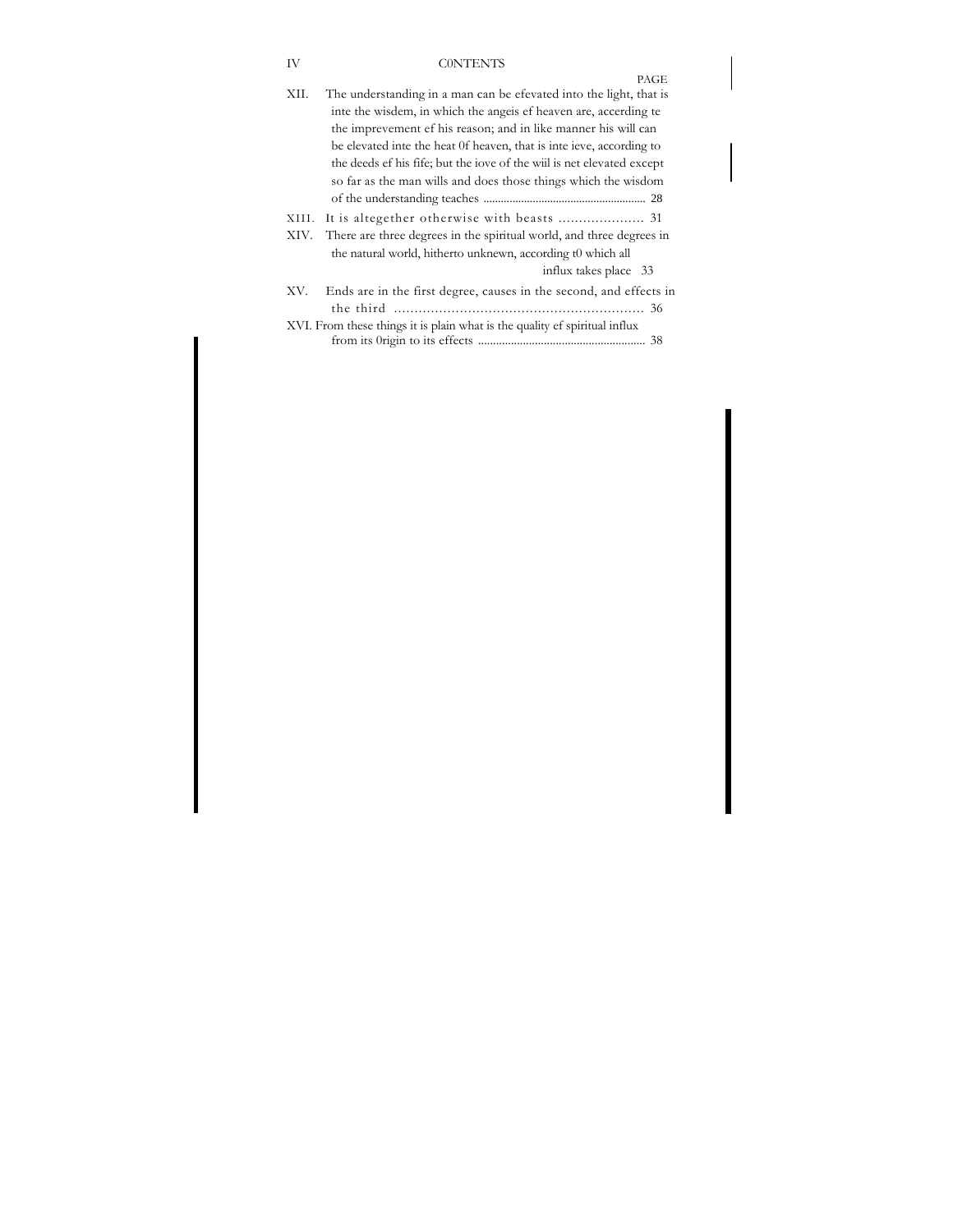# ANGELIC WISDOM

# **CONCERNING**

# THE DIVINE LOVE

# AND CONCERNING

# THE DIVINE WISDOM

*First published in Latin, Amsterdam, 1763* 

# THE INTERCOURSE

# BETWEEN

# THE SOUL AND THE BODY

WHICH IS SUPPOSED TO TAKE PLACE EITHER BY PHYSICAL INFLUX, OR BY SPIRITUAL INFLUX, OR BY PRE—ESTABLISHED HARMONY

BY

# EMANUEL SWEDENBORG

*First published in Latin, London,* 1769

Rotch Edition

BOSTON AND NEW YORK HOUGHTON MIFFLIN COMPANY The Riverside Press Cambridge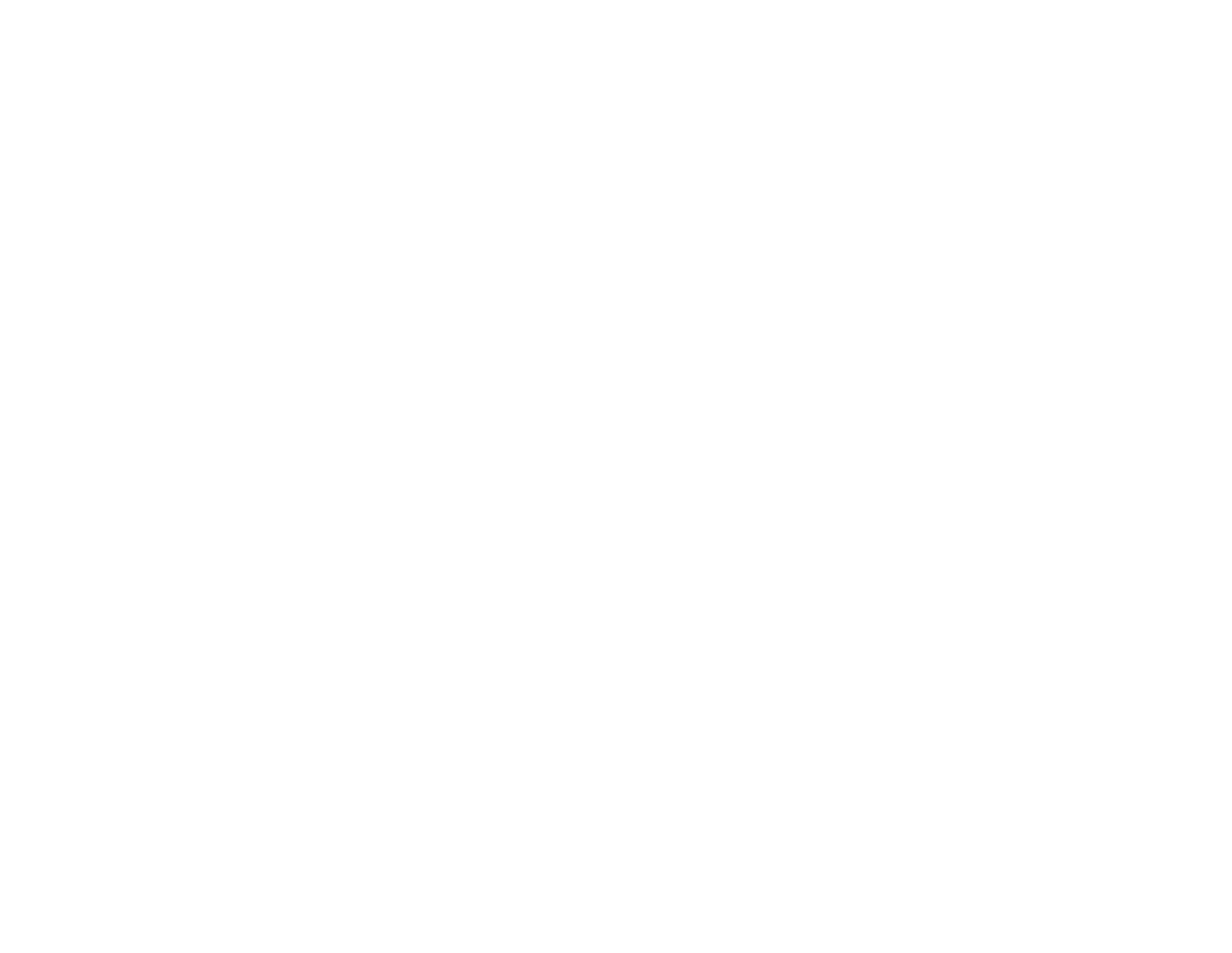# INTERCOURSE BETWEEN THE SOUL AND BODY

 $\overline{C}$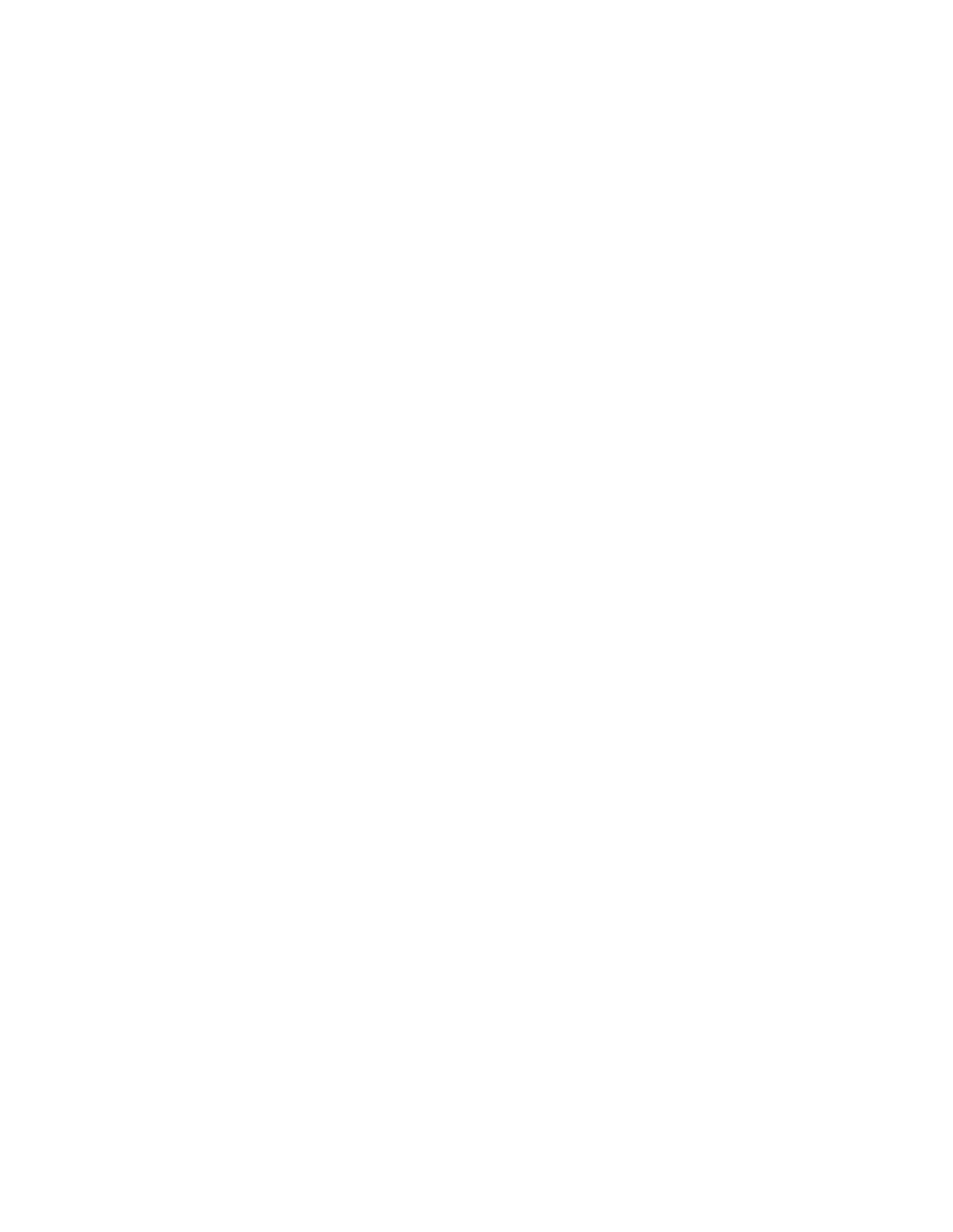### THE INTERCOURSE

### BETWEEN

# THE SOUL AND THE BODY

I. IN regard to the intercourse between the soul and the body, or the operation of one upon the other, and of one with the other, there are three opinions and traditions, which are hypotheses. The first is called Physical Influx, the second Spiritual Influx, and the third Pre-established Harmony. The first. ealled Physical Influx, is from the appearances of the senses and their fallacies, since the appearance is that the objects of sight, which affect the eyes, flow into thought and produce it; in like manner that speech, which moves the ears, flows into the mind and produces ideas there; and similarly with the senses of smell. taste, and touch. Since the organs of these senses first receive the impressions from contact with the world, and according as they are affected the mind appears to think and also to will, the old philosophers and schoolmen believed an influx to be derived from these organs into the soul, and thus set up the hypothesis of physical or natural influx. The seeond hypothesis, that of Spiritual Influx, by some called occasional influx, is according to order and its laws; since the soul is spiritual substanee, and therefore purer, prior, and interior, while the body is material, and there-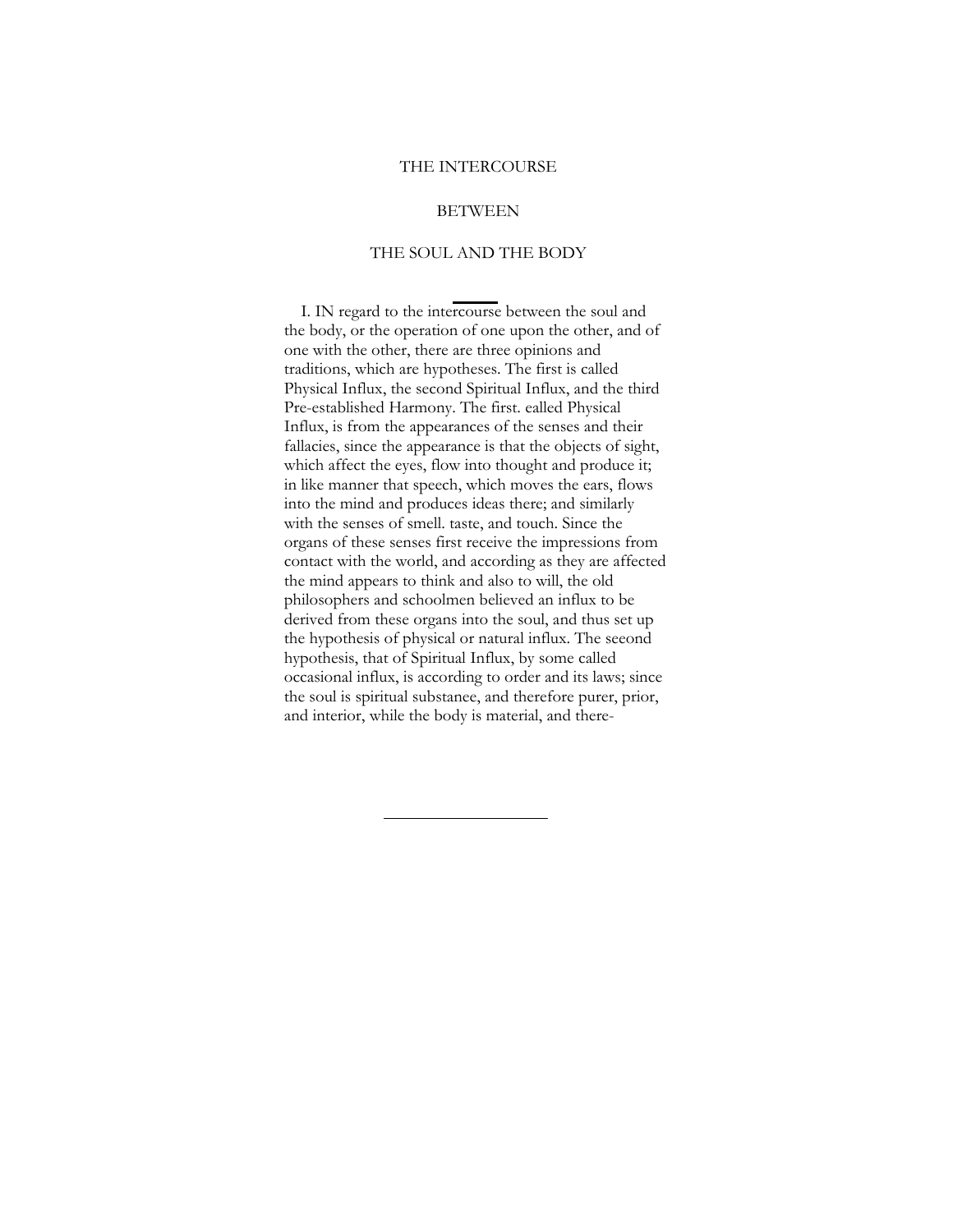#### 6 THE INTERCOURSE BETWEEN

fore grosser, posterior, and exterior; and it is according to order that purer should flow into grosser, prior into posterior, and interior into exterior, thus spiritual into material, and not the reverse. Consequently it is of order that the thinking mind should flow into the sight according to the state induced on the eyes from the objects of vision, whieh state the mind also disposes at pleasure; and likewise the perceptive mind into the hearing aceording to the state induced on the ears from speeeh. The third hypothesis, that of Prelestablished Harmony, is from the appearances and fallacies of reason, since the mind in its operation acts together and at the same time with the body. And yet all operation is first sueeessive and afterward simultaneous. Suecessive operation is influx, and simultaneous opePation is harmony — as when the mind thinks and afterward speaks. or when it wills and afterward acts. It is therefore a fallacy of reason to establish simultaneousness and to exclude successiveness. Besides these three opinions on the intercourse of the soul and the body. no fourth is possible. for either the soul must operate on the body, or the body on the soul, or both at once together.

2. Since spiritual influx is from order and its laws, as already said, therefore this influx has been acknowledged and received by the wise in the learned world in preference to the other two hypotheses. All that which is from order is truth. and truth manifests itself by the light implanted in it. even in the shade of reason, in which hypotheses dwell. But there are three things that envelope this hypothesis in obscurity — ignorance of what the soul is, ignorance of what the spiritual is, and ignorance of what influx is; and therefore these three must first be unfolded before reason sees the very truth. For hypothetieal truth is not real truth, but only a conjecture of truth. It is as a picture on the wall seen at night by the light of the stars, on which the mind bestows various forms according to its fantasy. It is a different thing when the light of the sun after day-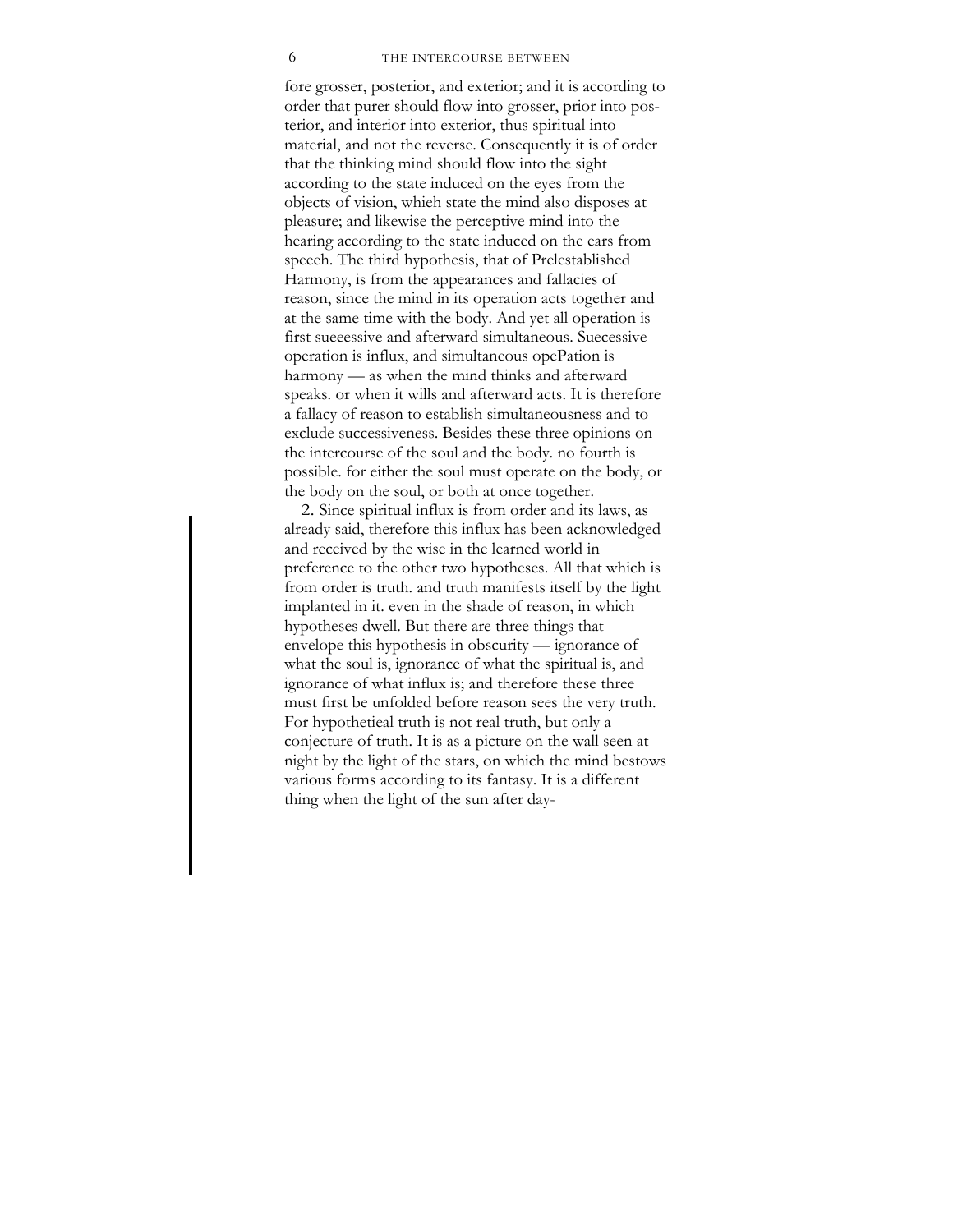#### THE SOUL AND THE BODY 7

break shines upon it and disposes and brings to view not only its generals, but also its particulars. So out of the shade of truth in which this hypothesis is, truth becomes plain when it is known what the spiritual is and what is its nature in comparison with the natural, also what the soul is and its nature, as well as the nature of the influx that flows into the soul and through it into the perceptive and thinking mind, and from this into the body. But these things can not be explained except by one who has been permitted by the Lord to associate with angels in the spiritual world and at the same time with men in the natural world. And because this has been permitted to me, I have been able to describe both the spiritual and the natural, and their nature; which has been done in the work on Marriage Love — the Spiritual is described in the memorable relation n. 326 to 329; the Human Soul in n. 315; Influx, in n. 38o; and more fully in n. 415 to 422. Who does not know, or may not know, that the good of l0ve and the truth of faith flow from God into man, and that they flow into his soul, and are felt in his mind. and flow out from his thought into his speech, and from his will into his actions? That spiritual influx, and its origin and derivation, are from this, will be shown in the following order:

I. There are two worlds — the spiritual world, where spirits and angels are. and the natural world, where men are.

II. The spiritual world existed and subsists from its own sun, and the natural world from its sun.

III. The sun of the spiritual world is pure love from Jehovah God, Who is in the midst of it.

IV. From that sun proceeds heat and light, and the heat proceeding from it is in its essence love, and the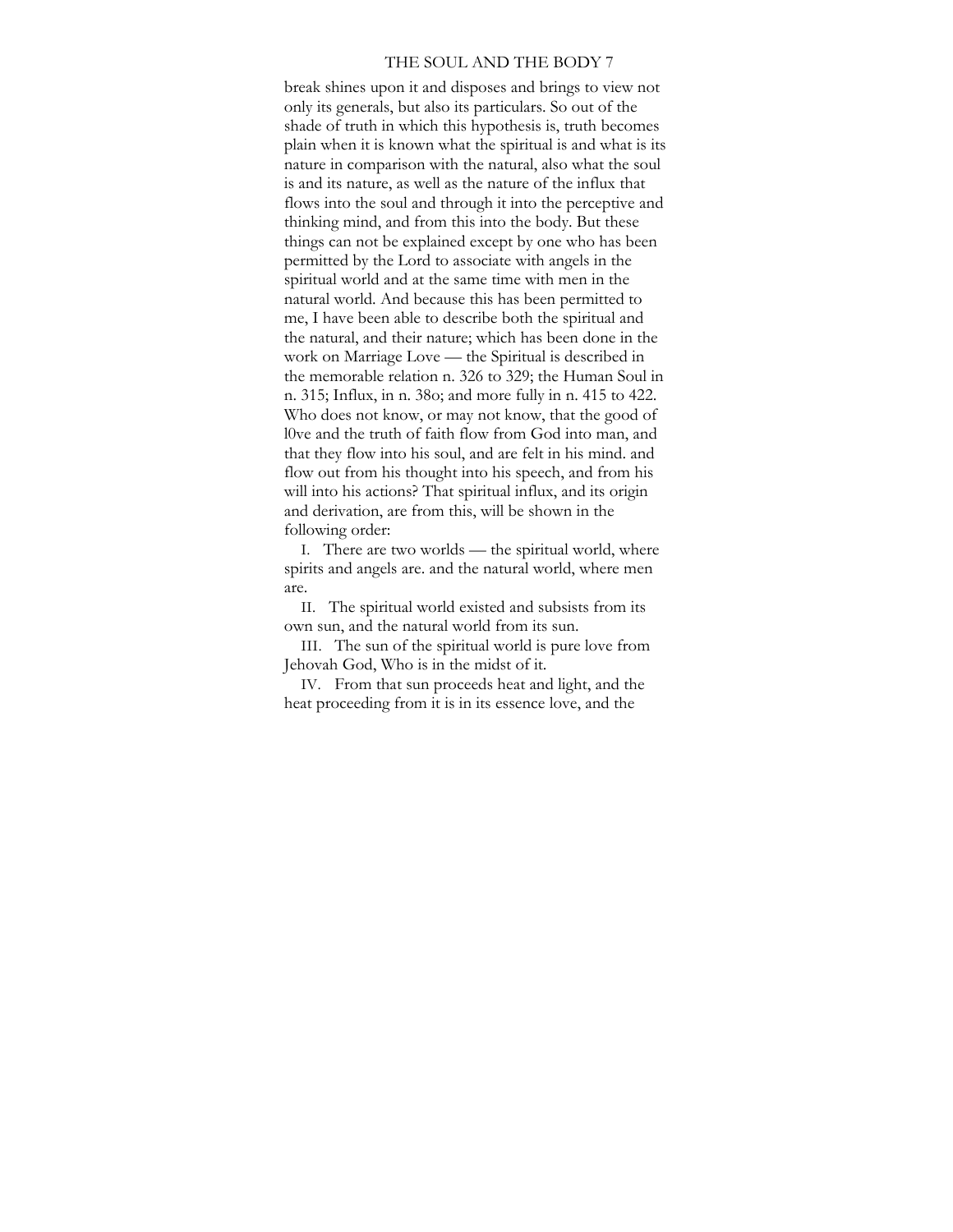light from it is in its essence wisdom.

V. Both the heat and the light flow into man, the heat into his will, where it produees the g0od of love, and the light into his understanding, where it produces the truth of wisdom.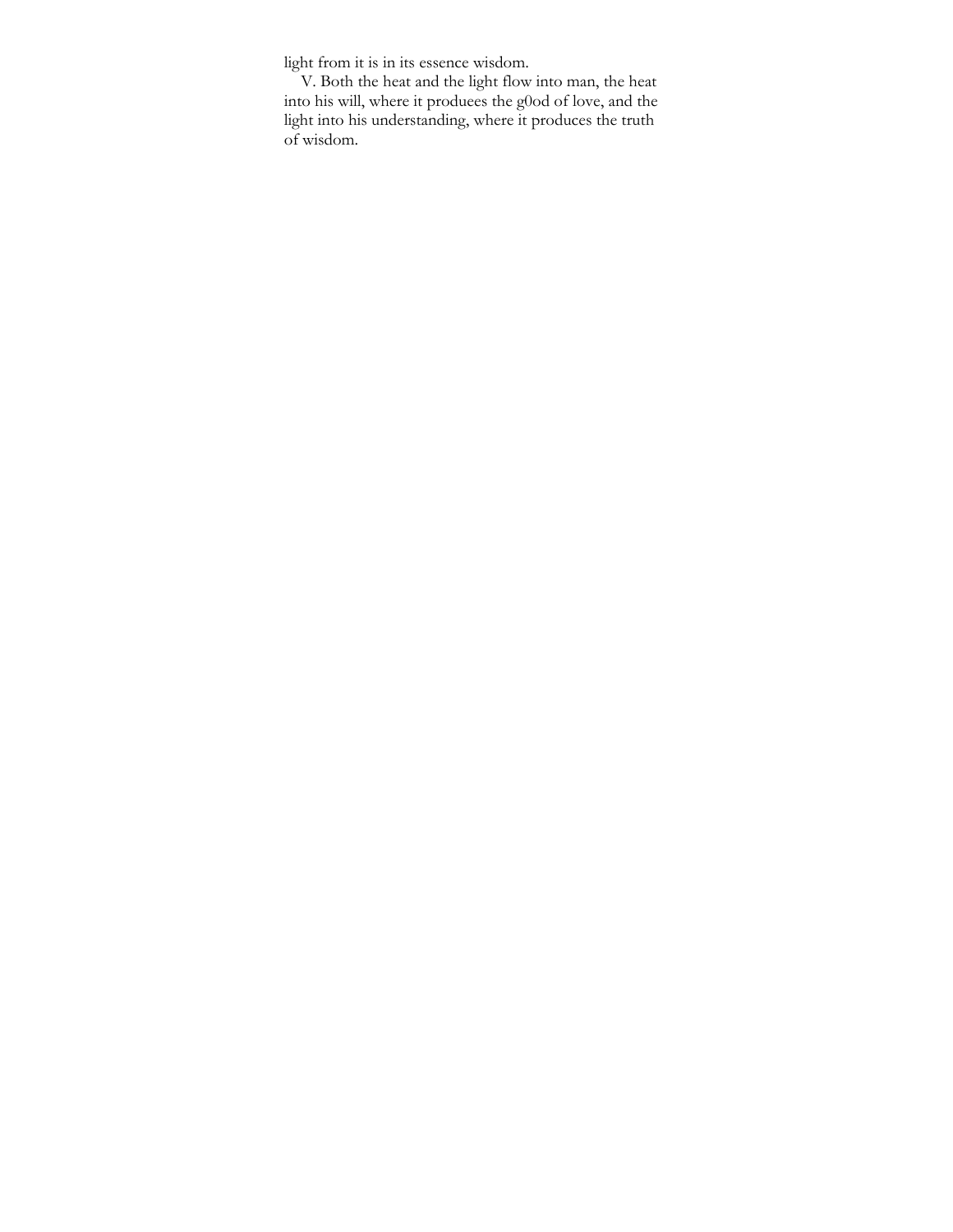#### **8** THE 1NTERCOURSE BETWEEN

VI. Those two, heat and light, or love and wisdom, flow conjointly from God into the soul of man, and through this into his mind, its affections and thoughts, and from these into the senses, speech, and actions of the body.

VII. The sun of the natural world is pure fire, and by means of this sun the world of nature existed and subsists.

VIII. Therefore everything which proceeds from this sun, regarded in itself, is dead.

IX. The spiritual elothes itself with the natural, as **a**  man clothes himself with a garment.

X. Spiritual things thus clothed in a man enable him to live a rational and moral man, thus a spiritually natural man.

XI. The reception of that influx is according **to** the state of love and wisdom in a man.

XII. The understanding in a man can be elevated into the light, that is, into the wisdom, in which the angels of heaven are, according to the improvement of his reason, and his will can be elevated in like manner into heat, that is, into l0ve, according to the deeds of his life; but the l0ve of the will is not elevated, except so far as the man wills and does those things which the wisdom of the understanding teaches.

XIII. It is altogether otherwise with beasts.

XIV. There are three degrees in the spiritual world, and three degrees in the natural world, according to which all influx takes place.

XV. Ends are in the first degree, causes in the second, and effeets in the third.

XVI. From these things it is plain what is the quality of spiritual influx from its origin to its effects.

Each of these propositions shall now be briefly illustrated.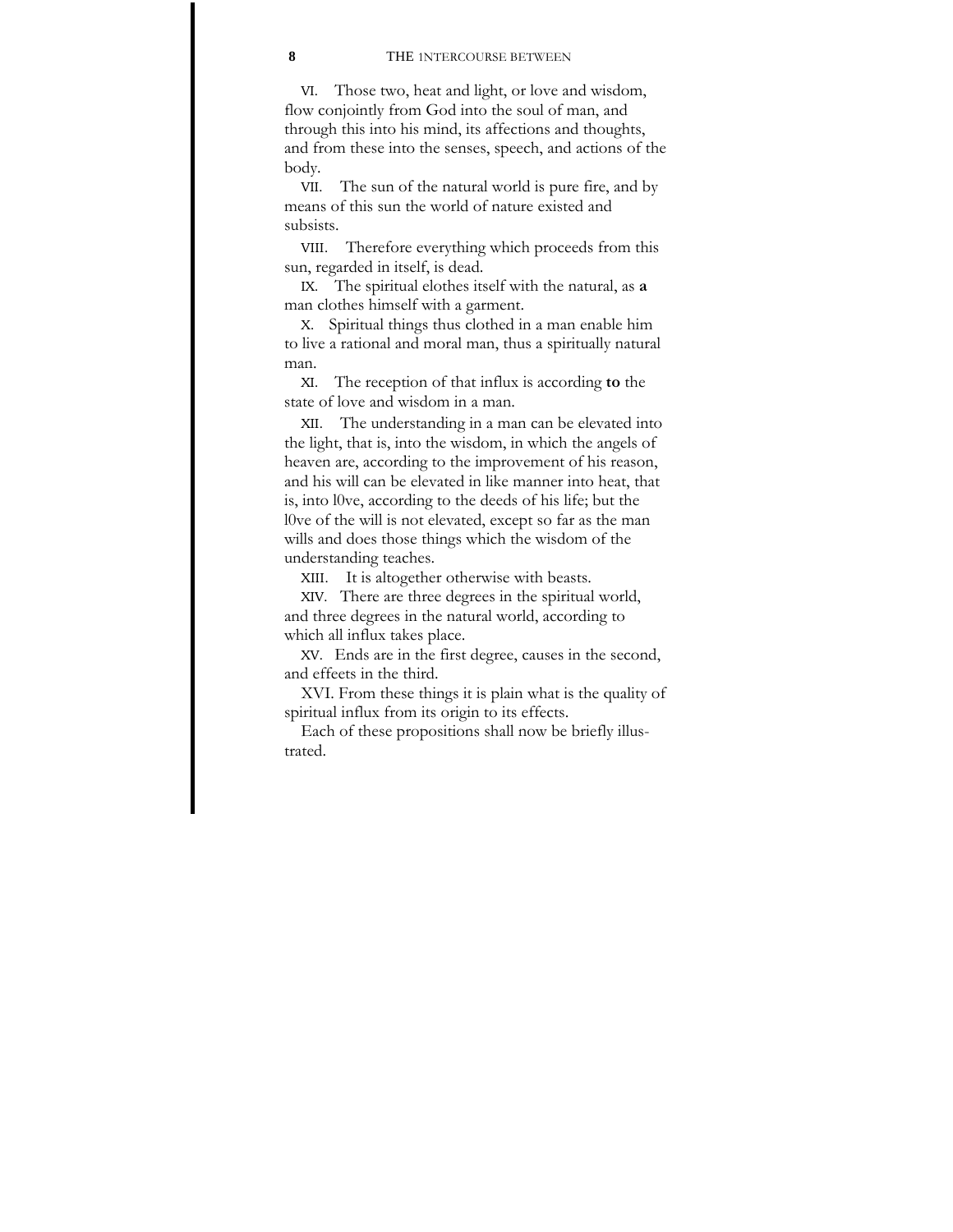# I. - THERE ARE TWO WORLDS - THE SP1RITUAL WORLD, WHERE SPIRITS AND ANGELS ARE, AND THE NATURAL WORLD, WHERE MEN ARE.

3. THAT there is a spiritual world, in which spirits and angels are. distinct from the natural world in which men are, has hitherto been deeply hidden even in the Christian world. The reason is, because no angel has descended and taught it by word of mouth, and no man has ascended and seen it. Lest therefore from ignorance of that world, and the uncertain faith coneerning heaven and hell resulting from it, man should be infatuated to such a degree as to become an atheistic naturaist, it has pleased the Lord to 0pen the sight of my spirit, and to elevate it into heaven, and also to let it d0wn into hell. and to present to view the quality of both. It has thus been made plain to me that there are two worlds, which are distinct from each other; one in which all things are spiritual. which i therefore called the spiritual world, and another in which all things are natural, and is therefore called the natural world; and that spirits and angels live in their own world, and men in theirs; and also that every man passes by death from his own world into the other, and lives in it tb eternity. A knowledge of both of these woPlds must be given first, in order that influx, which is here treated of, may be unfolded from its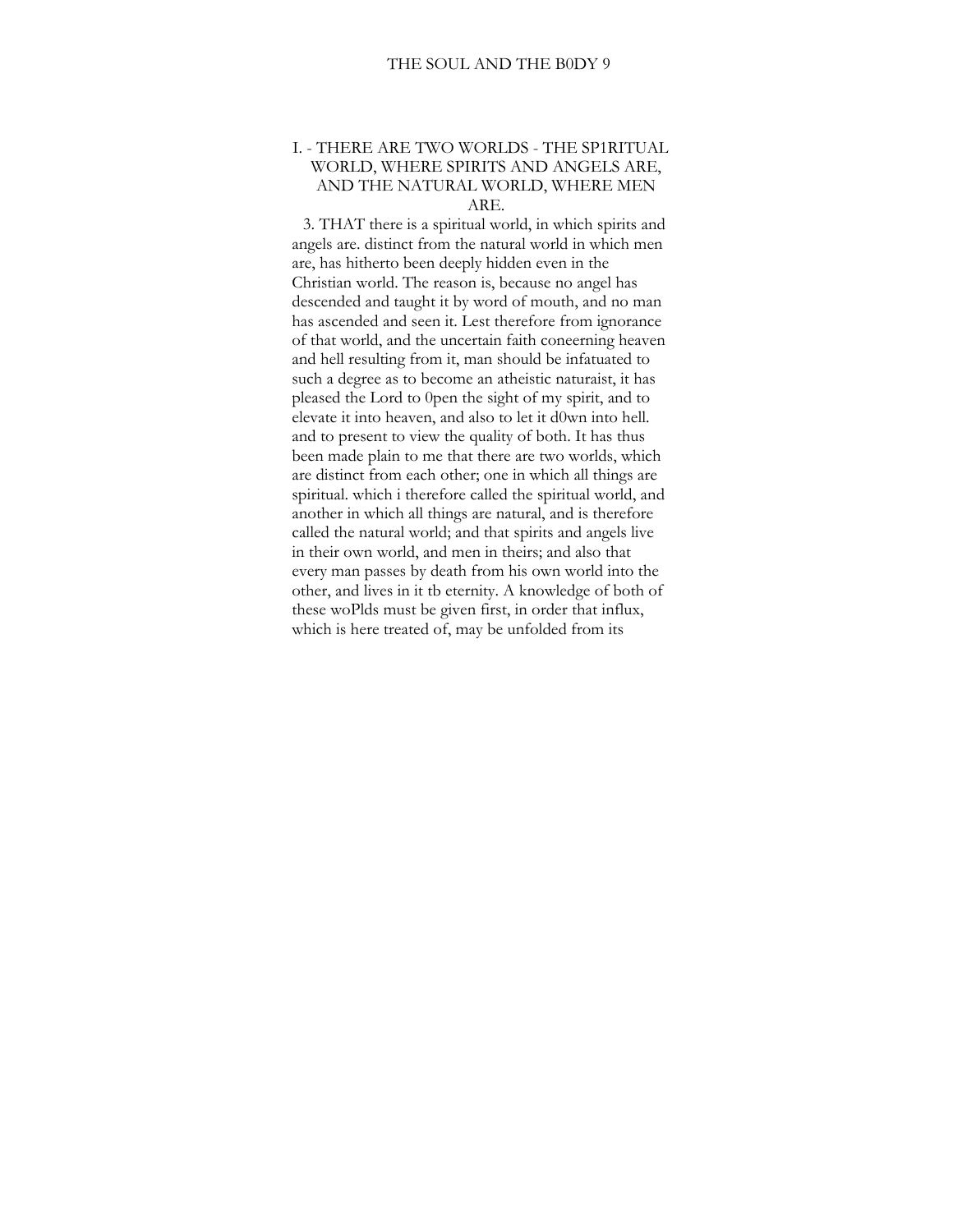beginning; for the spiritual world flows into the natural world, and actuates it in all its parts, both with men and with beasts, and also constitutes the quickening principle in trees and herbs-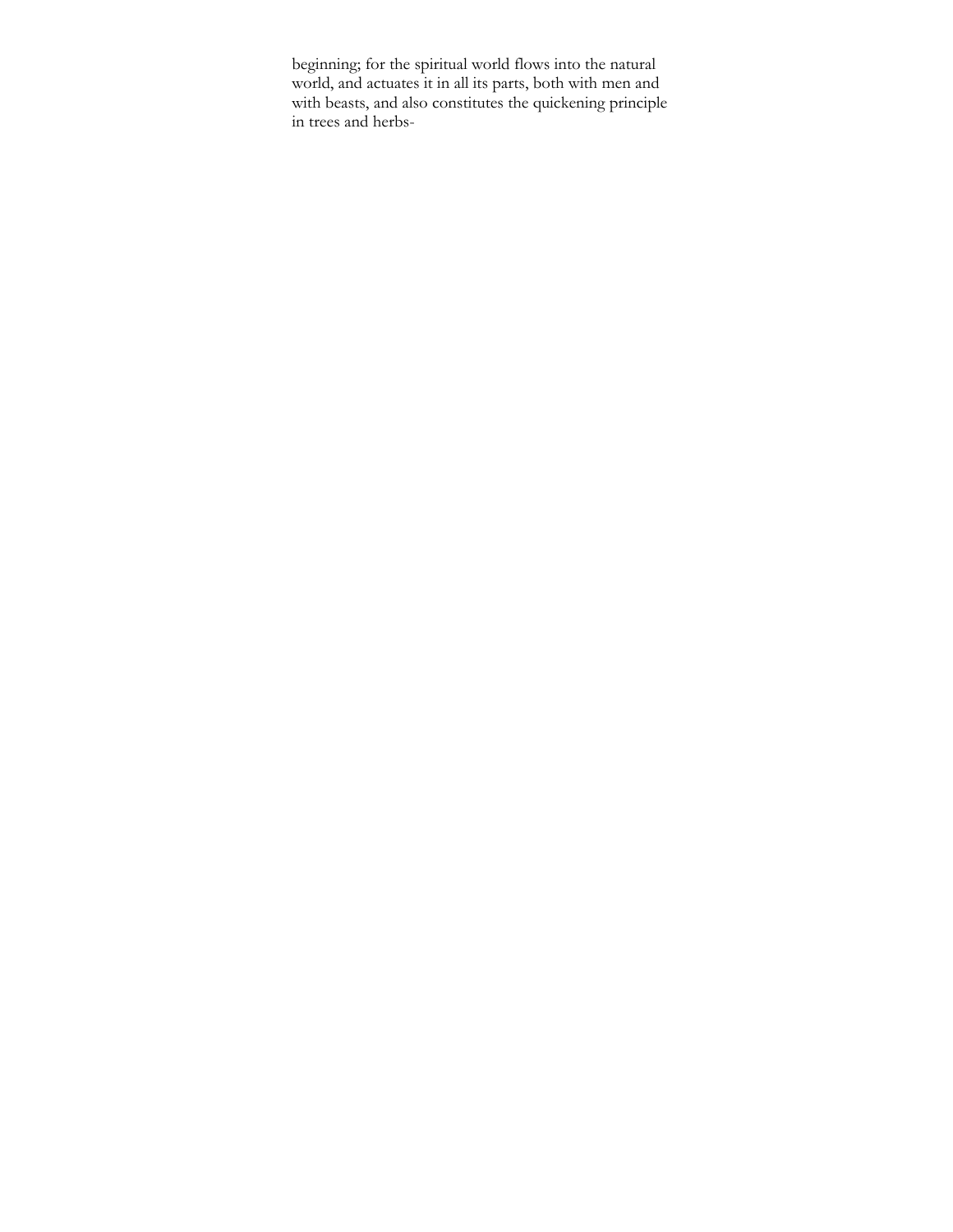# 1I. - THE SP1RITUAL WORLD EXISTED AND SUBSISTS FROM 1TS OWN SUN, AND THE NATURAL WORLD FROM ITS OWN SUN.

4. THAT there is one sun of the spiritual world and another of the natural world. is beeause those worlds are totally distinct; and a world derives its origin from its sun; for a world in whieh all things are spiritual cannot arise from a sun all things from which are natural, for thus there would be physical influx, which however is contPary to order. That the world existed from the sun, and not the reverse, is manifest from the effeet of the eause, namely, that the world as a whole and in every part subsists by means of the sun; and subsistence demonstrates existence, wherefore it is said that subsistence is perpetual existence; from which it is plain, that if the sun were removed, its world would fall into chaos, and this ehaos into nothing. That in the spiritual world there is a sun other than that in the natural world, I can testify, for I have seen it. It appears fiery like our sun, of a nearly similar magnitude. and is at a distance from the angels as our sun is from men; but it does not rise nor set, but stands immovable at a middle altitude between the zenith and the horizon — whence the angels have perpetual light and perpetual spring. The man of reason, who knows nothing about the sun of the spiritual world. easily goes astray in his idea of the creation of the universe, whieh, when he deeply considers it, he perceives no otherwise than as being from nature; and as the origin of nature is the sun, no otherwise than as being from its sun as a creator. Moreover no one ean apprehend spiritual influx, unless he also knows its origin; for all influx is from a sun. spiritual influx from its sun, and natural influx from its sun. The internal sight of man, which is that of his mind, receives influx from the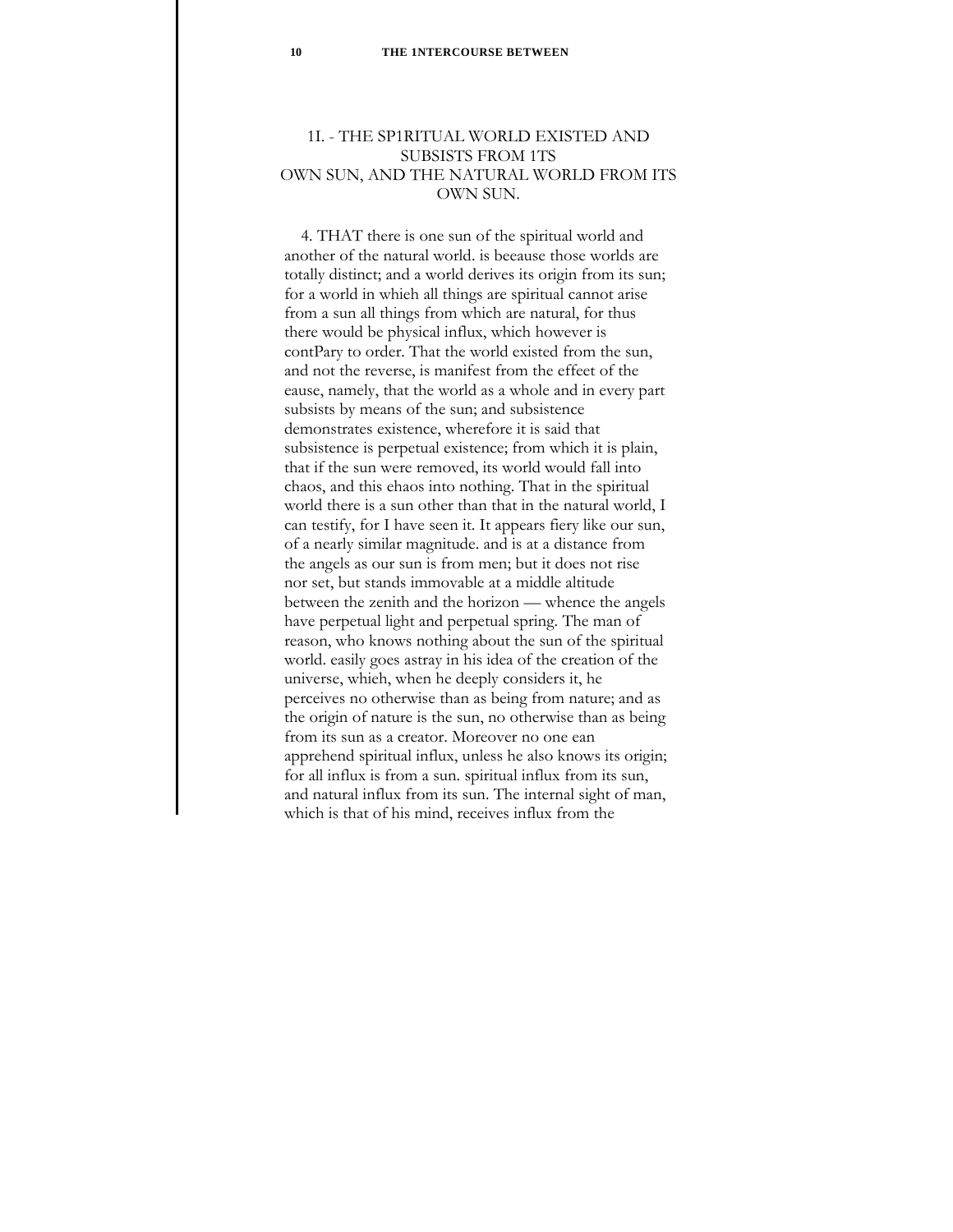spiritual sun, but his external sight, which is that of his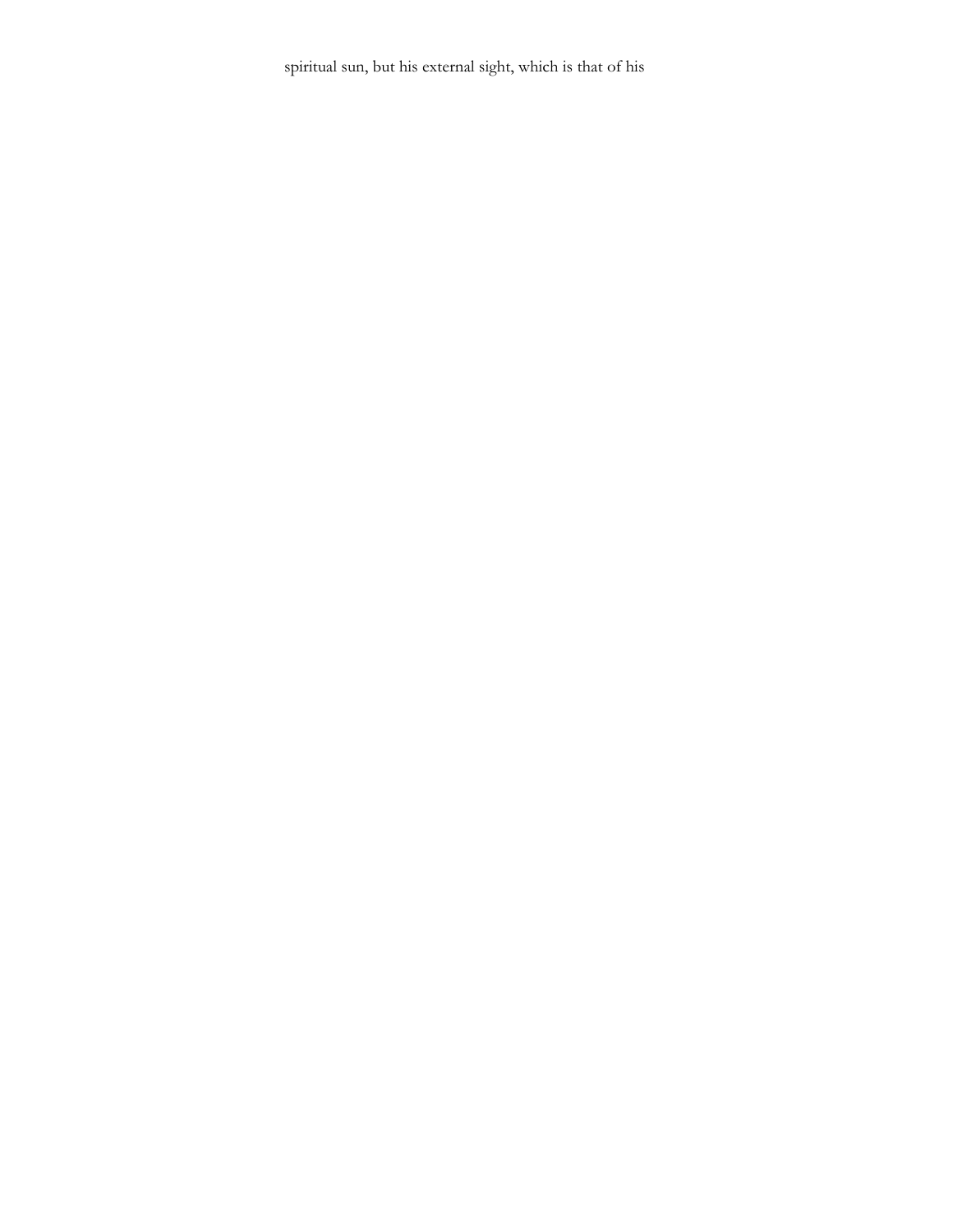#### THE SouL AND THE B0DY

body, receives influx from the natural sun; and both are conjoined in operation, in like manner as the soul is conjoined with the body. From these things it is plain into what blindness, darkness, and foolishness they may fall who know nothing about the spiritual world and its sun: into blindness, because the mind that depends on the sight of the eye alone becomes in its reasonings like a bat. which flies by night here and there, and sometimes towards eloths tbat hang in its way; into darkness, because the sight of the mind, when the sight of the eye flows into it from within, is deprived of all spiritual light, and becomes ike an owl; into foolishness, because the man still thinks, but from natural things coneerning spiritual things, and not the reverse; thus senselessly, stupidly, and foolishly.

# 1H. - THE SUN OF THE SPIRITUAL WORLD 1S PURE LOVE, FROM JEHOVAH GOD, WHO IS IN THE MIDST OF 1T.

5. SPiRITUAL things cannot proceed from any other source than from love, and love cannot proceed from any other source than from Jehovah God, Who is love itself. Wherefore the sun of the spiritual world, from which all spiritual things flow forth as from their fountain, is pure love from Jehovah God. Who is in the midst of it. That sun itself is not God, but is from God, and is the nearest sphere around Him from Him. By means of this sun the universe was created by Jehovah God; by which universe are meant all worlds in general, which are as many as the stars in the expanse of our heaven. That creation was effected by means of that sun, which is pure love, thus by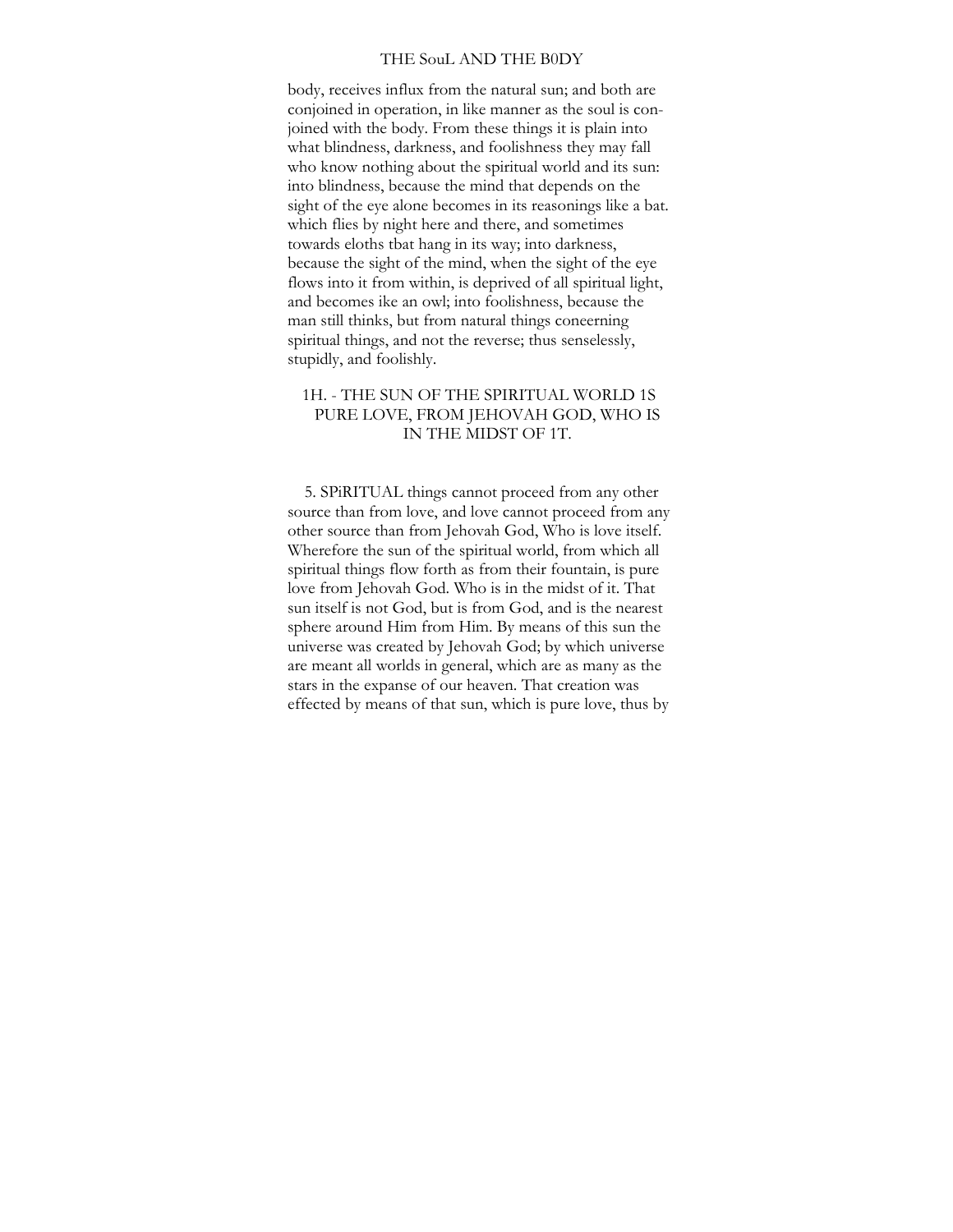Jehovah God, is because love is the very esse of life, and wisdom is the existere of life therefrom, and all things were created from love by wisdom. This is meant by these words in John: *The Word was with God, and God was the Word . . . all things were made by Him. and without Him nothing was made which was made . . . and the world was*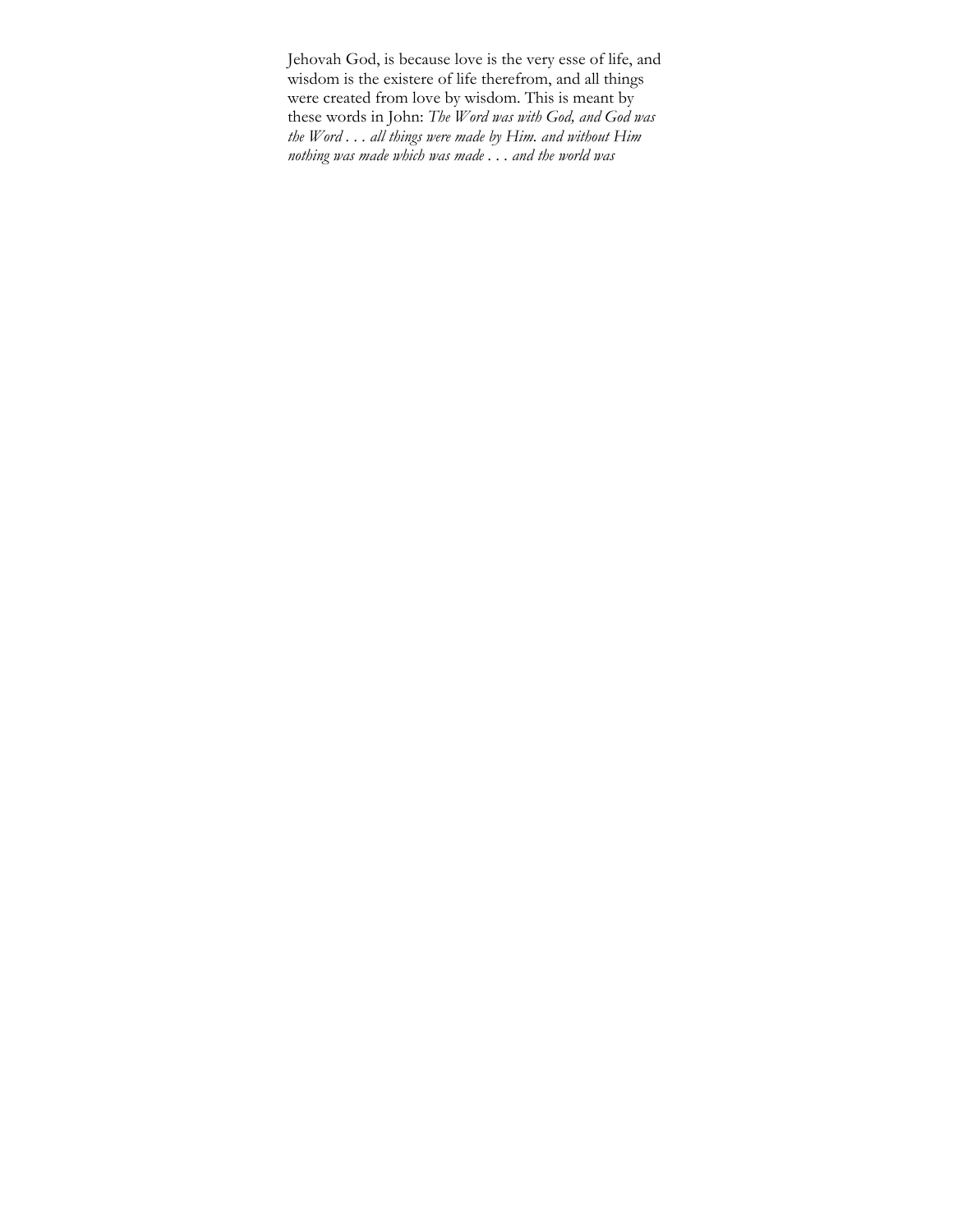#### 12 THE 1NTERCOURSE BETWEEN

*made by him (i.* I, 3, 1o). The Word there is the Divine truth, thus also the Divine wisdom; wherefore also the Word is there called the ight which enlightens every man (ver. 9), in like manner as does the Divine wisdom by Divine truth. Those who derive the origin of worlds from any other source than from the Divine love through the Divine wisdom, delude themselves, like persons of disordered brain, who see spectres as men, phantoms as lights, and imaginary beings as real figures. For the created universe is a connected work, from love by wisdom. You will see this if you are able to observe the conneetions of things in their order from firsts to lasts. As God is one, so also the spiritual sun is one; for the extension of space cannot be predicated of spiritual things. which are the derivations of that sun; and essenee and existenee without space is everywhere in space without space; thus the Divine love is from the beginning of the universe to all its boundaries. That the Divine fills all things. and by filling preserves all things in the state in which they were created, reason sees remotely, and closely so far as it is acquainted with love as it is in itself, with its conjunction with wisdom for the perception of ends, its influx into wisdbm for the exhibition of causes, and its operation by wisdom for the production of effects.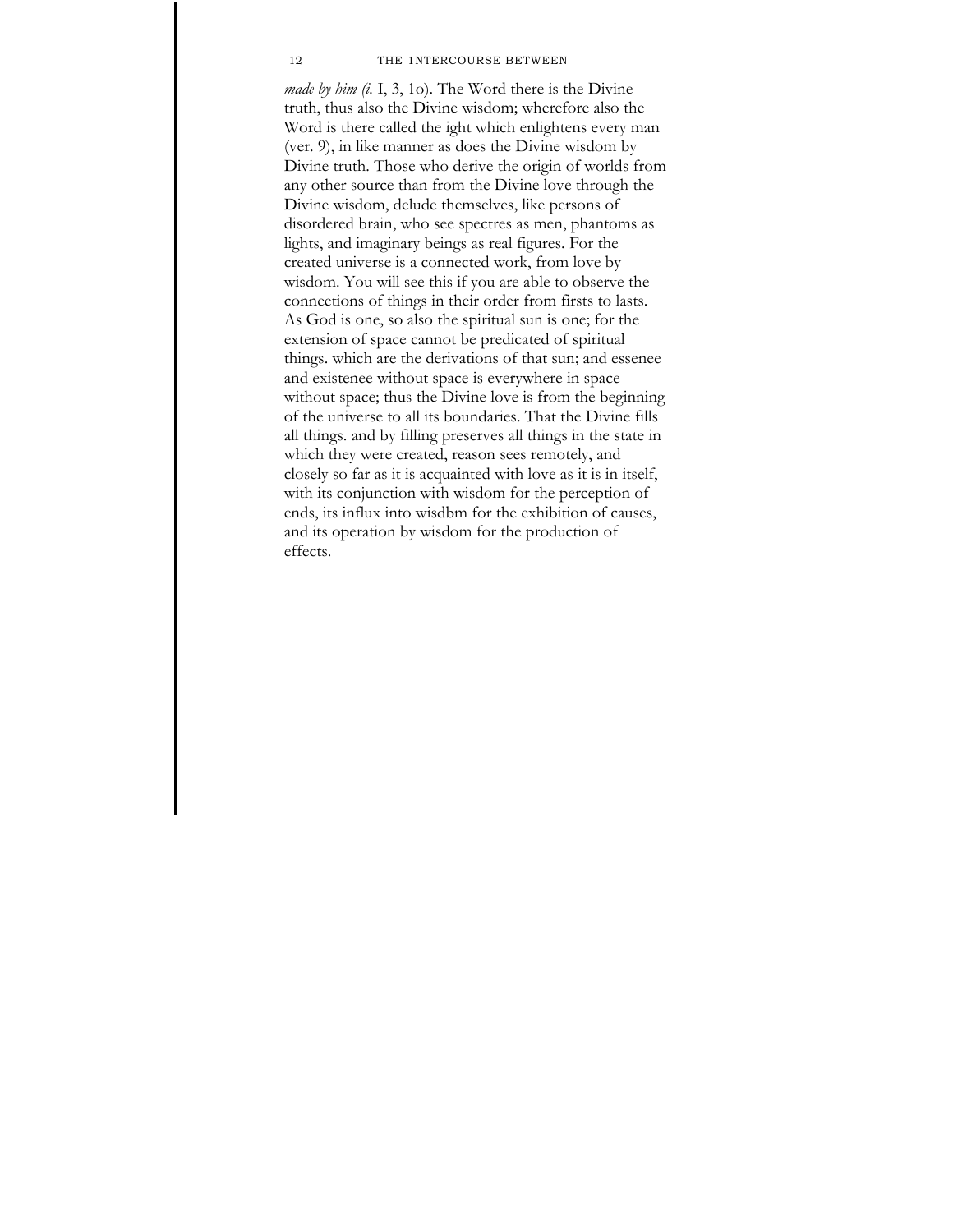# 1V. - FROM THAT SUN PROCEEDS HEAT AND LIGHT, AND THE HEAT PROCEEDiNG FROM IT IS IN 1TS ESSENCE LOVE, AND THE LIGHT FROM IT IS IN ITS ESsENCE WIsDOM.

6. IT is known that in the Word, and thence in the cornmon language of preachers, Divine love is represented by fire, as that heavenly fire fills the heart and kindles holy desires to worship God. The reason is because fire correlsponds to love, and therefore signifies it. From this it is that Jehovah God was seen as fire in the bush before Moses, and in like manner on mount Sinai before the sons of Israel; and that it was commanded that fire should be perpetually kept upon the altar, and that the lights of the candle-stick in the tabernacle should be lighted every evening. This was because fire signified love. That there is heat from that fire is clearly evident from the effeets of love; foP a man is kindled, grows warm, and is inflamed, as his love is exalted into zeal, or into the heat of anger. The heat of the blood, or tbe vital heat of men, and of animals in general, is from no other source than from love, which constitutes their ife. Nor is infePnal fire any thing else than love opposed to heavenly love. This then is the reason that the Divine love appears to the angels as the sun in their world, that is, fiery ike bur sun, as was said above, and that the angels are in heat aeeording to their reception of love from Jehovah God through that sun. It follows from this that the light there is in its essence wisdom; for l0ve and wisdom are indivisible, like esse and existere, for love exists by wisdom and aecording to it. This is very much as it is in our world, in that, in the time of spring, heat unites itself with light, and produces germination. and at length fructification. Furthermore. every one knows that spiritual heat is love, and spiritual ight is wisdom; for a man grows warm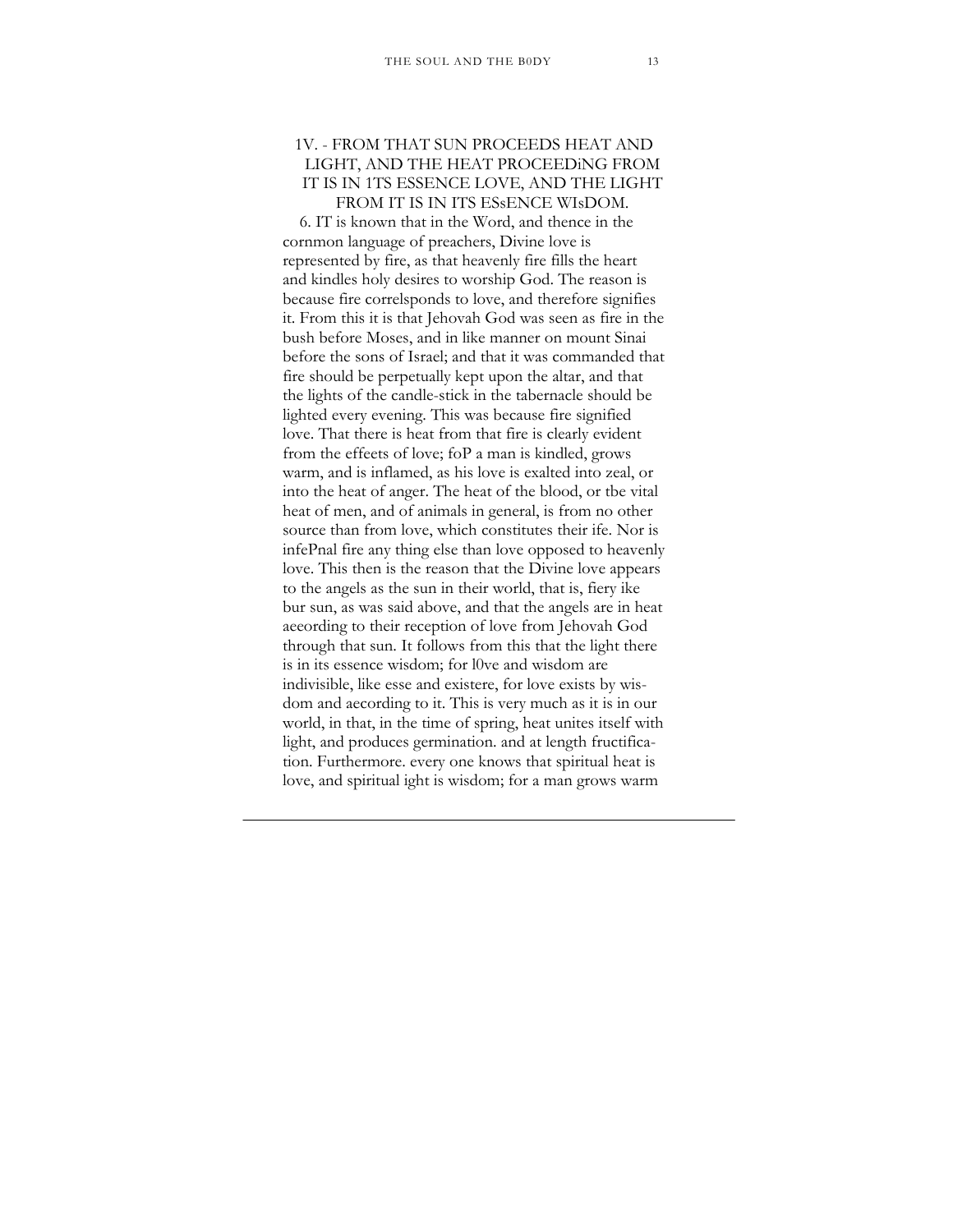#### 14 THE 1NTERCOURSE BETWEEN

aceording as he loves, and his understanding is in ight according as he is wise. I have often seen that spiritual light. It immensely exceeds natural light in whiteness and also in splendor, for it is as whiteness and splendor themselves, and appears like bright and dazzling snow, as the garments of the Lord appeared when He was transfigured (Mark ix. 3: Luke ix. 29). Since ight is wisdom, therefore the Lord calls Himself the ight which enlightens every man (John i. 9), and says in 0ther places that He is The Light itself (John iii. 19; viii. 12; xii. 35, 36, 46); that is, that He is the Divine Truth itself, which is the Word, thus wisdom itself. It is believed that natural light whieh is also rational ight, is from the light of our world; but it is from the light of the spiritual world; foP the sight of the mind flows into the sight of the eye, thus also the light of the spiritual world flows into the ight of the natural world, and not the reverse. If the 1everse took place, there would be physical and not spiritual influx.

# V. - BOTH THE HEAT AND THE L1GHT FLOW INTO MAN, THE HEAT 1NTO HIS WILL, WHERE IT PRODUCES THE GOOD OF LOvE, AND THE L1GHT INTO HIS UNDERSTANDING, WHERE 1T PRODUCES THE TRUTH OF WIsDOM.

7. IT is known that all things universally have relation to go0d and truth, and that there is not a single thing in which there is not what has relation to those two. From this it is that in man there are two receptacles of life, one which is the receptacle of good, called the will, and another which is the receptaele of truth, called the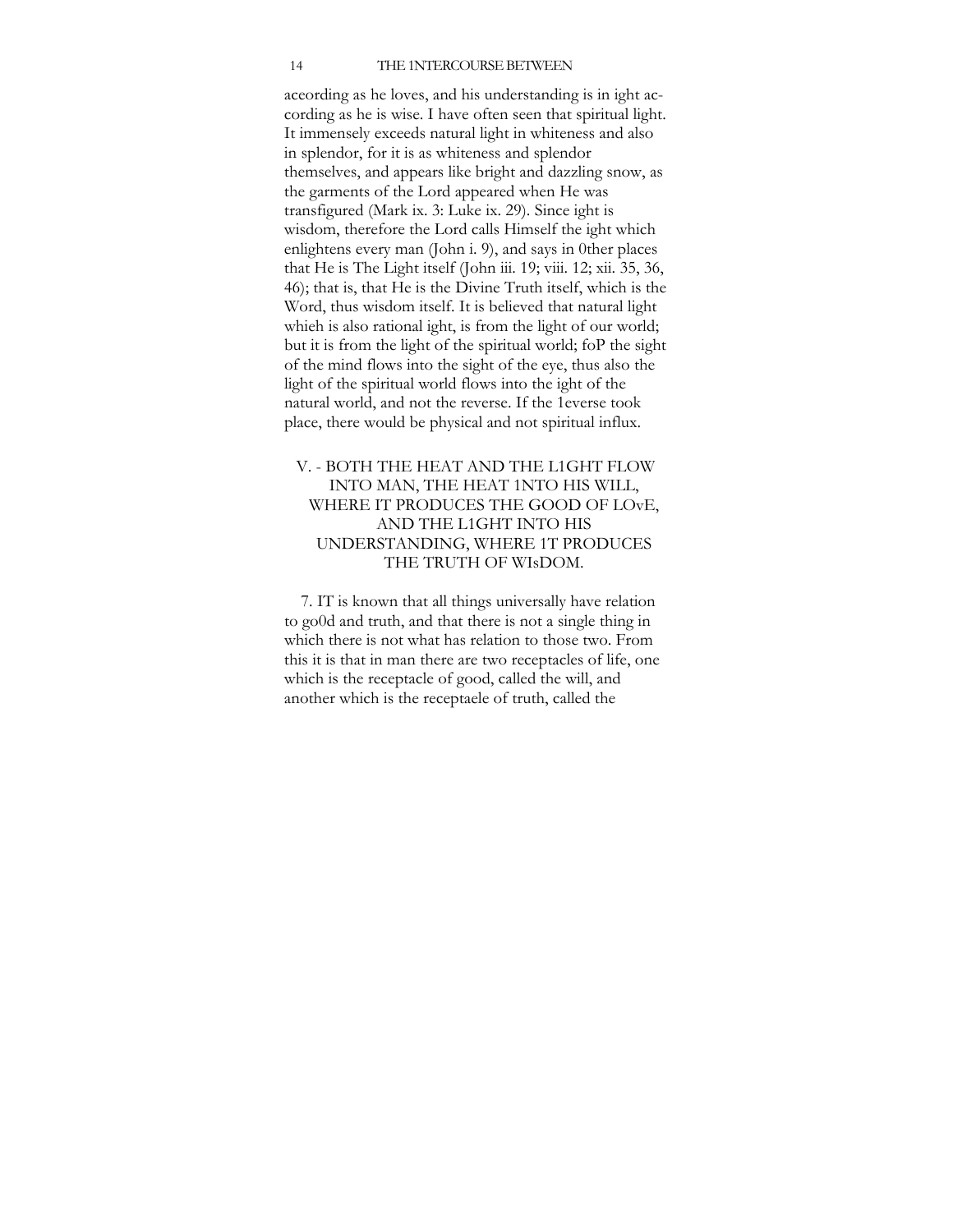understanding; and as go0d is of love, and truth is of wisdom, the will is the reeeptacle of love. and the understanding is the receptaele of wisd0m. That good is of love. is because what a man loves. this he wills, and when he does it he ealls it good; and that truth is of wisdom. is because all wisdom is from truths; indeed, the good which a wise man thinks,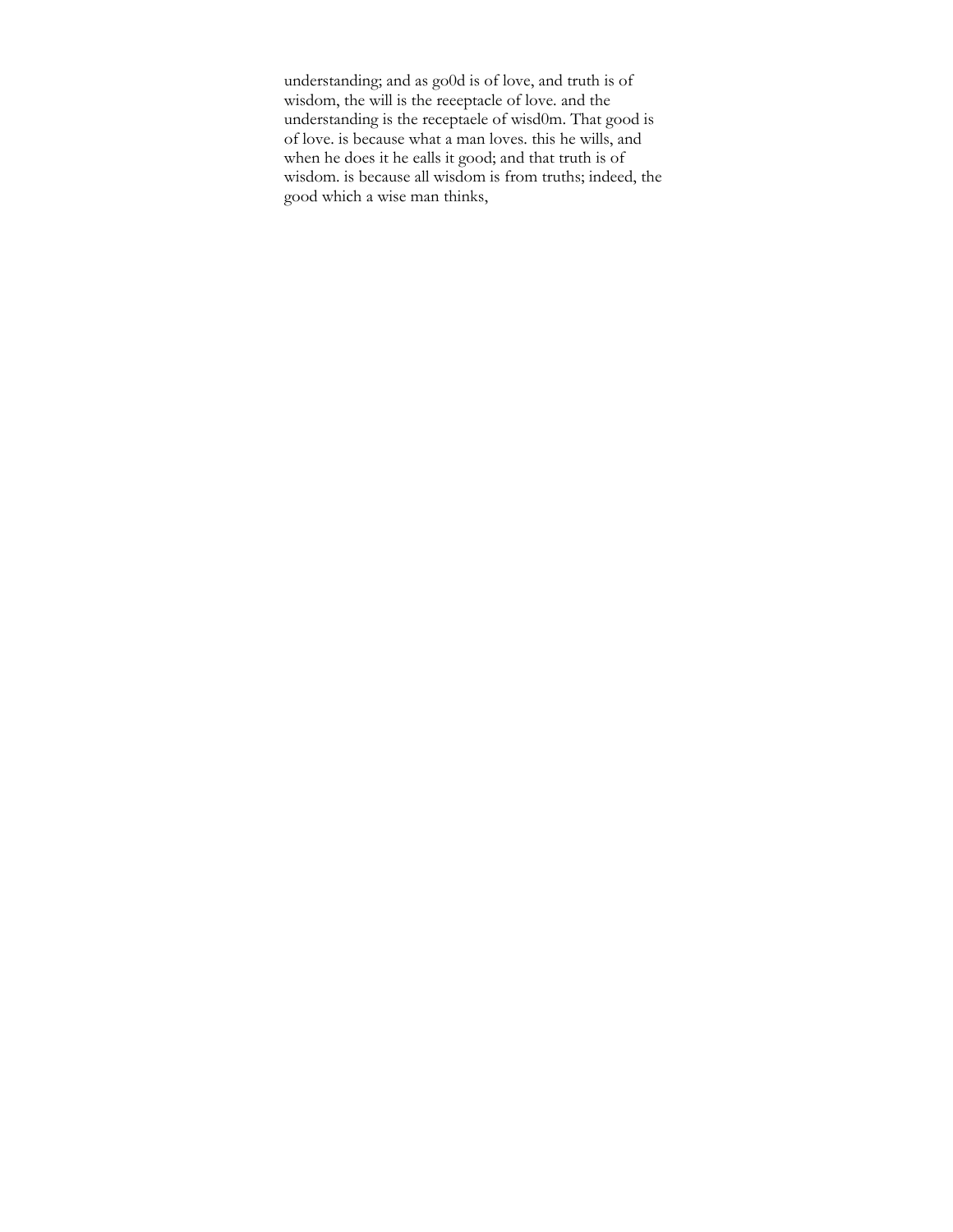#### TEE SouL AND THE B0DY **15**

is truth, and this becomes good when he wills it and does it. He who does not rightly distinguish between these two receptaeles of life, which are the will and the understanding, and d0es not form a clear notion coneerning them vainly endeavors to understand spiritual influx; for there is influx into the will, and there is influx into the understanding; there is an influx of the good of love into man's will. and there is an influx of the truth of wisdom into his understanding, both of them from Jehovah God immediately through the sun in the midst of whieh He is. and mediately through the angelic heaven. These two receptaeles. the will and the understanding, are as distinct as heat and light; for the will receives the heat of heaven, whieh in its essenee is love, and the understanding receives the light of heaven, whieh in its essence is wisdom, as was said above. There is an influx from the human mind into the speech, and there is an influx into the actions; the influx into the speech is from the will through the understanding, but the influx into the actions is from the understanding through the will. They who are acquainted only with the influx into the understanding, and not at the same time with that into the will, and who reason and conelude from this. are like one-eyed persons, who only see the objects on one side and not those on the other; and like maimed persons, who do their work awkwardly with one hand only; and like lame persons. who hobble 0n one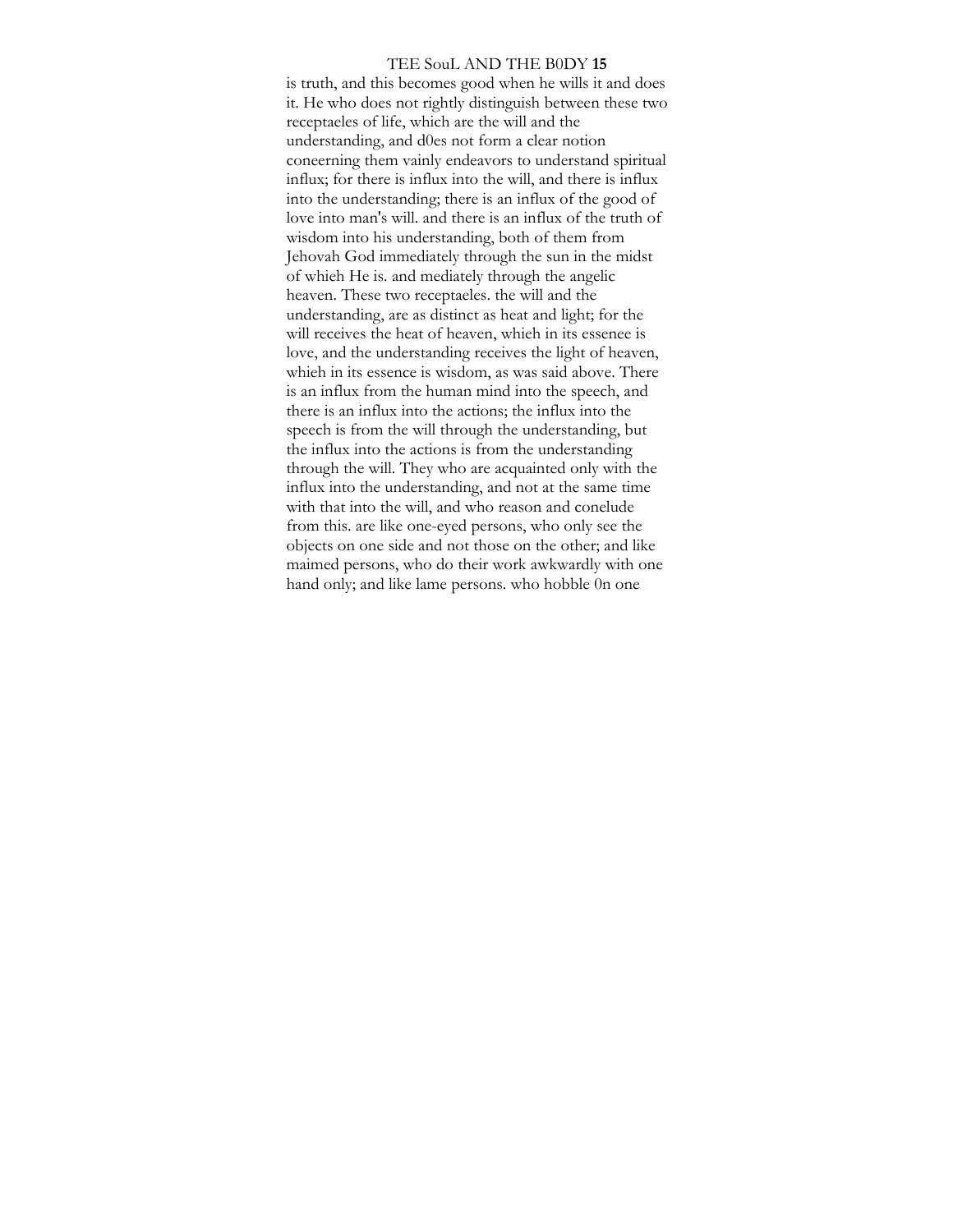foot with a cruteh. From these few things it is plain, that spiritual heat flows into man's will, and produees the good of love, and that spiritual light flows into his understanding, and produces the truth of wisdom.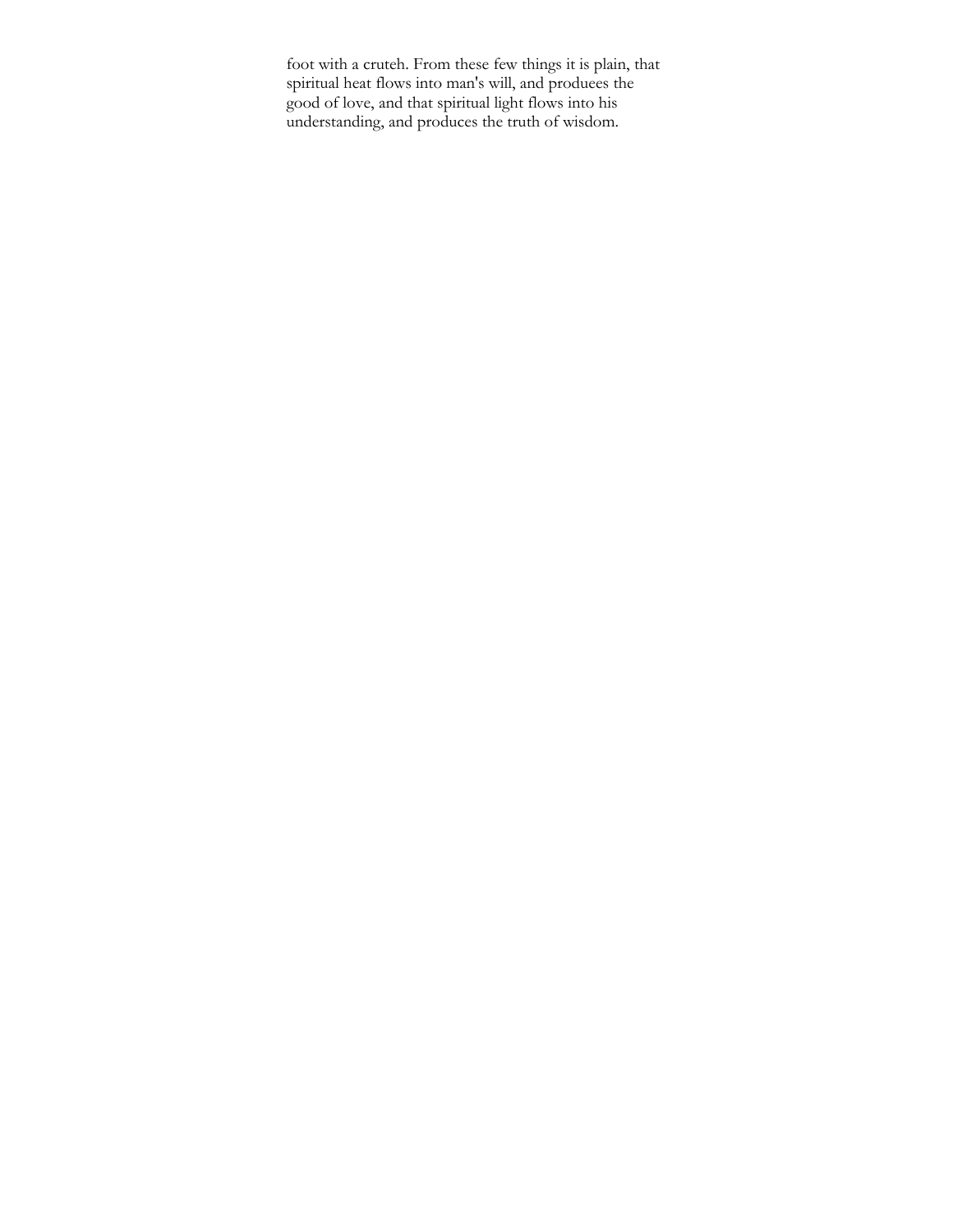# VI. - THOSE TWO, NAMELY, HEAT AND L1GHT, OR LOVE AND W1SDOM, FLOW CONJOINTLY FROM GOD INTO THE SOUL OF MAN, AND THROUGH THIS 1NTO HIS M1ND, ITS AFFECTIONS AND THOUGHTS, AND FROM THESE 1NTO THE SENSES, SPEECH, AND ACT1ONS OF THE BODY.

8. THE spiritual influx hitherto treated of by men of scholarly abilities, is the influx from the soul into the body, and not any influx into the soul, and through that into the body; although it is known that all the good of love, and all the truth of faith. flow from God into man, and that nothing of them is from man; and those things which flow from God, flow directly into his soul, and through the soul into the rational mind, and through this into those things which constitute the body. If any person investigate spiritual influx in any other manneP. he is like one who stops up the source of a fountain and still looks there for unfailing waters; or like one who deduces the origin of a tree from the root and not from the seed; or like one who examines derivatives without an origin. For the soul is not life in itself, but is a reeipient of life from God, Who is life in itself; and all influx is of ife, thus from God. This is meant by this passage: *Jehovah God breathed into the nostrils of the man the breath of lives, and the man became a living soul* (Gen. ii. 7). To breathe into the nostrils the breath of lives, signifies to implant the perception of good and truth. And the Lord also says of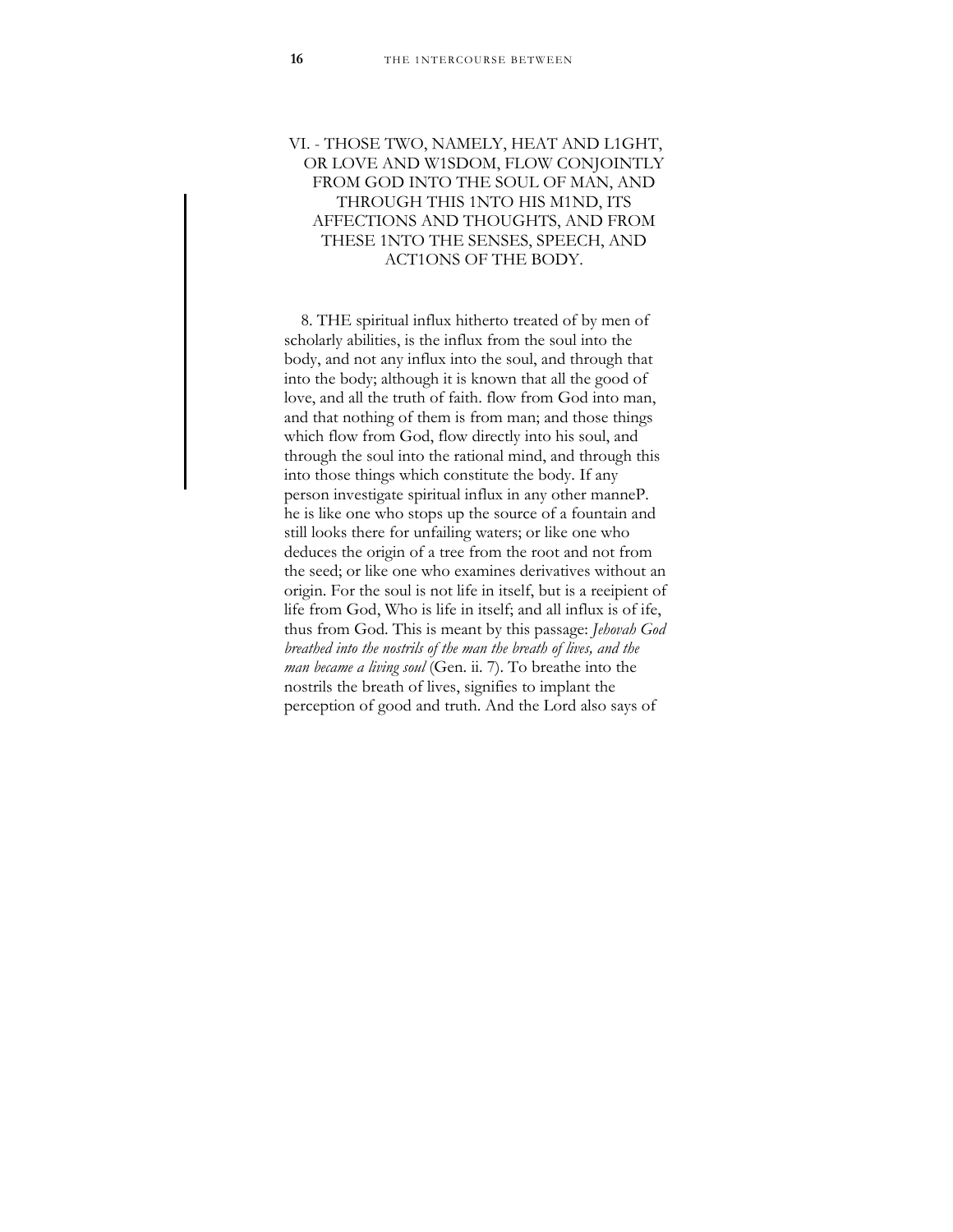Himself, *As the Father bath life in Himself, so hath He given also to the Son to have life in Himself* (John v. 26). To have ife in Himself is to be God; and the life of the soul is life that flows in from God. Now because all influx is of life, and life operates by its receptacles, and the inmost or first of the reeeptaeles in man is his soul, therefore, that influx may be rightly apprehended, it is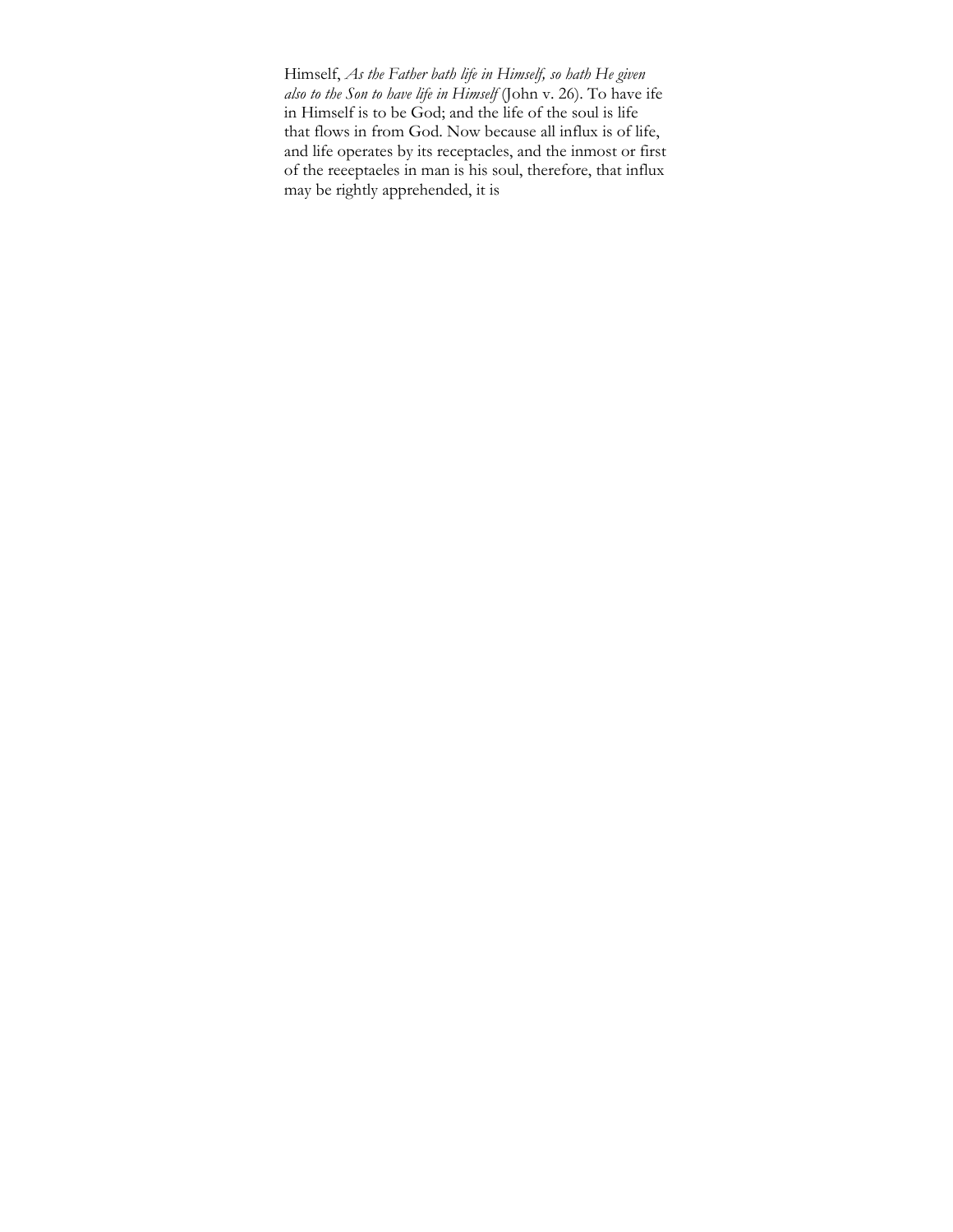necessary to begin from God. and not from an intermediate point. If the beginning were from an intermediate point, the doctrine of influx would be like a chariot without wheels, or like a ship without sails. Since it is so, therefore in the preceding articles the sun of the spiritual world has been treated of, in the midst of which is Jehovah God (n. 5); and the influx thence of love and wisdom, thus bf ife (n. 6, 7). The reason that life from God flows into man through the soul, and through this into his mind. that is, into its affections and thoughts, and from these into the senses, speech, and actions of the body, is because these are of life in successive order; for the mind is subordinate to the soul, and the body is subordinate to the mind. And the mind has two lives, one of the will and another of the understanding. The ife of the will is the good of love, the derivations of which are called affections, and the life of the understanding is the truth of wisd0m. the derivations of whieh are called thoughts. By these together the mind lives. But the senses, speech, and actions are the life of the body; that these are from the soul through the mind, follows from the order in which they are; and from this they manifest themselves to a wise man without investigation. The human soul, because it is a superior spiritual substance, receives influx immediately from God; but the human mind, because it is an inferior spiritual substance, receives influx from God mediately through the spiritual world; and the body, because it is from the substanees of nature, whieh are called material, receives influx from God mediately through the natural world. That the good of love and the truth of wisdom flow from God into the THE SOUL AND THE BODY 17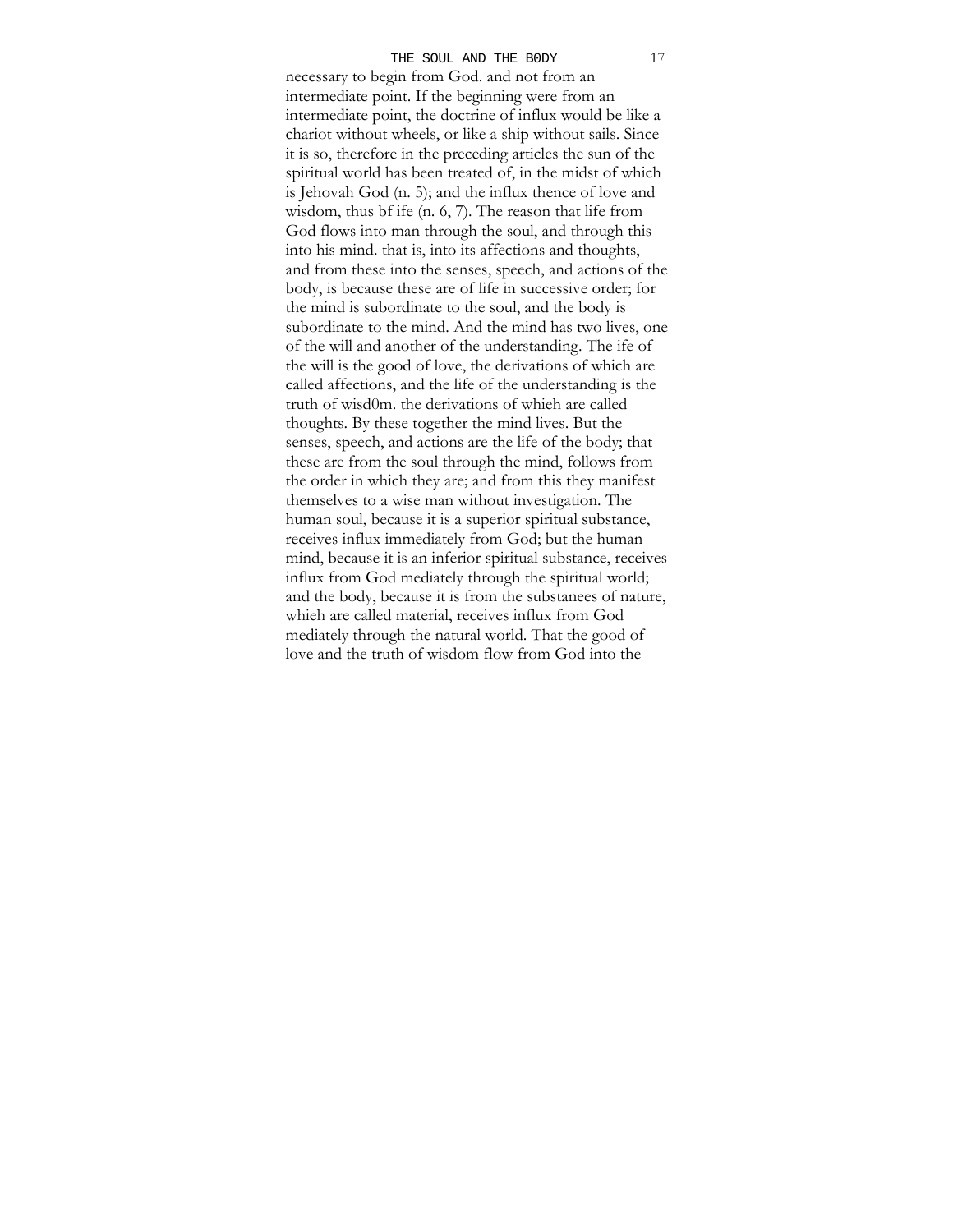soul of man conjointly, that is. united into one. but that they are divided by man in their progress, and are conjoined only with those who suffer themselves to be led by God, will be seen in the following articles.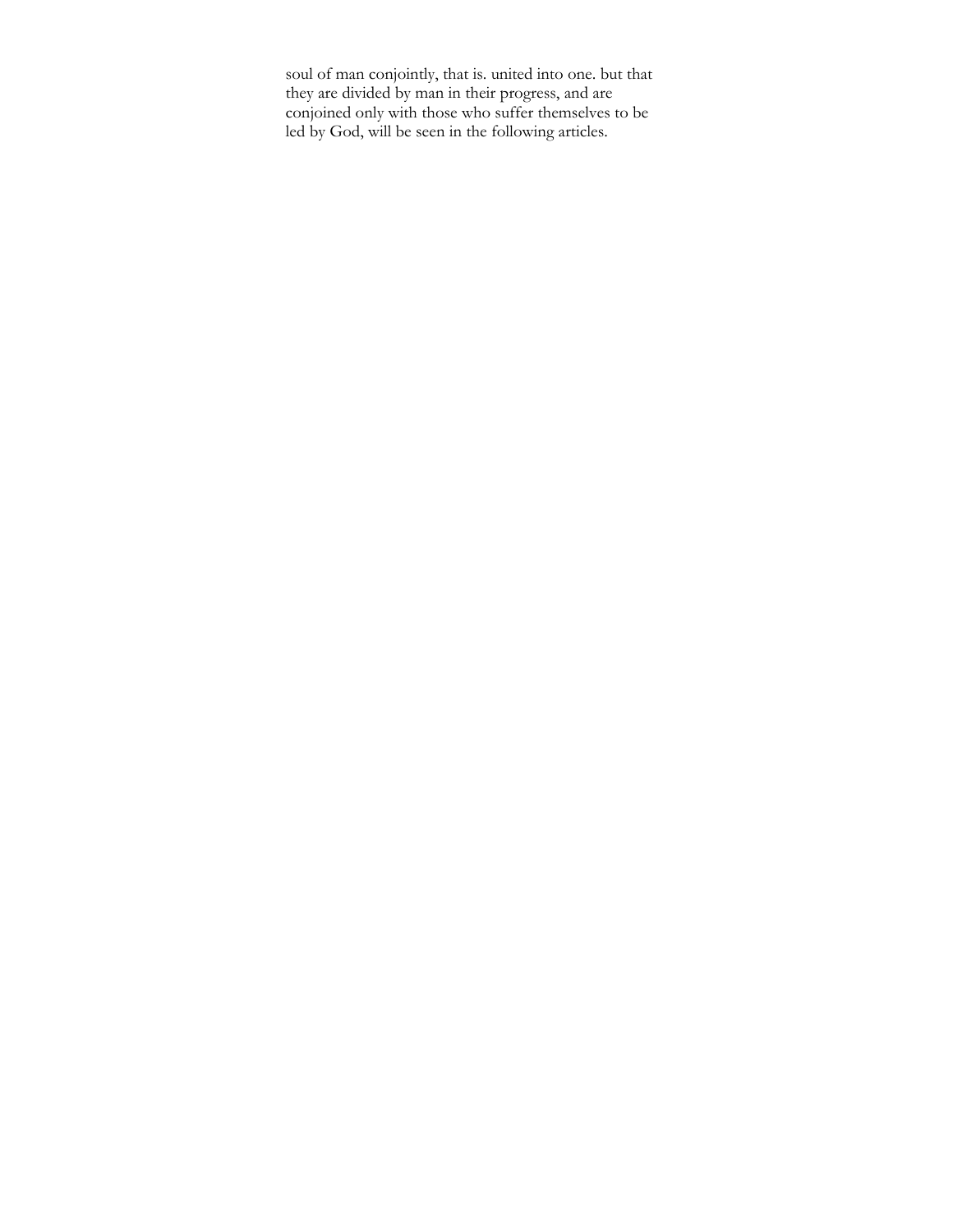# V1I. - THE SUN OF THE NATURAL WORLD IS PURE F1RE, AND BY MEANS OF TH1S SUN THE WORLD OF NATURE EXISTED AND SUBS1STS.

9. THAT nature and its world, by whieh are meant the atmospheres, and the earths which are called planets, among which is the terraqueous globe on which we dwell, and also each and all of the things which yearly adorn its surfaee, subsist solely from the sun, which constitutes their centre, and which by the rays of its ight and the temperings of its heat is everywhere present. every one knows surely from experience, from the testimony of the senses, and from the writings which treat of the way in whieh the world has become inhabited. And as the perpetual subsistence of these things is from the sun, reason may with certainty conclude that their existenee also is thence; for perpetually to subsist is perpetually to exist as they first existed. From this it follows that the natural world was created by Jehovah God secondarily through this sun. That there are spiritual things and that there are natural things, which are entirely distinct from each 0ther, and that the origin and maintenance of spiritual things is from a sun whieh is pure l0ve. in the midst of whieh is the Creator and Founder of the universe, Jehovah God, has been thus far shown; but that the origin and maintenance of natural things is from a sun which is pure fire, and that the latter is from the former, and both from God, follows of itself, as the posterior follows from the pPior, and the prior from the first. That the sun of nature and its worlds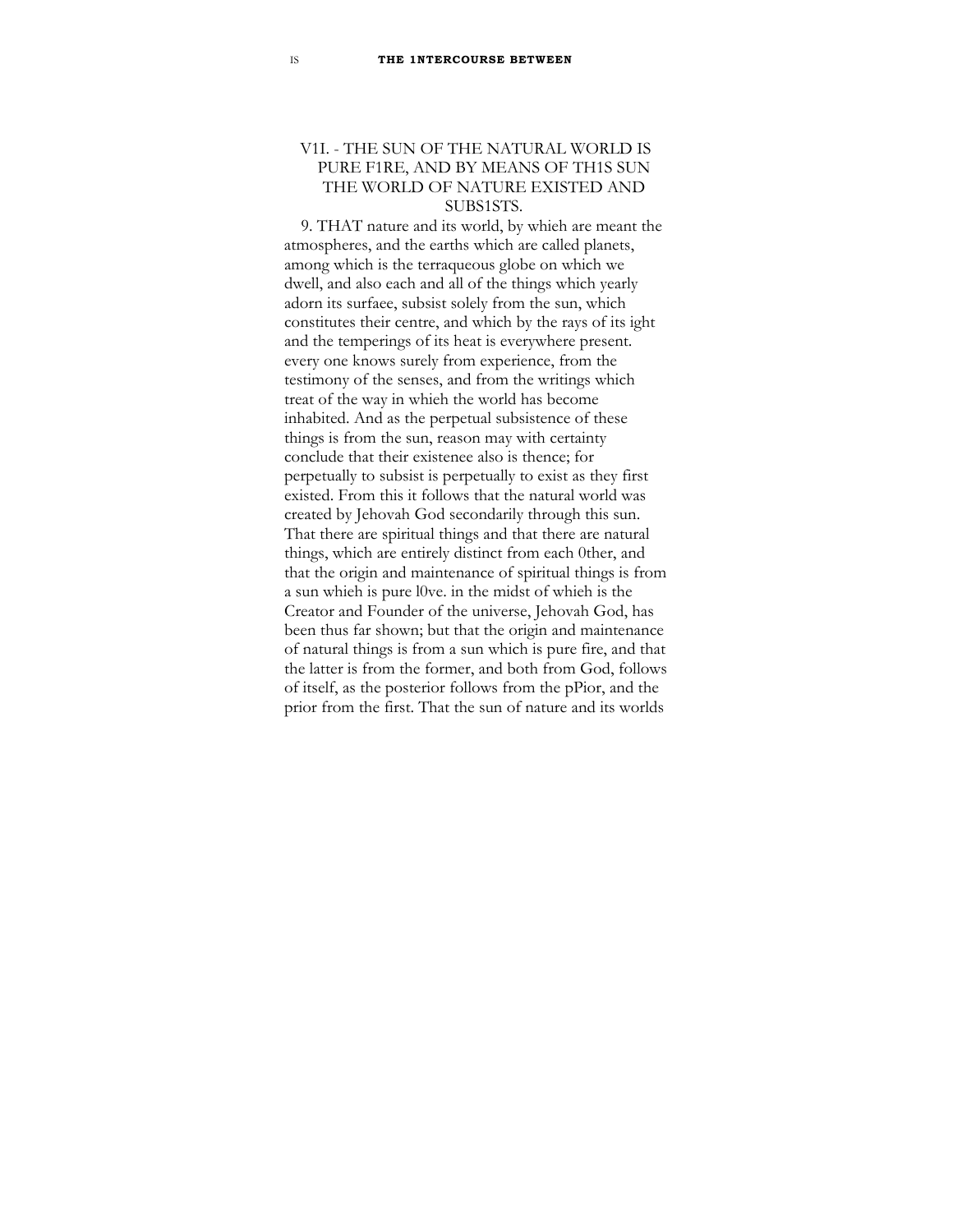is pure fire. all its effeets clearly show; as the eoncentration of its rays into a focus by optical instruments. from which proceeds fire burning with vehemence, and also flame; the nature of its heat, which is similar to heat from elementary fire; the graduation of that heat according to its angle of incidence, whence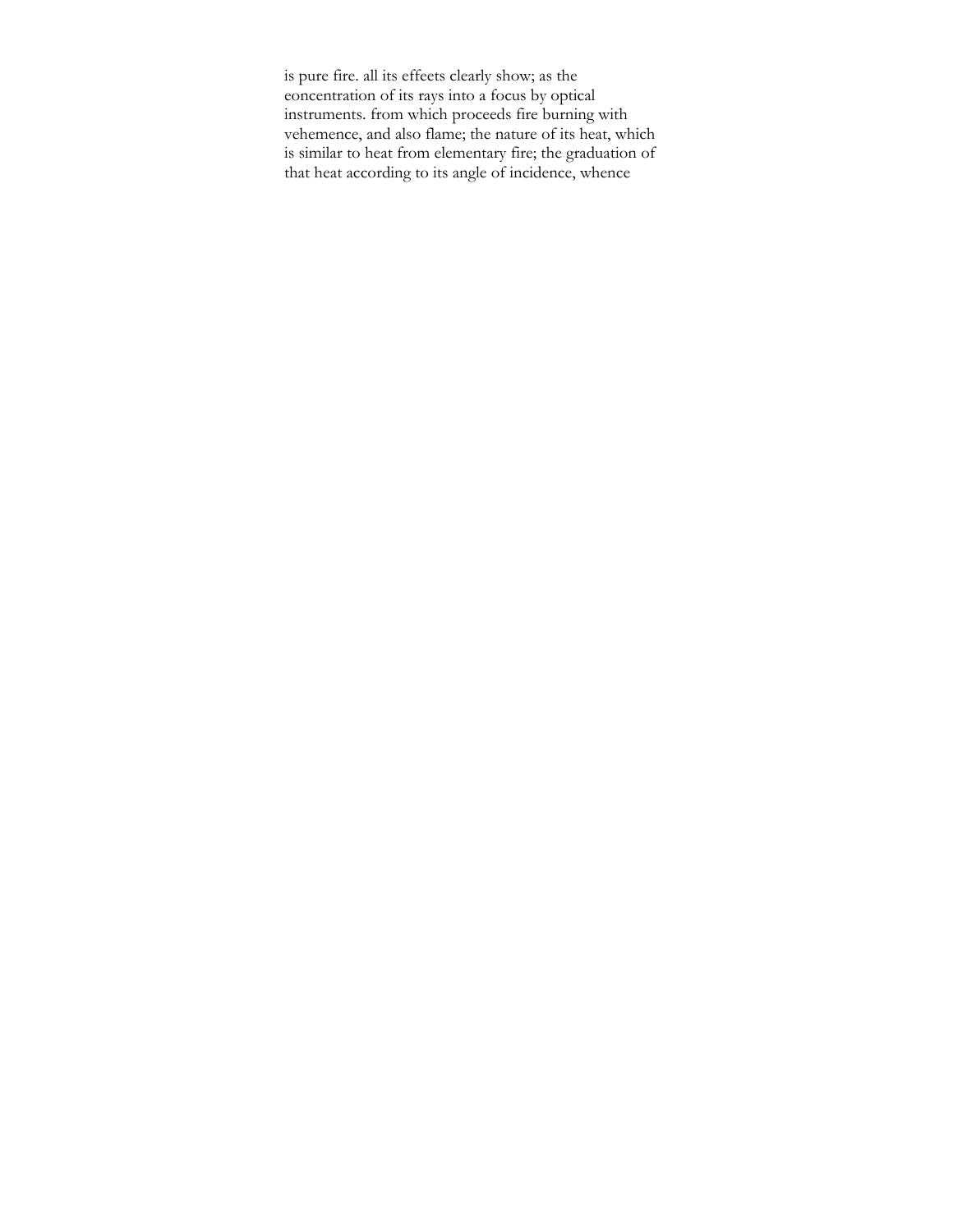are the varieties of climate, and also the four seasons of the year; besides many things, from which reason, by the senses of its body, may confirm the truth that the sun of the natural world is wholly fire, and also that it is fire in its purity itself. Those who know nothing concerning the origin of spiritual things from their sun, but only coneerning the origin of natural things from theirs, can scarcely avoid confounding spiPitual things and natural things, and concluding, through the fallacies of the senses and thence of the reason, that spiritual things are nothing but pure natural things, and that from the activity of the latter, excited by heat and light, arises wisdom and love. These pePsons, because they see nothing else with their eyes, and smell nothing else with their nostrils, and breathe nothing else with their breast than nature, therefore ascribe all rational things to it also, and thus absorb naturalism, as a sponge does water. But these persons may be compared to eharioteers who yoke the horse behind the chariot and not before it. It is otherwise with those who distinguish between spiritual things and natural things, and deduce the latter from the former; these also perceive that the influx of the soul into the body is spiritual, and that natural things, which are of the body, serve the soul for vehieles and means, that it may produce its effects in the natural world. If you conclude otherwise, you may be ikened to a crab, which in walking assists its progress with its tail, and draws its eyes baekwards at every step; and your rational sight may be compared to the sight of the eyes of Argus in the back of his head, when those in his forehead were asleep. These persons also believe themselves to be Arguses when they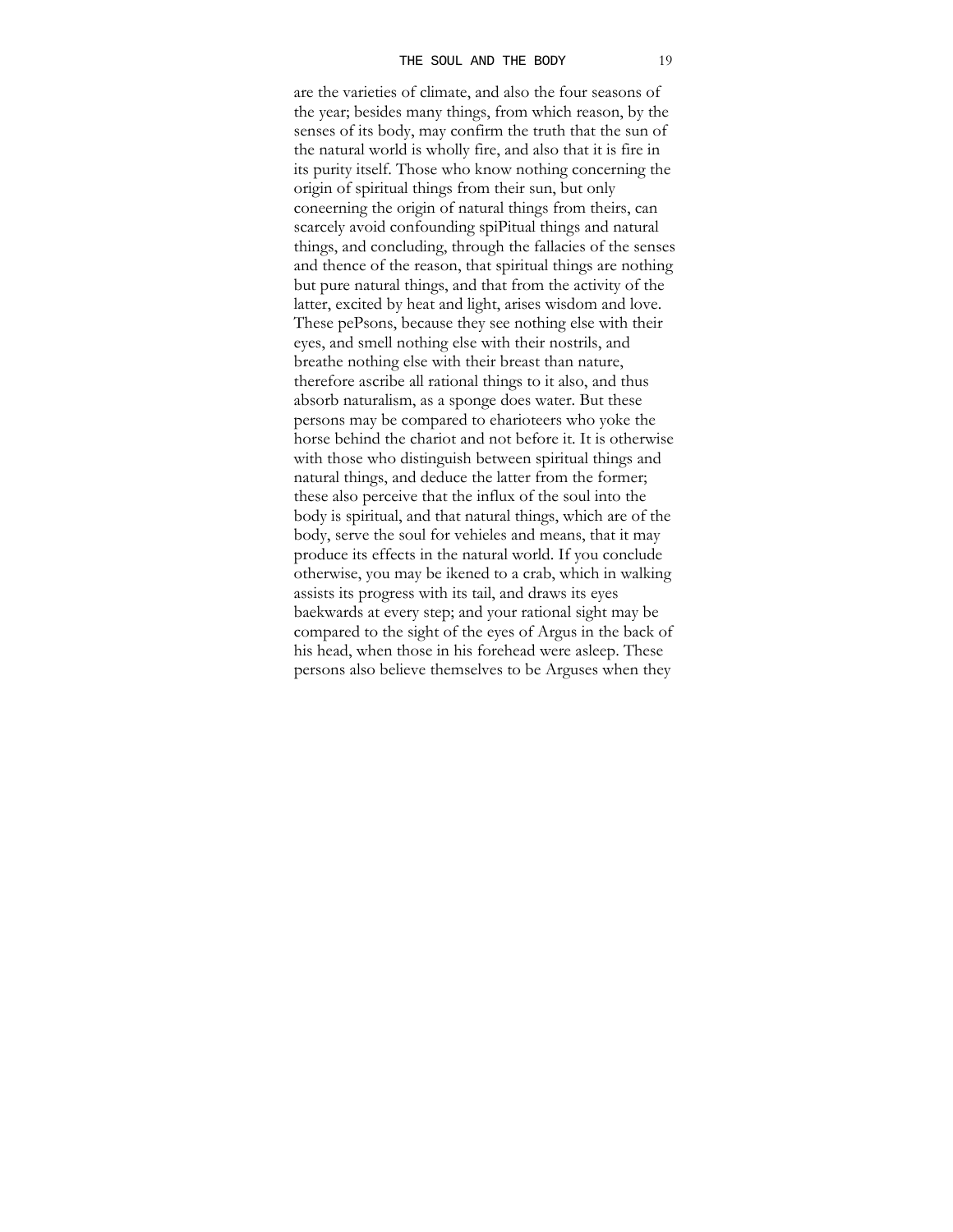reason; for they say, Who does not see that the origin of the universe is from nature? and what then is God but the inmost extension of nature? and the like irrational things; of which they boast more than wise men do of rational things.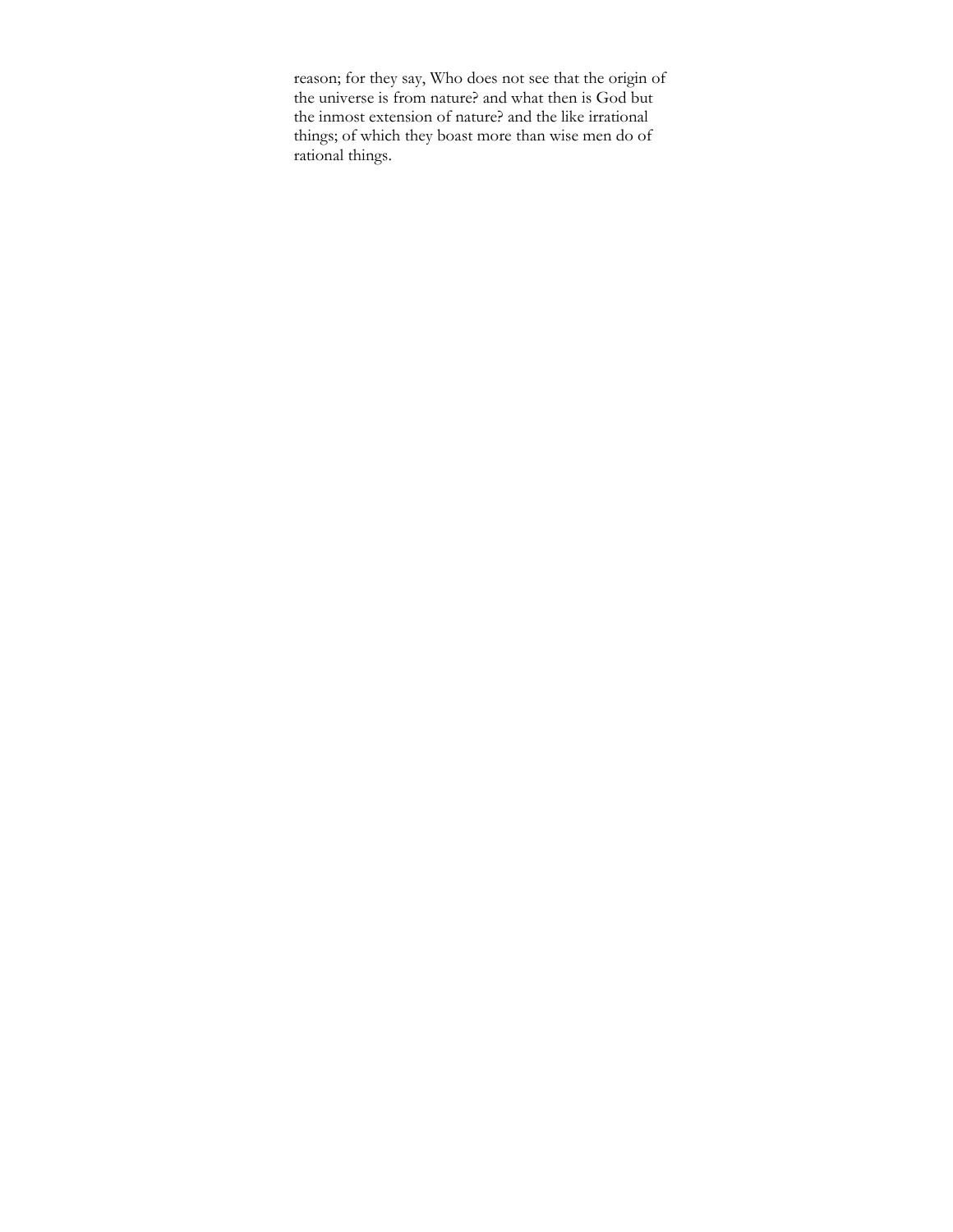# VHI. - THEREFORE EVERY THiNG WHICH PROCEEDS FROM THIS SUN, REGARDED IN ITSELF, Is DEAD.

1o. WHO does not see from the reason of his understanding, if this is a little elevated above the sensual things of the body, that love regarded in itself is alive, and that the appearance of its fiPe is life, and. on the contrary, that elementary flre regarded in itself is respectively dead; consequently, that the sun of the spiritual world, because it is pure love, is alive, and that the sun of the natural world, because it is pure fire, is dead; and similaPly all things which proeeed and exist from them? There are two things which produce all the effects in the universe, Life and Nature, and they produce them according to order when life from within actuates nature. It is otherwise when nature from within brings life to act, which takes place with those who place nature, which in itself is dead. above and within life, and devote themselves wholly tb the pleasures of the senses and the lusts of the flesh. and care nothing for the spiritual things of the soul and the truly rational things of the mind. Sueh persons. on account of that inversion, are they who are called the dead; such are all atheistic naturalists in the world, and all Satans in hell. They are also called the dead in the Word. as in David: *They* 

*joined themselves to Bael-peor, and ate the sacrifices of the dead* (Ps. evi. 28). *The enemy persecutes my soul, he makes me to sit in darkness as those that are for ever dead* (Ps. cxliii. 3). *To hear the groaning of the prisoner, and to loose the sons of death* (Ps. cii. 20). And in the Revelation: *I know thy works, that thou hast a name that thou livest, but thou art dead: be watchful and strengthen the things which remain that are ready* 

*to die* (iii. I, 2). They are called the dead. because spiritual death is damnation, and damnation is the l0t of those who believe that ife is from nature, and thus that the light of nature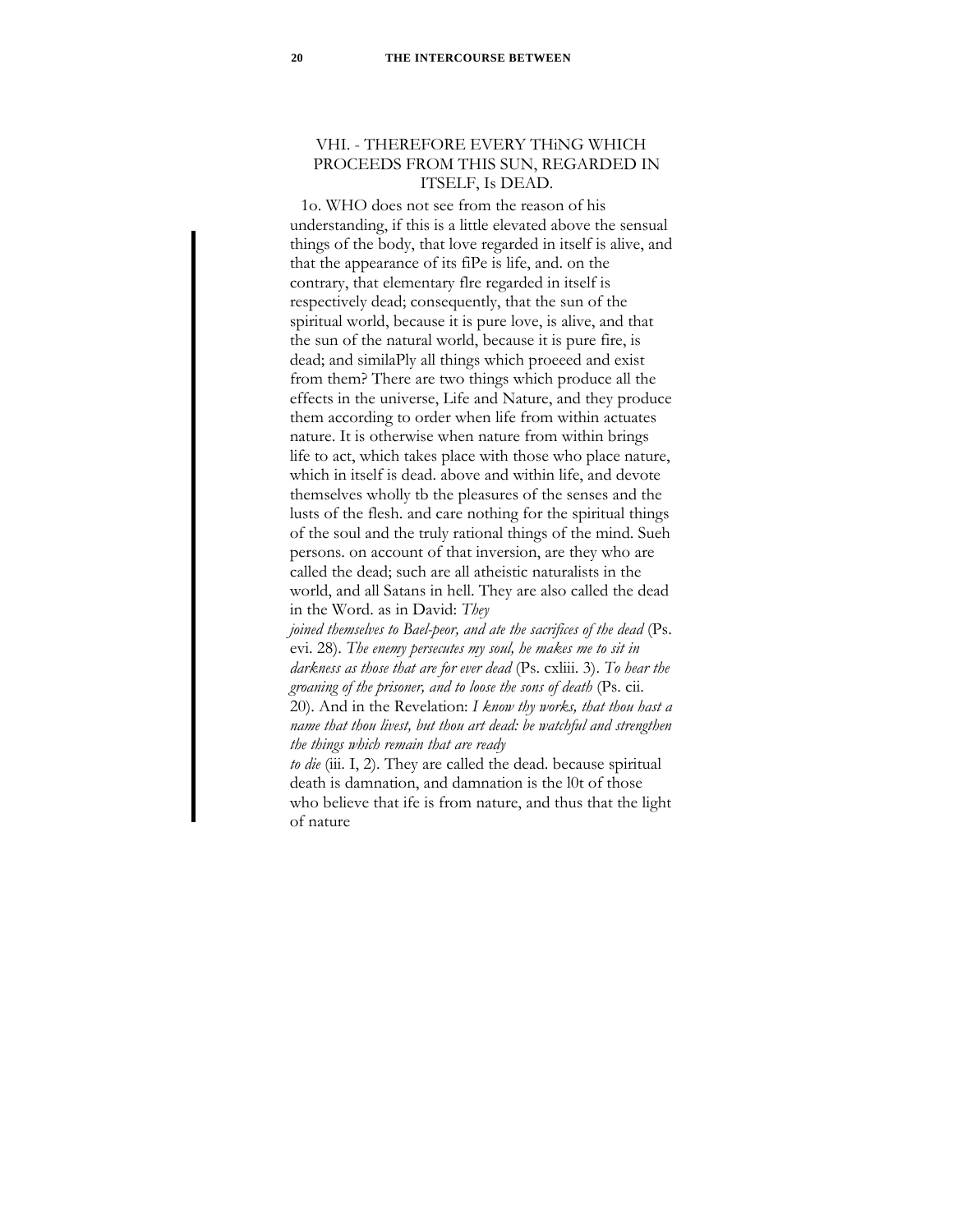is the light of life, and thereby hide, suffocate, and extinguish every idea of God, of heaven, and of eternal life. Such persons are like owls, which see light in darkness and darkness in ight, that is. falses as truths and evils as goods; and because the enjoyments of evil are the enjoyments of their hearts, they are not unlike those birds and beasts which devour the bodies of the dead as dainties, and perceive the fetid odors from sepulchres as balsams. Such persons do not see any other than physical or natural influx; if notwithstanding they affirm influx to be spiritual. this is not done from any idea of it, but from the mouth of a teacher.

# **1X.** - THE SPIRITUAL CLOTHES ITSELF WITH THE NATURAL, AS A MAN CLOTHES HIMSELF WITH A GARMENT.

**II. IT** is known that in every operation there is an active and a passive; and that from the aetive alone nothing exists, and nothing from the passive alone. It is the same with the spiritual and the natural; the spiritual, because it is a iving force, being active, and the natural, because it is a dead force, being passive. Hence it follows that whatever has existed in this solar world from the beginning, and afterwards exists every moment, is fPom the spiritual through the natuPal. and this not only in the subjects of the animal kingdom, but also in the subjects of the vegetable kingdom. Another similar thing is also known, namely, that in every thing which is effected there is a prineipal and an instrumental, and that these two, when any thing is done, appear as one, though they are distinctly two; wherefore this also is one of the laws of wisdom, that the principal cause and the instrumental cause make together one eause; so also do the spiritual and the natural. That these two in produeing effects appear as one. is because the spiritual is within the natural as the fibre is within the musele, and as the blood is within the arteries; or as the thought is within the speech, and the affection in the tones of the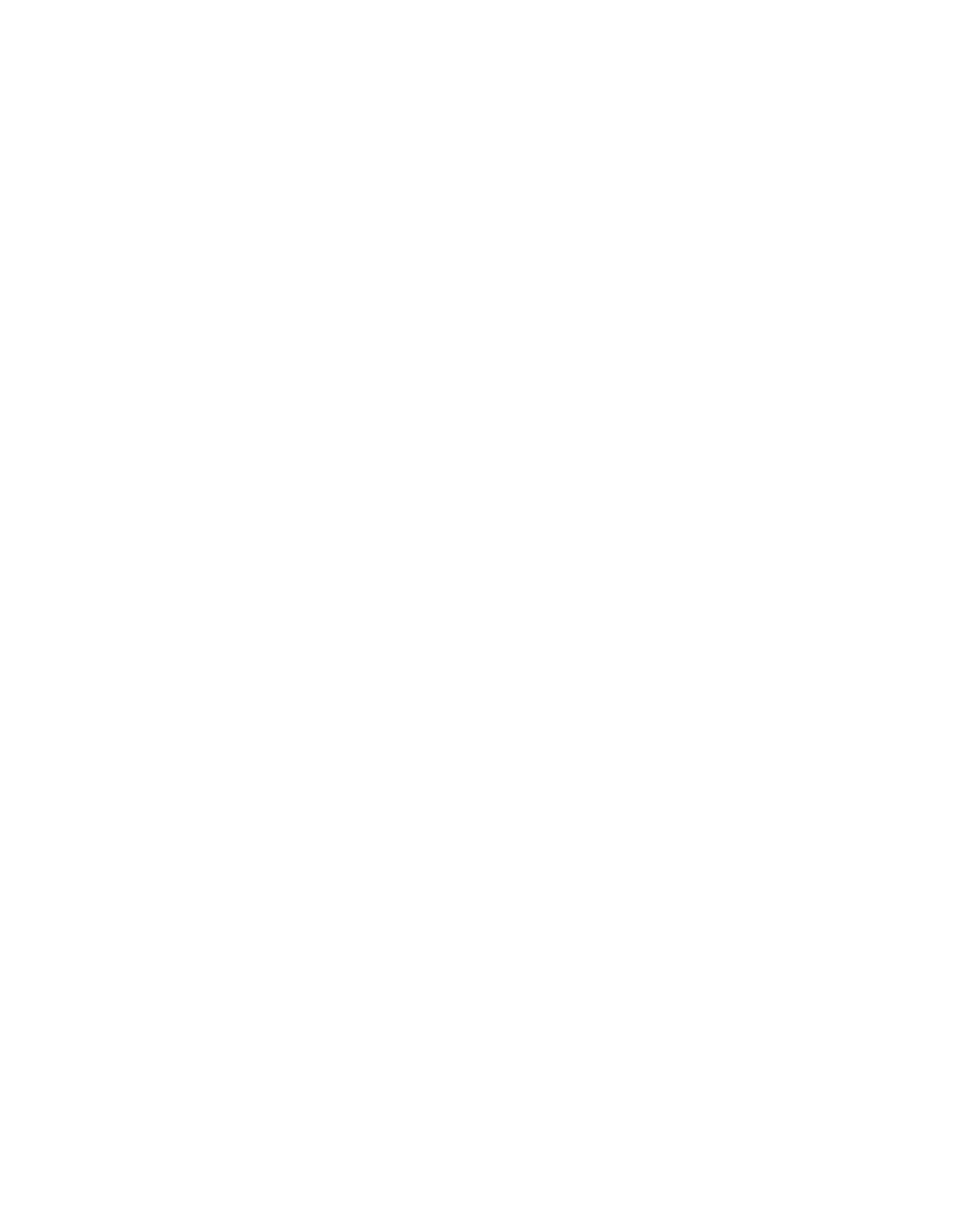#### 22 THE 1NTERCOURSE BETWEEN

voice; and it makes itself felt by means of the natural. From these things, but still as if through a lattice. it is evident that the spiritual clothes itself with the natural, as a man clothes himself with a garment. The organic body with which the soul elothes itself is here likened to a garment, beeause it clothes the soul, and the soul also puts off the body, and casts it away as exuviae when by death it emigrates from the natural world into its own spiritual world. For the body grows old like a garment; but not the soul, beeause this is a spiritual substance, which has nothing in eommon with the changes of nature, which proceed from their beginnings to their ends, and are periodically terminated. They who do not eonsider the body as the vesture or covering of the soul, and as being in itself dead, and only adapted to receive the living forces flowing in through the soul from God, cannot help concluding, from fallacies, that the soul ives by itself. and the body by itself, and that there is a prelestablished harmony between the lives of the two; or even that the life of the soul flows into the life of the body, or the life of the body into the life of the soul, and thus they conceive influx as either spiritual or natural; when yet it is a truth which is proved by every thing that is created, that what is posterior does not act from itself, but from what is prior, from which it proceeded; thus that neither does this act from itself, but from something still prior; and thus that nothing aets except from a First which acts from itself, thus from God. Besides, there is only one life, and this is not capable of being created. but is eminently capable of flowing into forms organically adapted to its Peception. Sueh forms are each and all of the things in the created universe. It is believed by many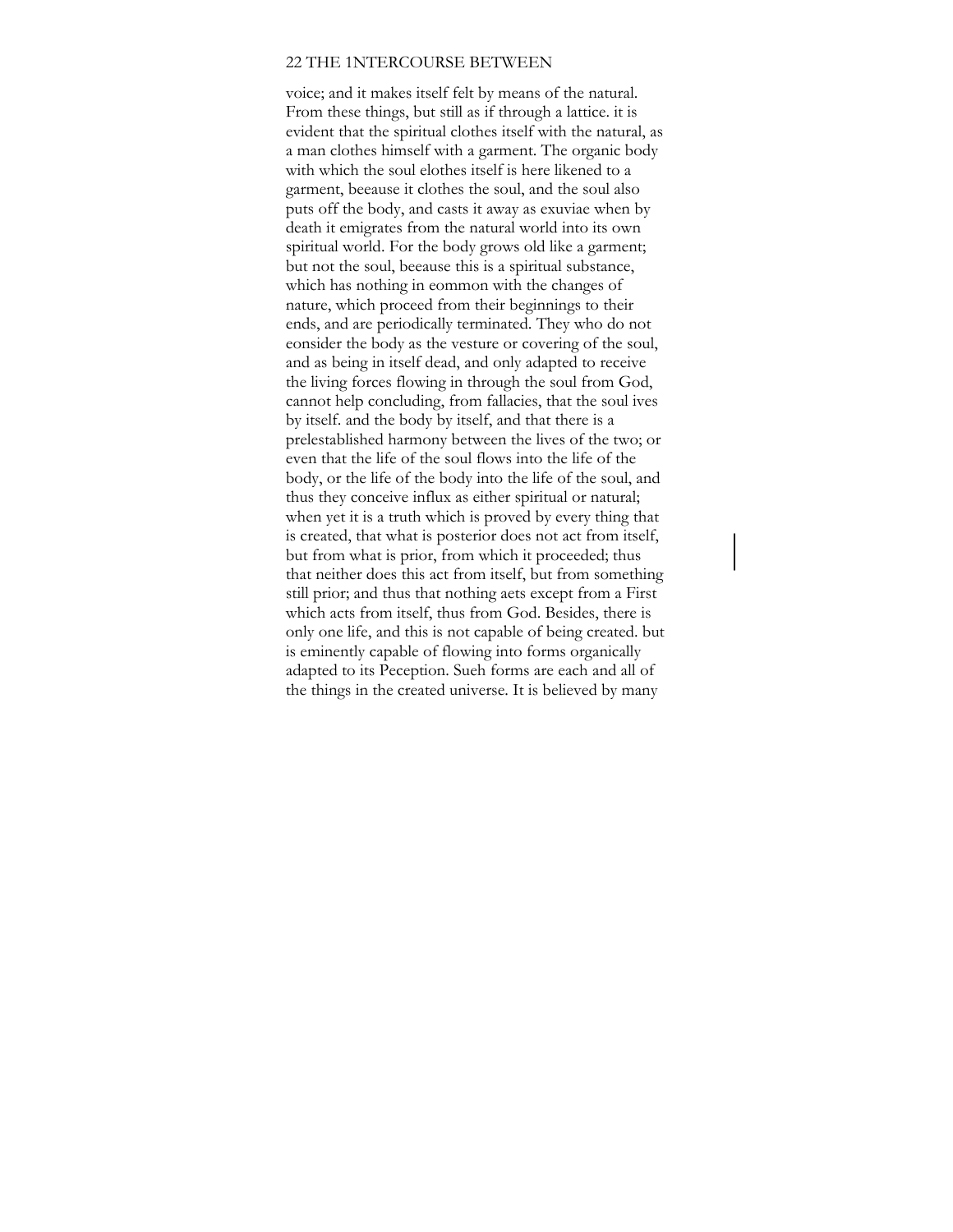that the soul is life, and thus, that a man. beeause he lives from the soul, lives from his own life, thus from himself, and therefore not by an influx of life from God; but these cannot help tying a sort of Gordian knot of fallacies. and entangling in it all the judgments of their mind, whence follows downright insanity in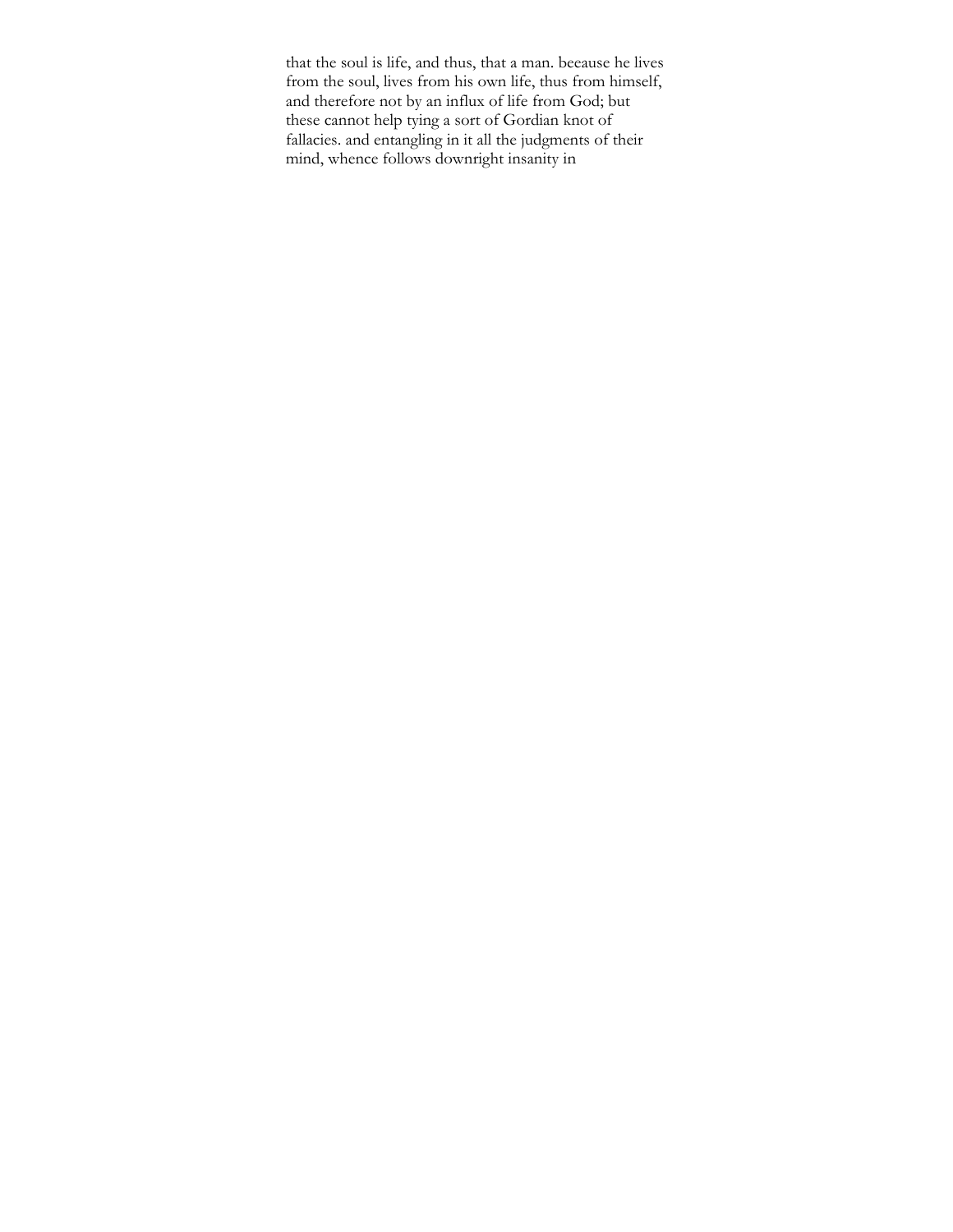#### THE SOUL AND THE BODY 23

spiritual things; br constructing a labyrinth. from which the mind can never, by any clew of reason, retraee its way and extricate itself; they also actually let themselves down as it were into caverns under the earth, where they dwell in eternal darkness. For from such a belief proceed innumerable fallacies, each of whioh is horrible — as that God transfused and transcribed himself into men, and that thus every man is a sort of Deity, which lives from itself, and thus that he does good and is wise from himself; likewise that he possesses faith and charity in himself. and thus derives them from himself, and not from God; besides many monstrous beliefs such as prevail with those in hell, who, when they were in the world. believed that nature ived, or produced life by its own activity. When these look towards heaven they see its light as mere darkness. I once heard the voice of one saying from heaven, that if a spark of ife in man were his own, and not of God in him, there would be no heaven, nor any thing therein. and hence that there would not be any chureh on earth, and consequently no life eternal. More upon this subject may be consulted in the memor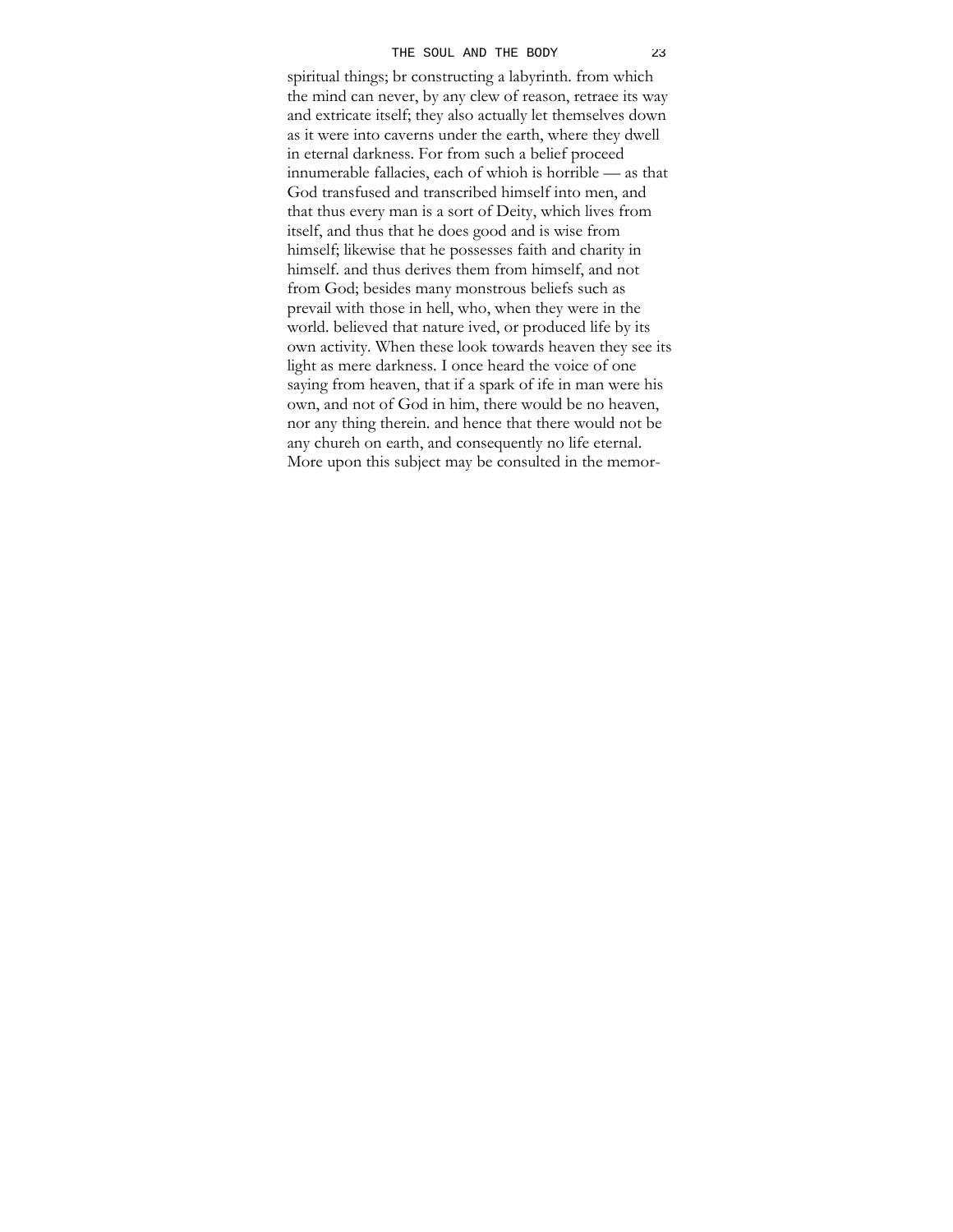able relation inserted in the work on Marriage Love (n. I32-I36).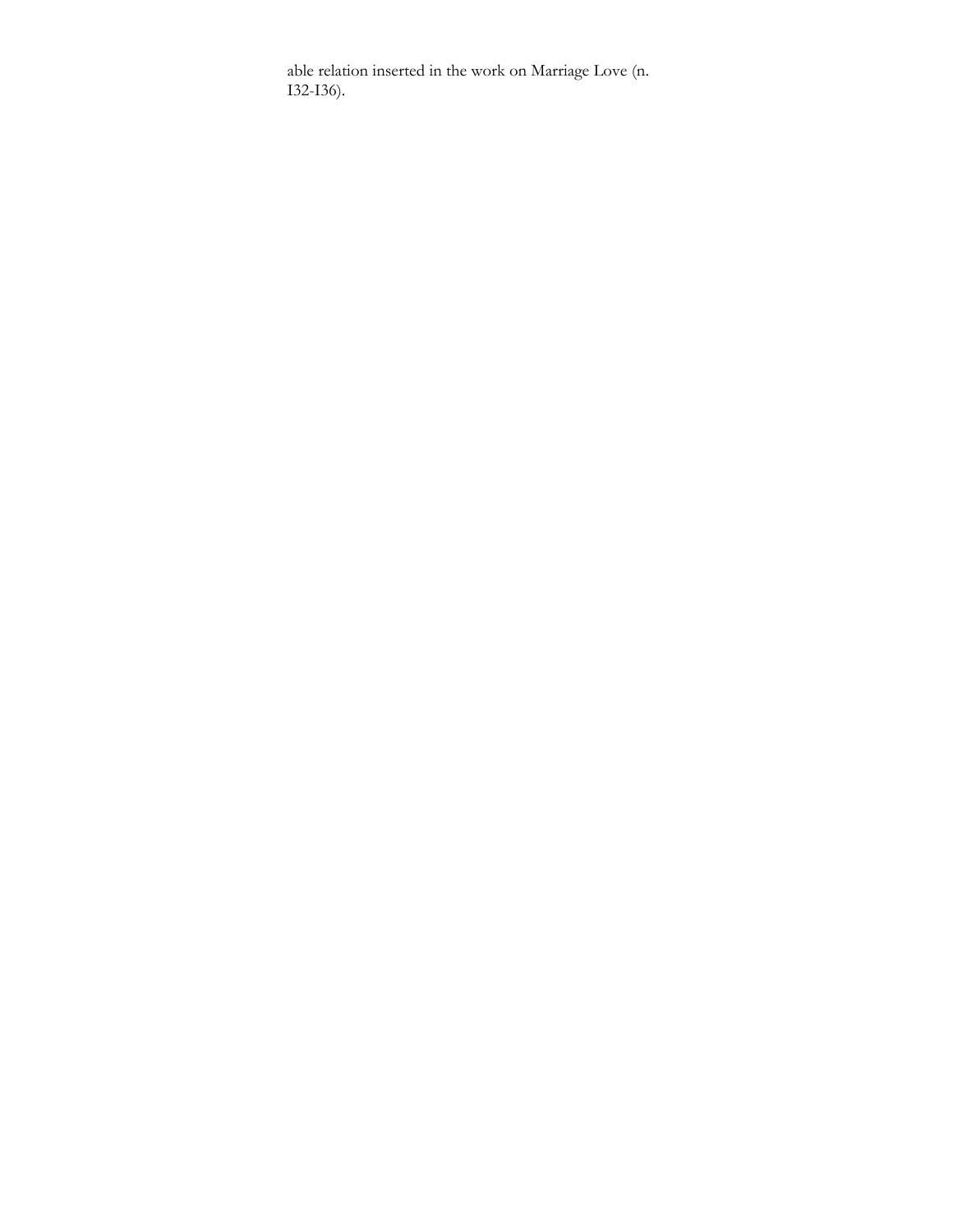# X. - SPIRITUAL THINGS, THUS CLOTHED IN A MAN, ENABLE HIM TO LIvE 'A RATIONAL AND MORAL MAN, THUS A SPIRITUALLY NATURAL MAN.

**I2.** FROM the prineiple estabished above, that the soul clothes itself with a body as a man clothes himself with a garment, this follows as a conclusion. For the soul flows into the human mind. and through this into the body, and carries life with it, which it continually receives from the Lord, and thus transfers it mediately into the body, where by the closest union it makes the body as it were to ive. From this, and from a thousand testimonies of experience, it is plain, that the spiritual united to the material, as a living force with a dead force, causes man to speak rationally and to act morally. It appears as if the tongue and lips speak from a certain life in themselves, and that the arms and hands act in a like manner; but it is the thought, which in itself is spiritual, that speaks. and the will, which likewise is spiritual, that aets. and each by means of its own organs, which in themselves are material, because taken from the natural world. That it is so appears in the ight of day, provided this is attended to: — Remove thought from speech, is not the mouth dumb in a moment? and remove will from action. do not the hands become still in a moment? The union of spiritual things with natural, and the consequent appearance of ife in material things, may be eompared to generous wine in a elean sponge, and to the sweet must in a grape, and to the savory liquor in an apple, and also to the aromatic odor in einnamon. The fibres containing all these things are matters whieh neither taste nor smell from themselves, but from the fluids in and between them; wherefore if you squeeze out those juiees, they are dead filaments. So are the organs proper to the body, if life is taken away. That man is rational from the union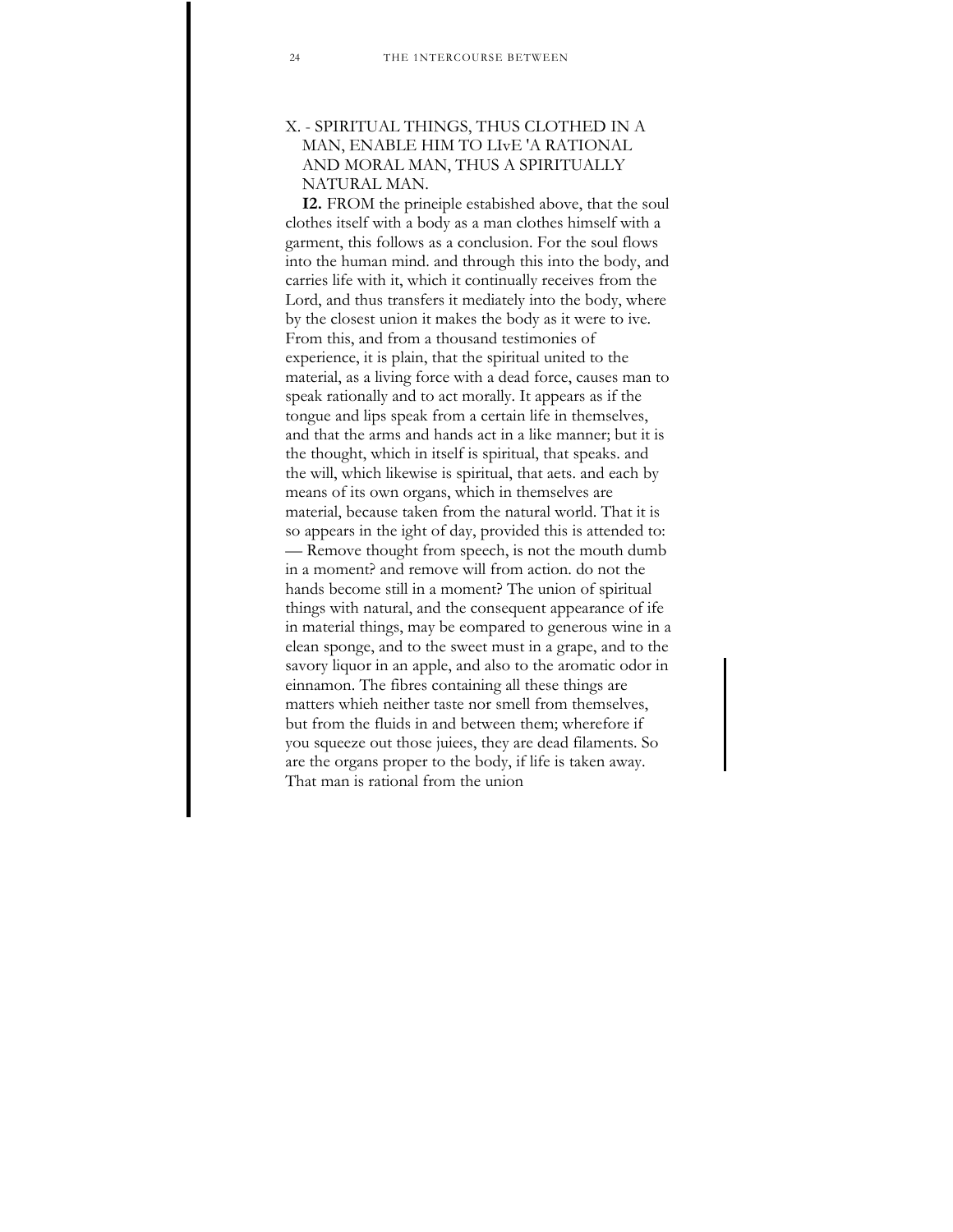#### THE SOUL AND THE BODY 25

of spiritual things with natural, is evident from the analytical processes of his thought; and that he is moral from the same cause, is plain from the propriety of his conduet and the graces of his bearing. These he acquires from the faculty of receiving influx from the Lord through the angelic heaven. where is the very abode of wisdom and love, thus of rationality and morality. From these things it is pePceived, that what is spiritual and what is natural being united in man, cause him to live a spiritually natural man. The reason that he lives in a similar and yet dissimilar manner after death, is beeause his soul is then elothed with a substantial body, just as in the natural world it was clothed with a material body. It is believed by many that the perceptions and thoughts of the mind, because they are spiritual, flow in naked, and not by means of organized forms. But those dream thus who have not seen the interiors of the head, where perceptions and thoughts are in their beginnings; and that the brains are there, interwoven and composed of the cineritious and medullary substances, and that there are glands. cavities, septa, and the meninges and matres, whieh surround them all; and that a man thinks and wills sanely or insanely according to the sound or perverted state of all those things; and thus that he is rational and moral according to the organic formation of his mind. For nothing eould be predicated of the rational sight of man, which is the understanding, without forms organized for the reception of spiritual light, just as nothing could be predicated of the natural sight without the eyes; and so in other instances.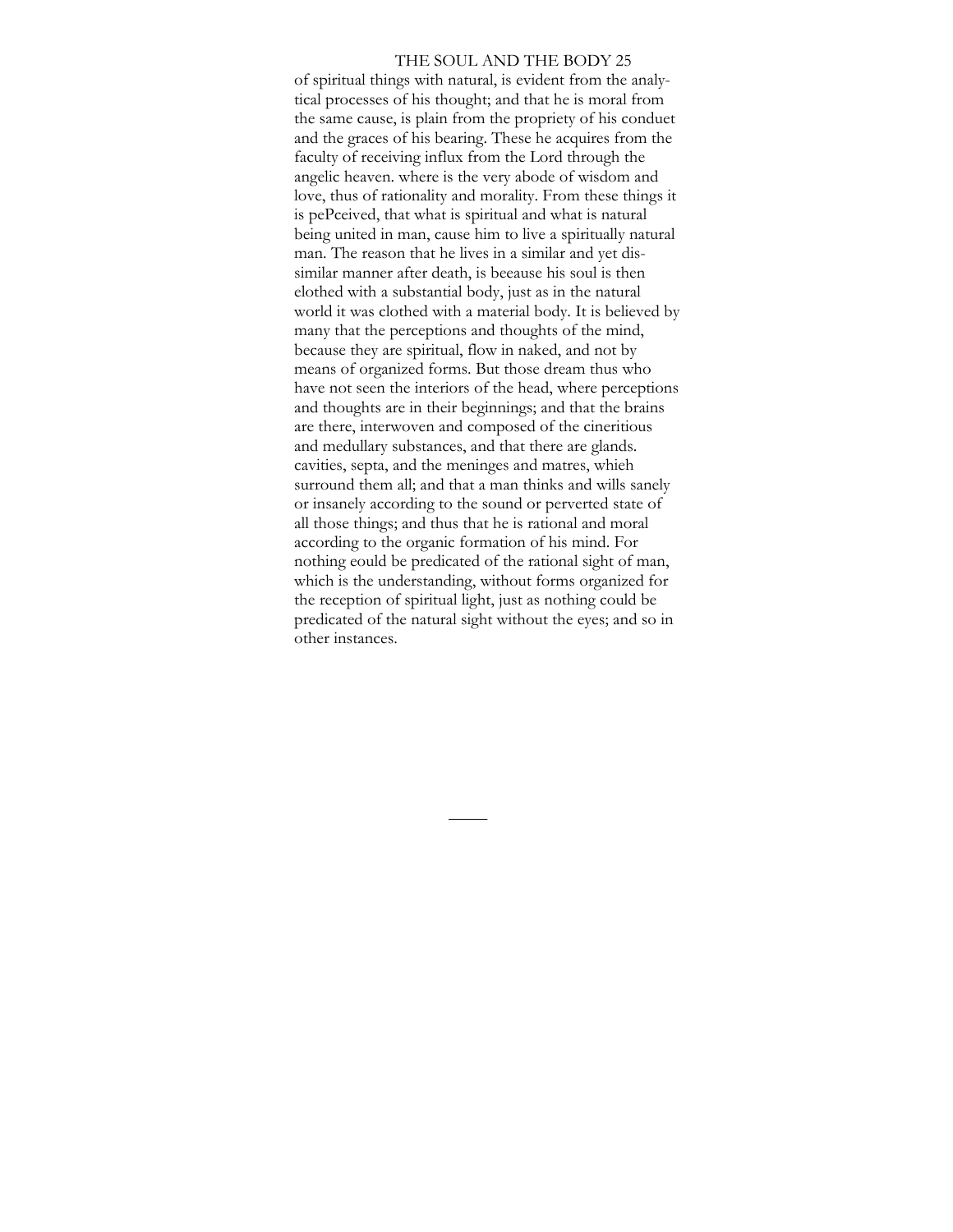# XL - THE RECEPTION OF THAT 1NFLUX 1S ACCORD1NG TO THE STATE OF LOVE AND W1SDOM 1N A MAN.

13. THAT a man is not ife, but an organ reeipient of life from God, and that love together with wisdom is ife, also that God is love itself and wisdom itself, and thus life itself, has been demonstrated above. From this it follows, that so far as a man loves wisdom, or so far as wisdom in the bosom of love is with him, so far he is an image of God, that is, a receptacle of life from God; and, 0n the eontrary. so far as he is in opposite love, and thence in insanity, so far he does not receive life from God, but from hell, which life is called death. Love itself and wisdom itself are not life, but are the esse of life, but the enjoyments of love and the pleasantnesses of wisdom, which are affections, constitute life, for the esse of life exists by these. The influx of ife from God carries with it those enjoyments and pleasantnesses, just as does the influx of light and heat in springtime, into huhian minds. and also into birds and beasts of every kind, yea into plants, which then germinate and become proific; for the enjoyments of love and the pleasantnesses of wisdom expand men's minds and adapt them to reeeption, as joy and gladness expand the face and adapt it to the influx of the cheerfulness of the soul. The man who is affected with the love of wisdom, is like a garden in Eden, in which are two trees, the one of life and the other of the knowledge of good and evil. The tree of life is the reception of love and wisdom from God, and the tree of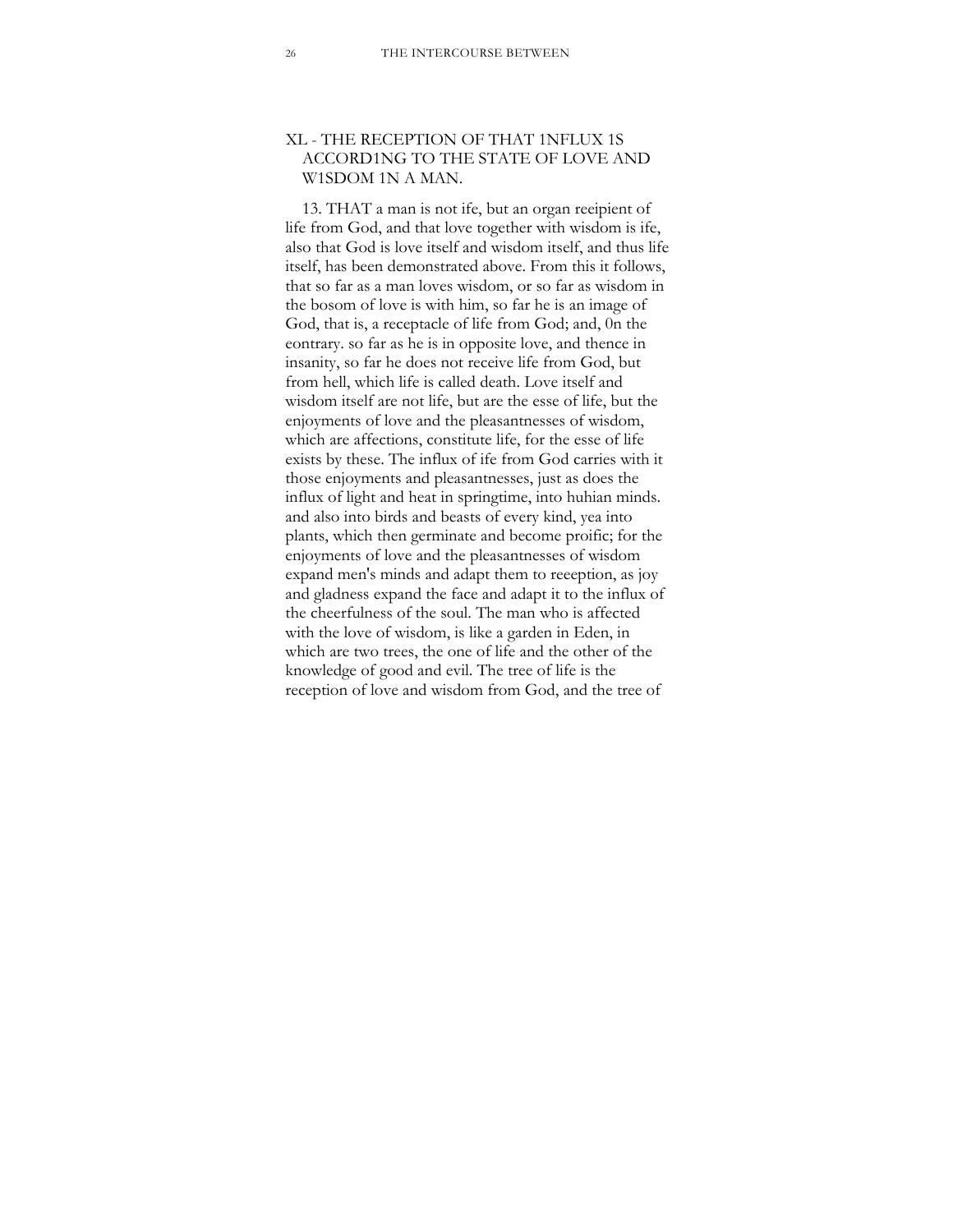the knowledge of good and evil is the reeeption of them from self. But the hatter is insane, and still believes that it is wise like God, while the former is truly wise, and believes that no one is wise but God alone, and that man is wise so faP as he believes this, and more wise so far as he feels that he wills it But more on this subject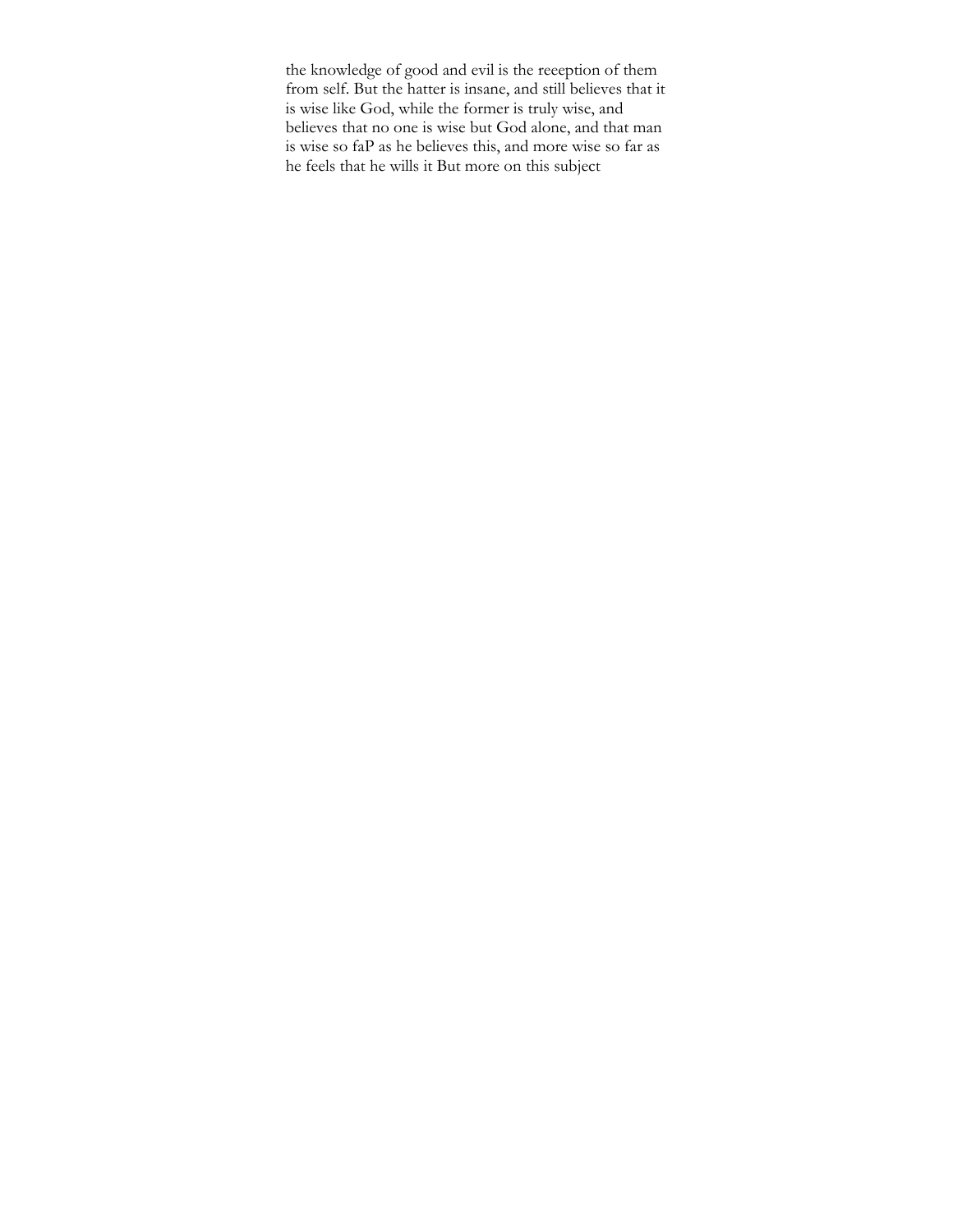#### THE SOUL AND THE B0DY 27

may be seen in the memorable relation inserted in the work on Marriage Love (n. 132-136). I will here add an arcanum confirming these things from heaven. All the angels of heaven turn their forehead to the Lord as a sun, and all the angels of hell turn the back of the head to Him; and the latter receive influx into the affections of their will, which in themselves are lusts, and make the understanding favor them; but the former receive influx into the affections of their understanding, and make the will favor them. Hence these are in wisdom, but the others are in insanity; for the human understanding dwells in the cerebrum, which is under the forehead, and the will in the eerebellum, which is in the back of the head. Who does not know that a man who is insane from falsities, favors the desires of his own evil, and eonfirms them by reasons from the understanding; and that a wise man sees from truths the quality of the desires of his will, and eurbs them? A wise man does this because he turns his face to God, that is, he believes in God, and not in himself; but an insane man does the other thing because he turns his faee from God, that is. he believes in himself. and not in God. To believe in himself is to believe that he loves and is wise from himself, and not from God, and this is signified by eating of the tree of the knowledge of good and evil; but to believe in God is to believe that he loves and is wise from God, and not from himself, and this is to eat of the tree of life (Rev. ii. 7). From these things, but still only as in the light of the moon by night, it may be pereeived that the reception of the influx of life from God is aceording to the state of love and wisdom with a man. This influx may further be illustrated by the influx of light and heat into plants, which blossom and bear fruit according to the strueture of the fibres whieh form them, thus aceording to reeeption. It may also be illustrated by the influx of the rays of light into precious stones, which modify them into colors aceording to the situation of the parts composing them, thus also according to reception;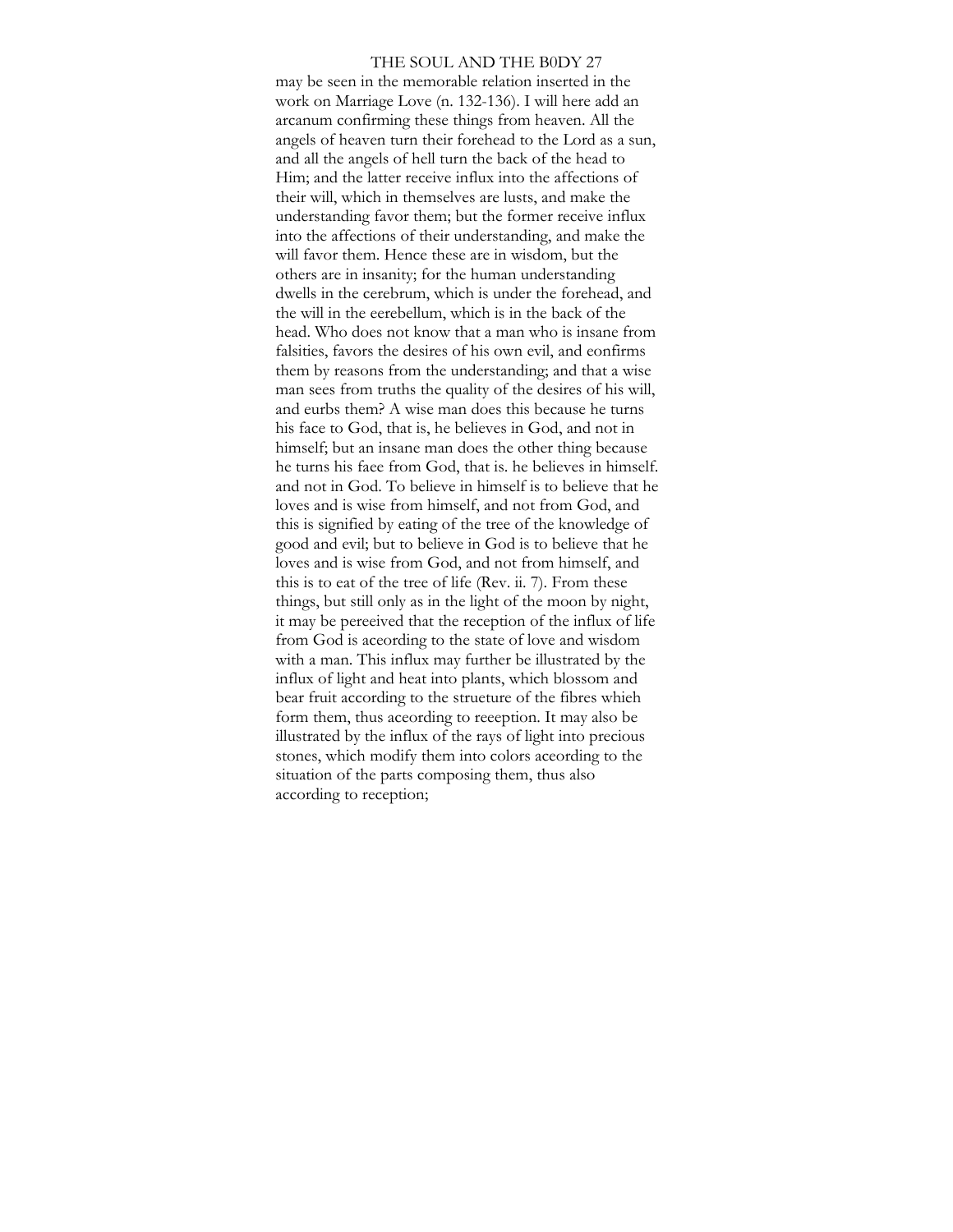#### 28 THE 1NTERCOURSE BETWEEN

and likewise by optical glasses and by drops of rain, which exhibit rainbows according to the incidences, refractions, and thus the receptions of light. The case is similar with human minds in respeet to spiritual light, whieh proceeds from the Lord as a sun, and perpetually flows in, but is variously reeeived.

XII. — THE UNDERSTANDING 1N A MAN CAN BE ELEVATED INTO THE LIGHT, THAT IS INTO THE WISDOM, 1N WHICH THE ANGELS OF HEAVEN ARE, ACCORDING TO THE IMPROVEMENT OF HIS REASON; AND IN LIKE MANNER HIS WILL CAN BE ELEVATED INTO THE HEAT OF HEAVEN, THAT IS 1NTO LOvE, ACCORDING TO THE DEEDS OF HIS LIFE; BUT THE LOVE OF THE WILL IS NOT ELEVATED EXCEPT SO FAR AS THE MAN WILLS AND DOES THOSE THINGS WHICH THE WISDOM OF THE UNDERSTANDING TEACHES.

14. BY the human mind are meant its two faeulties, which are called the understanding and the will. The understanding is the reeeptacle of the light of heaven, which in its essence is wisdom, and the will is the receptaele of the heat of heaven, which in its essence is love, as was shown above. These two, wisdom and love, proceed from the Lord as a sun, and flow into heaven universally and particularly, whenee the angels have wisdom and love; and they also flow into this world universally and particularly, whenee men have wisdom and love. But these two proeeed in union from the Lord, and likewise flow in union into the souls of angels and men. but they are not reeeived in union in their minds. Light whieh makes the understanding is first received there, and love which eonstitutes the will is received gradually. This also is of providence, because every man is to be ereated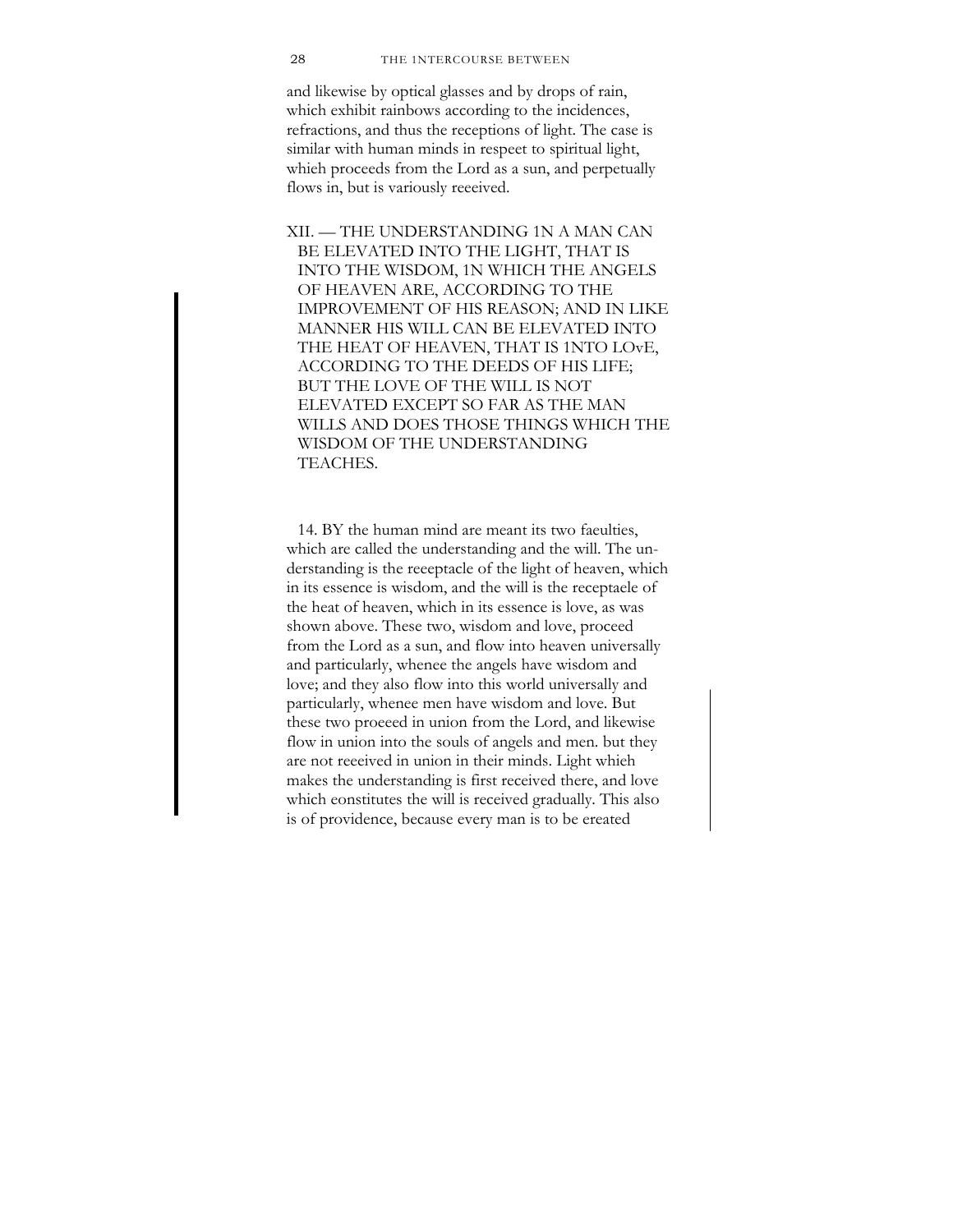anew, that is, reformed, and this is effected by means of the understanding; for he must drink in from ehildhood the knowledges of truth and good, which are to teach him to live well, that is, to will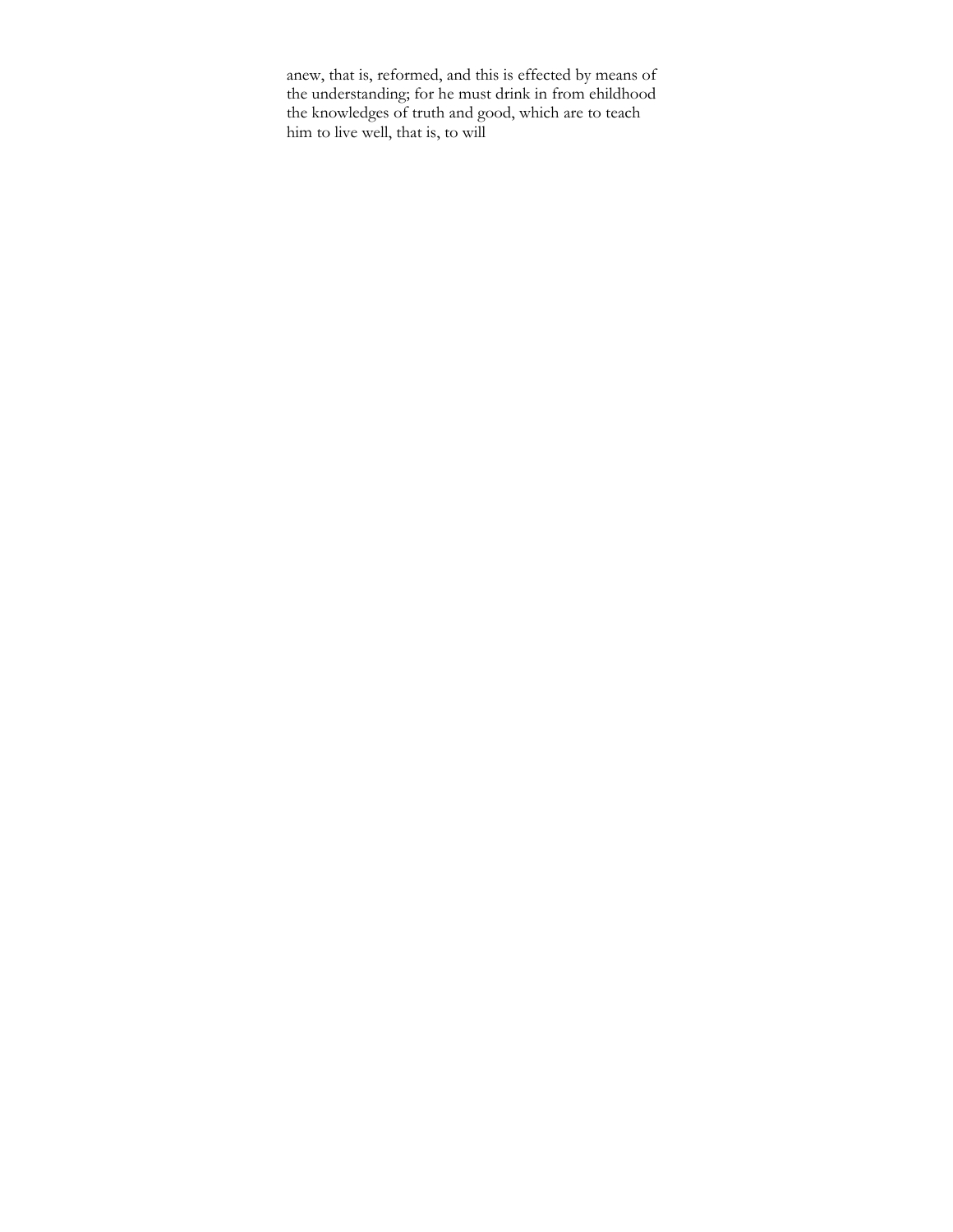and act rightly. Thus the will is formed by means of the understanding. For the sake of this end, there is given to man the faculty of elevating his understanding almost into the light in which the angels of heaven are. that he may see what he ought to will and thence to do, in order that he may be prosperous in the world for a time, and blessed after death to eternity. He becomes prosperous and blessed if he procures for himself wisdom, and keeps his will under obedience to it; but unprosperous and unhappy if he puts his understanding under obedience to his will. The reason is, because the will from birth inclines to evils, even to those which are monstrous; wherefore unless it were curbed by the understanding, a man would rush into acts of wiekedness, yea, from his inborn savage nature, he would destroy and slaughter for the sake of himself all those who do not favor and indulge him. Furthermore, unless the understanding eould be separately perfeeted, and the will by means of it, a man would not be a man, but a beast. For without that separation, and without the ascent of the understanding above the will, he would not be able to think, and from thought to speak, but only to express his affection by sounds; neither would he be able to act from reason, but only from instinct; still less would he be able to know the things whieh are of God, and God by means of them, and thus to be eonjoined to Him, and to live to eternity. For a man thinks and wills as from himself, and this *as from himself* is the reciprocal element of conjunction; for there cannot be conjunction without reciprocity, just as there cannot be e0njunction of the active with the passive without reaetion. God alone acts. and man suffePs himself to be acted on, and reaets in all appearance as from himself. tbough interiorly it is from God. From these things rightly apprehended it may be seen what is the quality of the love of a man's will if it is elevated by means of the understanding, and what is its quality if it is not elevated; consequently, what is the quality of the man. But this — the quality of a man if the love of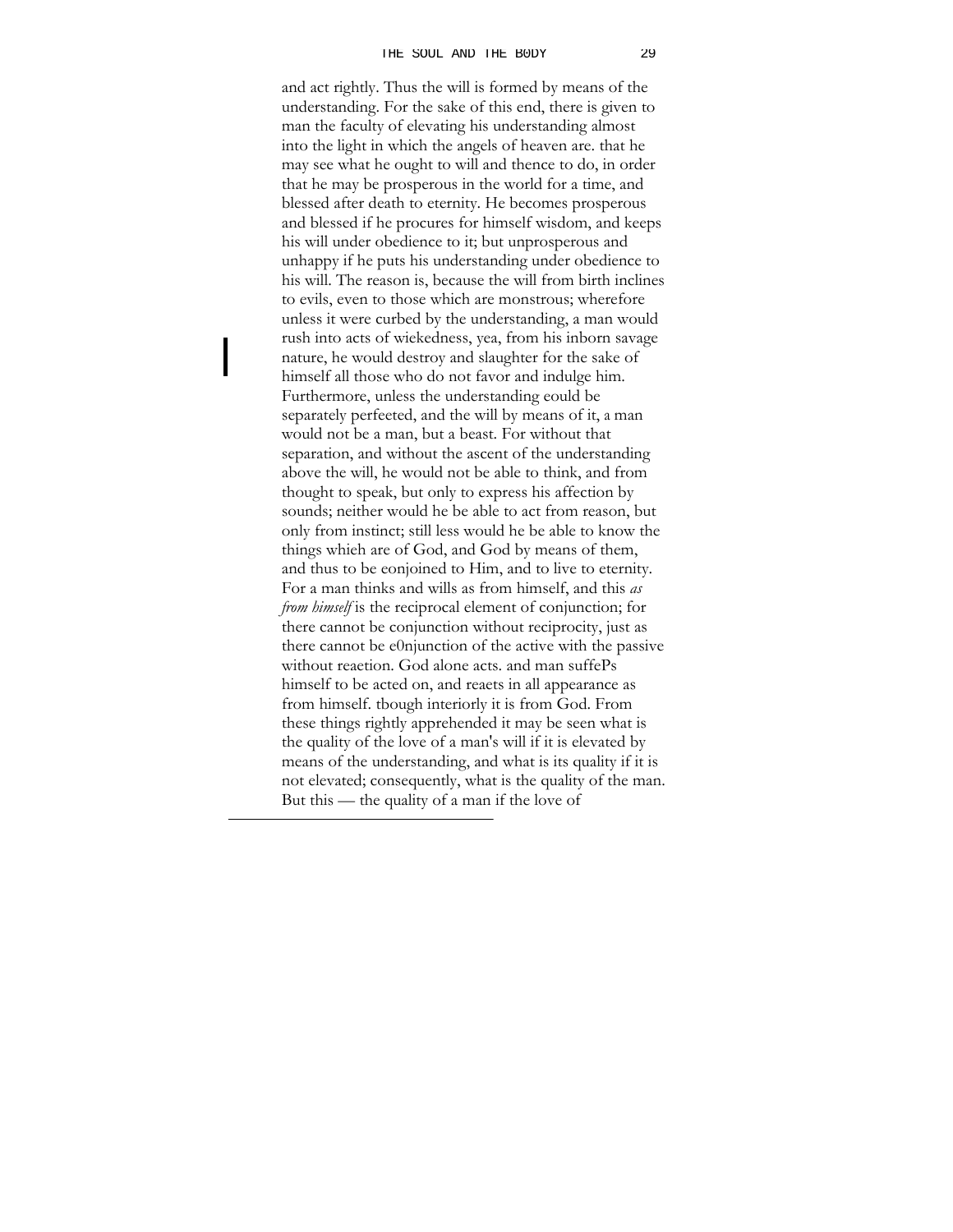### 30 THE INTERCOURSE BETWEEN

his will is not elevated by means of the understanding shall be illustrated by comparisons. He is like an eagle whieh flies 0n high, and as soon as it sees the food below which is the object of its desire — as ehiekens, young swans, or even young lambs — swoops down in a moment and devours them. He is also like an adulterer, who conceals a harlot in a cellar below, and by turns goes up to the highest part of the house, and talks wisely with those who dwell there about chastity, and then hastens away from his companions, and indulges his laseiviousness below with his harlot. He is also like a thief on a tower, who there pretends to keep watch, but who, as soon as he sees an object of plunder below, hastens down and seizes it. He may also be compared to marshflies, which fly in a eolumn over the head of a horse that is running, but which fall down when the horse stops, and sink in their marsh. Such is the man whose will or love is not elevated by means of the understanding, for he then stands still below at the foot, immersed in the unclean things of nature and the lusts of the senses. It is altogether otherwise with those who subdue the allurements of the desires of the will by means of the wisdom of the understanding. With these the understanding afterwards enters into a marriage covenant with the will, wisdom with love, and they dwell together above with delights.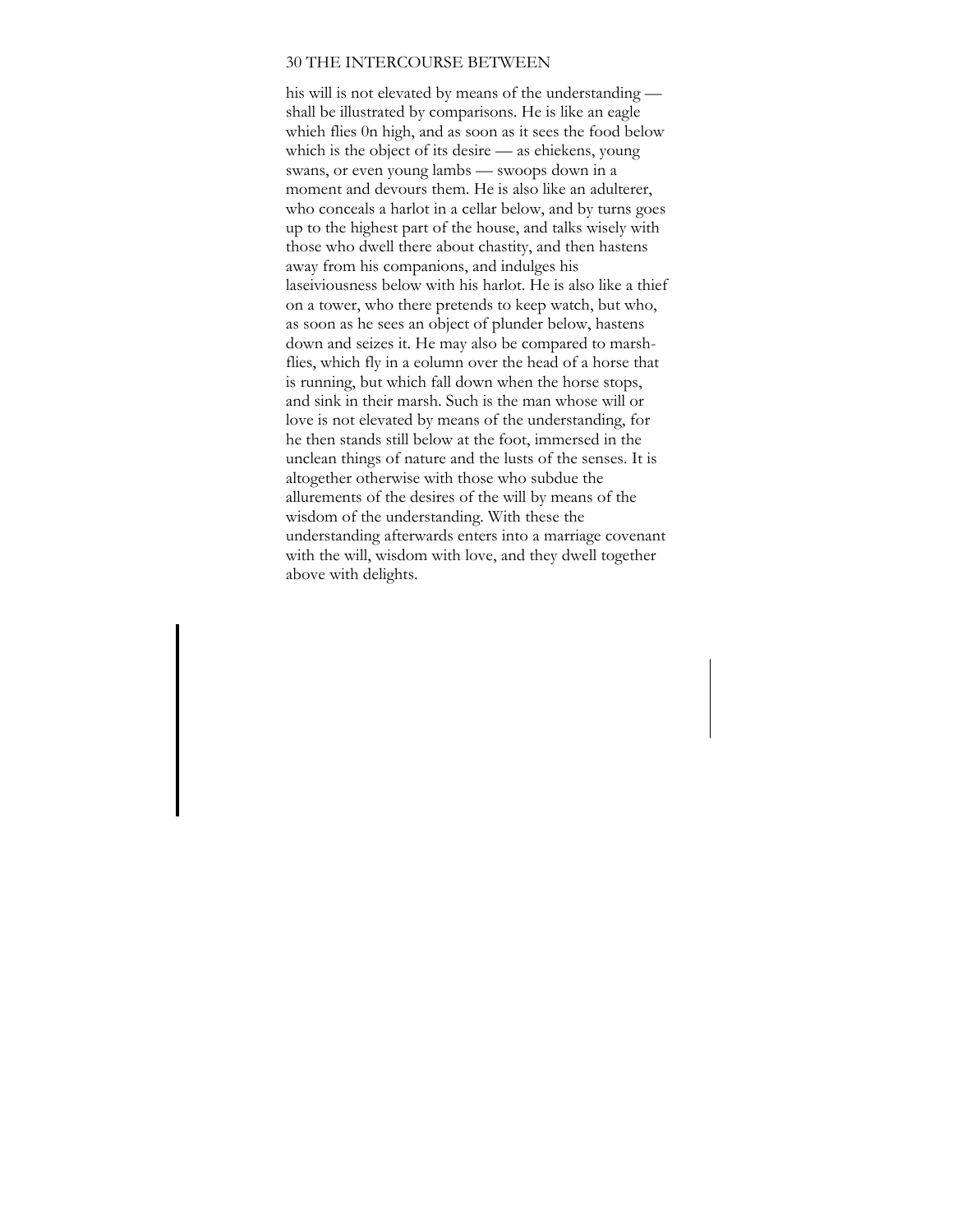# X1H. - 1T 1S ALTOGETHER OTHERW1SE W1TH BEASTS.

15. THOSE who judge from the mere appearance to the senses of the body, conclude that beasts have will and understanding as well as men, and hence that the only distinction is that man can speak, and thus deseribe what he thinks and desires, while beasts can only express this by sounds. Yet beasts have not will and understanding, but 0nly a resemblance of each, whieh the learned eall an analogue. That a man is a man, is because his undePstanding can be elevated above the desires of his will, and thus can know and see them from above, and also govern them; but a beast is a beast because its desires impel it to do whatever it does. Wherefore a man is a man in that his will is under obedience to his understanding; but a beast is a beast in that its understanding is under obedience to its wilh From these things this conclusion follows, that the understanding of man, because it receives the ight that flows in from heaven, and apprehends and perceives this as its own, and from it thinks analytically with all variety, altogether as from itself, is alive. and thence a true understanding; and that the will of man. because it receives the inflowing l0ve of heaven, and from it acts as from itself, is alive, and is thence truly will; but that the e0ntrary is the case with beasts. Wherefore those who think from the lusts of the will are likened to beasts, and also in the spiritual world they appear at a distance as beasts; they also act like beasts, with this difference only, that they ean act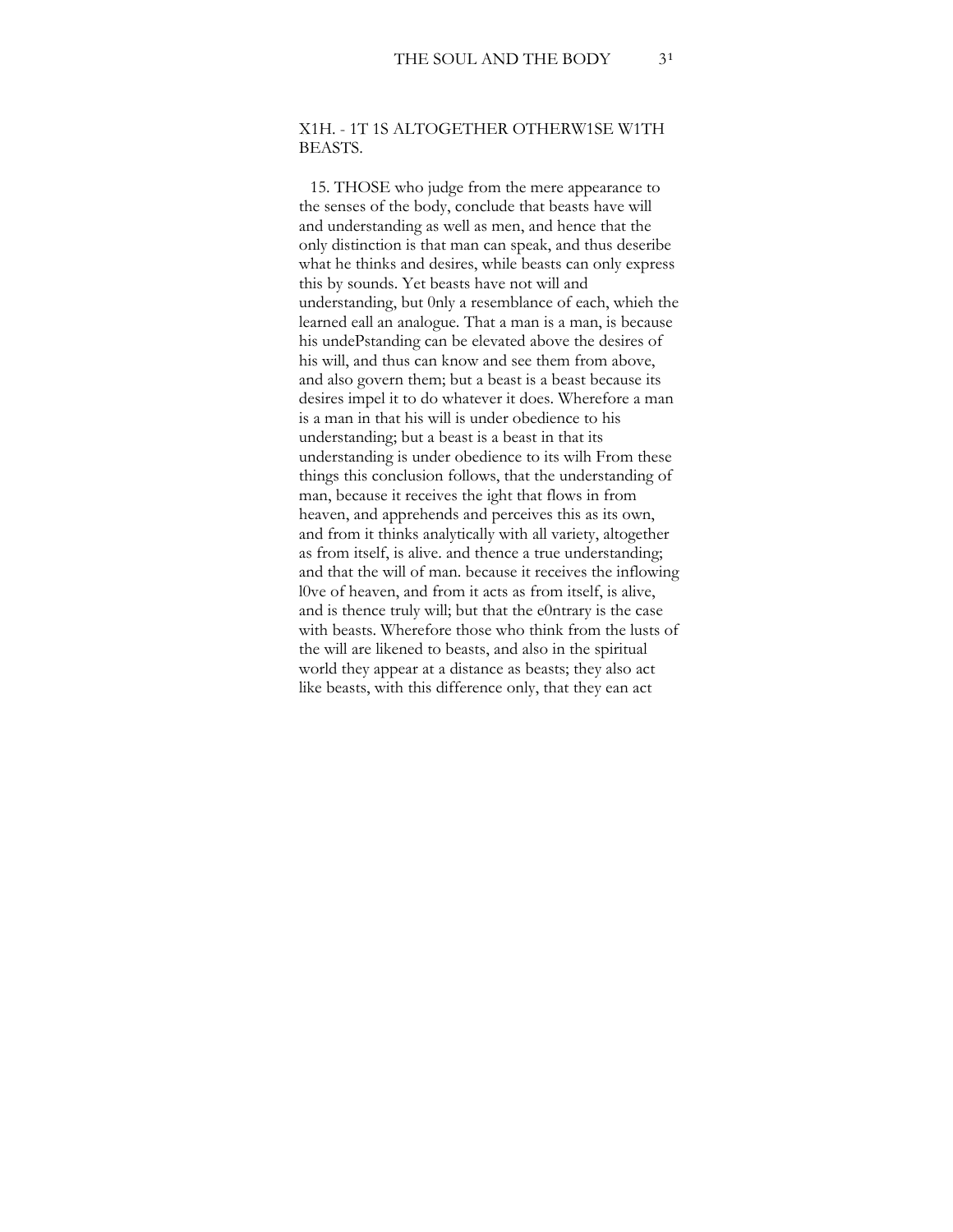otherwise if they wilh But those who restrain the lusts of their will by means of the understanding, and thePefore aet rationally and wisely. appear in the spiritual world as men, and are angels of heaven. In a word, the will and the understanding in beasts always hold together; and because the will in itself is blind, for it is of heat and not of light, it makes the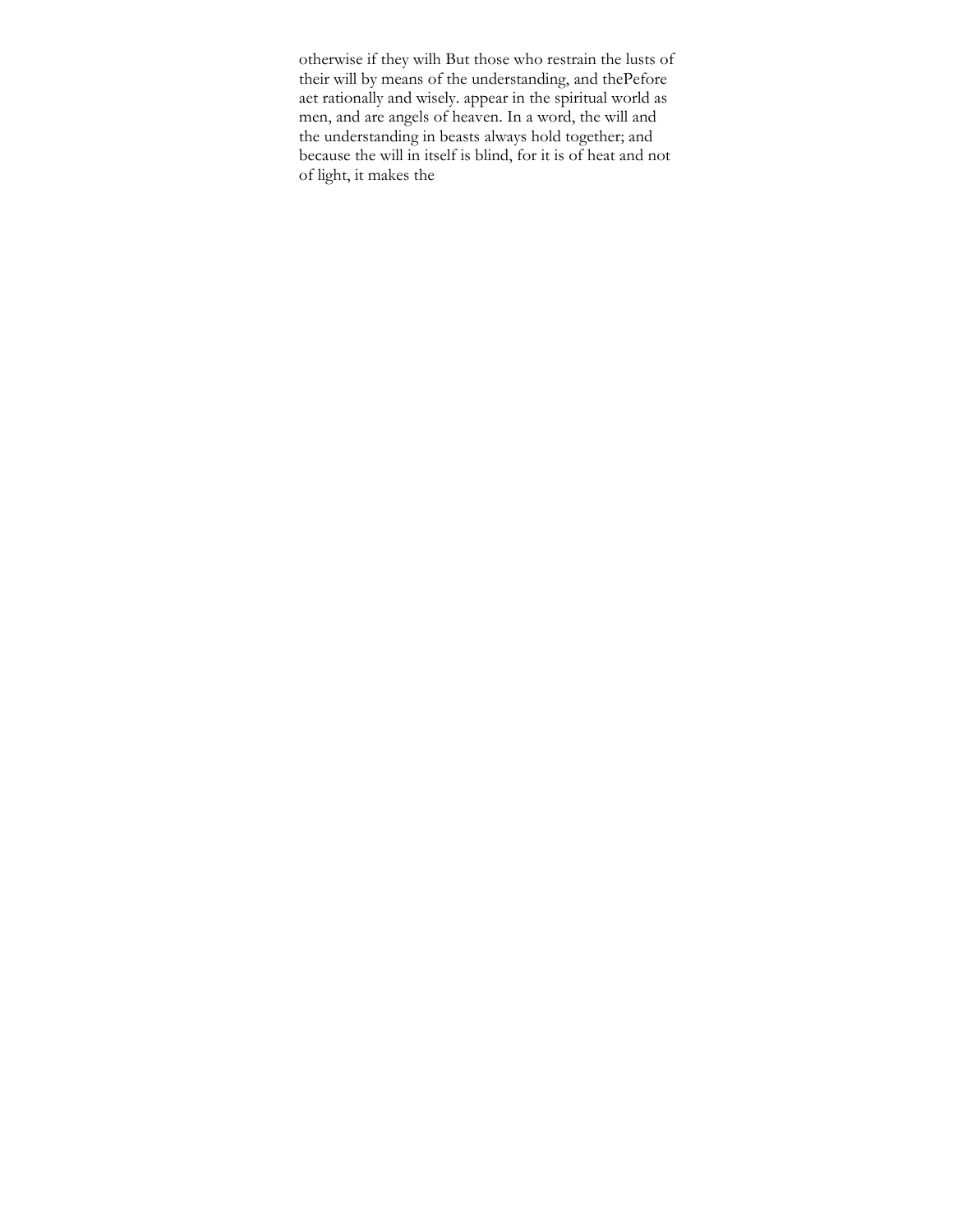#### 32 THE 1NTERCOURSE BETWEEN

understanding blind also. Hence a beast does not know and understand its own actions; and yet it acts, for it acts from an influx from the spiritual world; and such aetion is instinct. It is supposed that a beast thinks from the understanding what to act, but this is by no means so; it aets only from natural love, whieh is in it from creation, with the assistance of the senses of its body. That a man thinks and speaks is solely because his understanding is capable of being separated from his will, and of being elevated even into the light of heaven; for the understanding thinks, and thought speaks. That beasts act according to the laws of order inscribed on their nature, and some beasts as it were in a moral and rational manner, differently from many men, is beeause their understanding is blind obedience to the desires of their will, and therefore they were not able to pervert these by depraved reasonings. as men did. It is to be observed, that by the will and understanding of beasts in the foregoing statements, is meant a resemblance and analogue of those faculties. Anal0gues are so named from appearanee. The life of a beast may be compared with a somnambulist, who walks and acts from the will while the understanding sleeps; and also with a blind man, who walks through the streets with a dog leading him; and also with an idiot, who from eustom and the habit thence acquired does his work aecording to rule; likewise with a person void of memory, and therefore deprived of understanding, who still knows or learns how to clothe himself, to eat dainties, to love the sex, to walk the streets from home and back, and to do such things as soothe the senses and gratify the flesh, by the allurements and pleasures of whieh he is earried al0ng, though he does not think, and therefore cannot speak. From these things it is plain h0w much they are mistaken who believe that beasts are endowed with rationality, and only to be distinguished from men by the external figure and by their not being able to give utterance to the rational things which they keep to themselves within. From which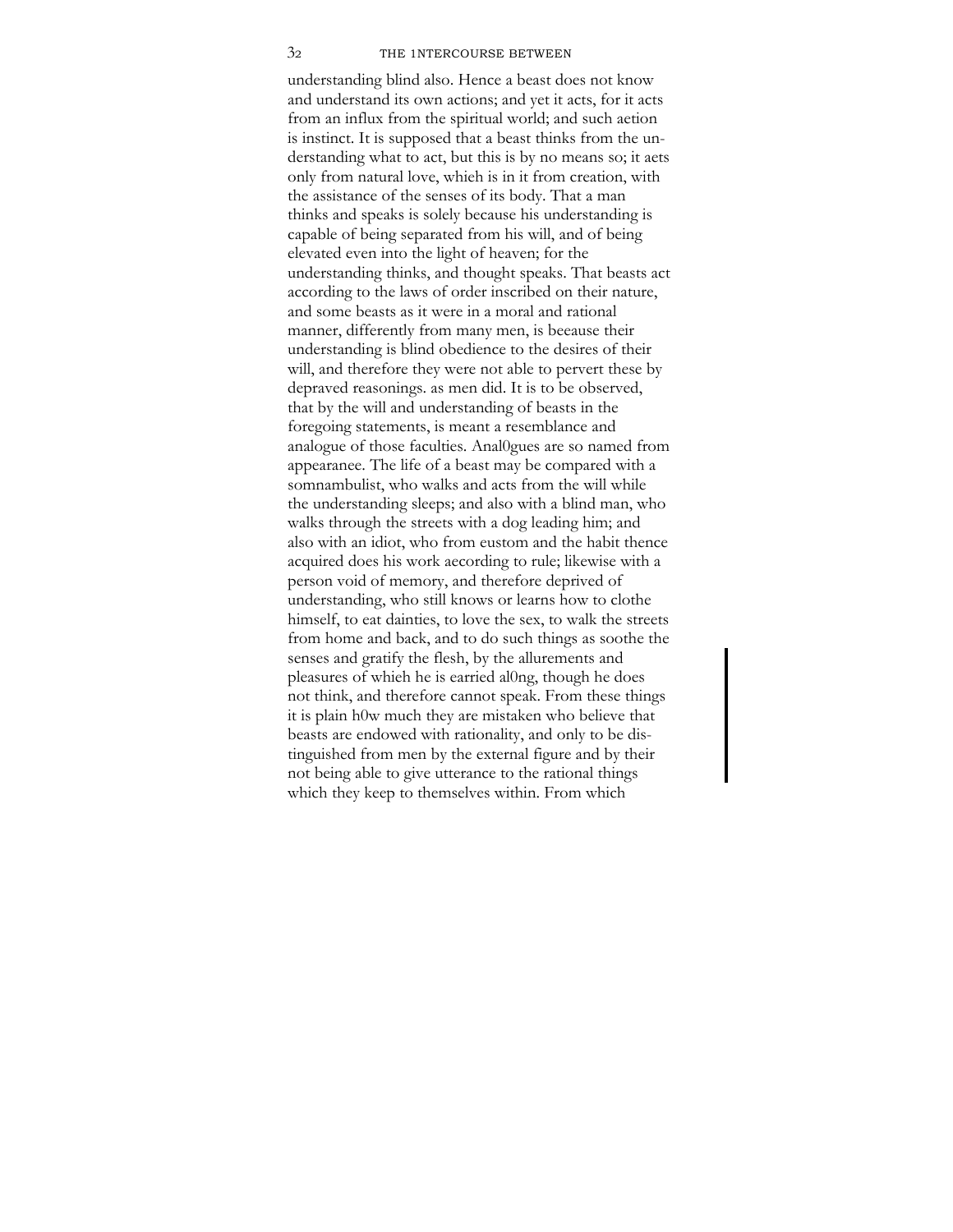fallacies many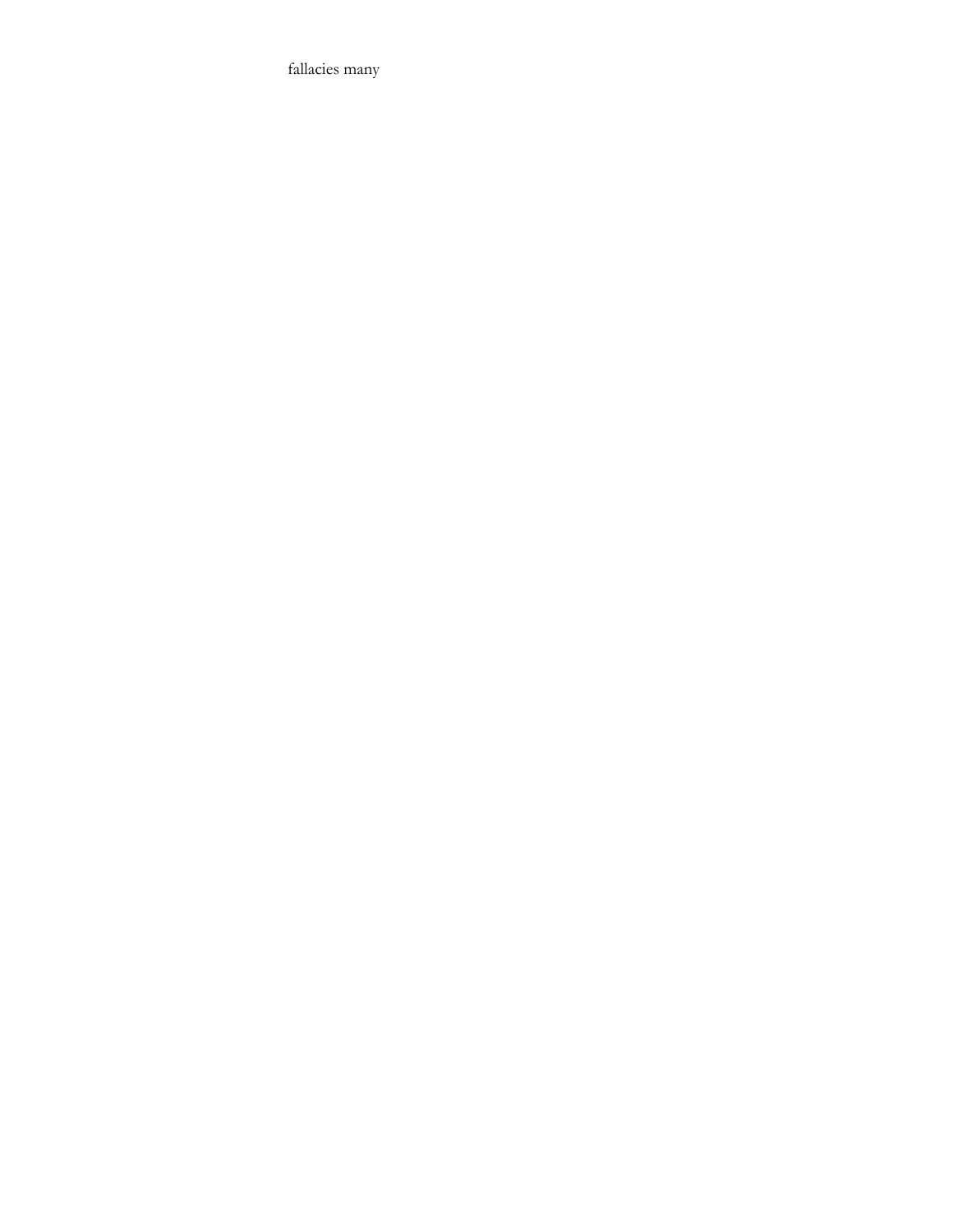### THE SOUL AND THE BODY 33

even conclude that if man lives after death beasts also will live after death, and, on the contrary, that if beasts do not ive after death neither will man; besides many dreams arising fPom ignoranee about the will and undePstanding, and also about degrees. by means of which, as by a ladder, the mind of man mounts up to heaven.

# XIV. — THERE ARE THREE DEGREES IN THE SPIRITUAL WORLD, AND THREE DEGREES IN THE NATURAL WORLD, HITHERTO UNKNOWN, ACCORD1NG TO WH1CH ALL 1NFLUX TAKES PLACE.

16. IT is discovered, by the investigation of causes from effects, that degrees are of two kinds, one in which are things prior and posterior, and another in which are tbings greater and less. The degrees whieh distinguish tbings prior and posterior are to be called DEGREES OF ALTITUDE, and also DISCRETE DEGREES; but the degrees by which things greater and less are distinguished from eaeh other, are to be called DEGREES OF LATITUDE, and also CONTINUOUS DEGREES. Degrees of altitude, or discrete degrees, are ike the generations and compositions of one thing from another; as, for example, of any nerve from its fibres, and of any fibre from its fibrils; or of any piece of wood, stone, or metal from its parts, and of any part from its particles. But degrees of latitude, or continuous degrees, are like the increments and decrements of the same degree of altitude as to breadth, length, height, and depth; as of greater and smaller volumes of water, or air, or ether; and as of large and small masses of wood, stone, or metal. All and each of the things in both worlds, the spiritual and the natural, are, from creation, in degrees of both these kinds. The whole animal kingdom in this world is in those degrees both in general and in particular; and the whole vegetable kingdom and the whole mineral kingdom ikewise; as also is the expanse of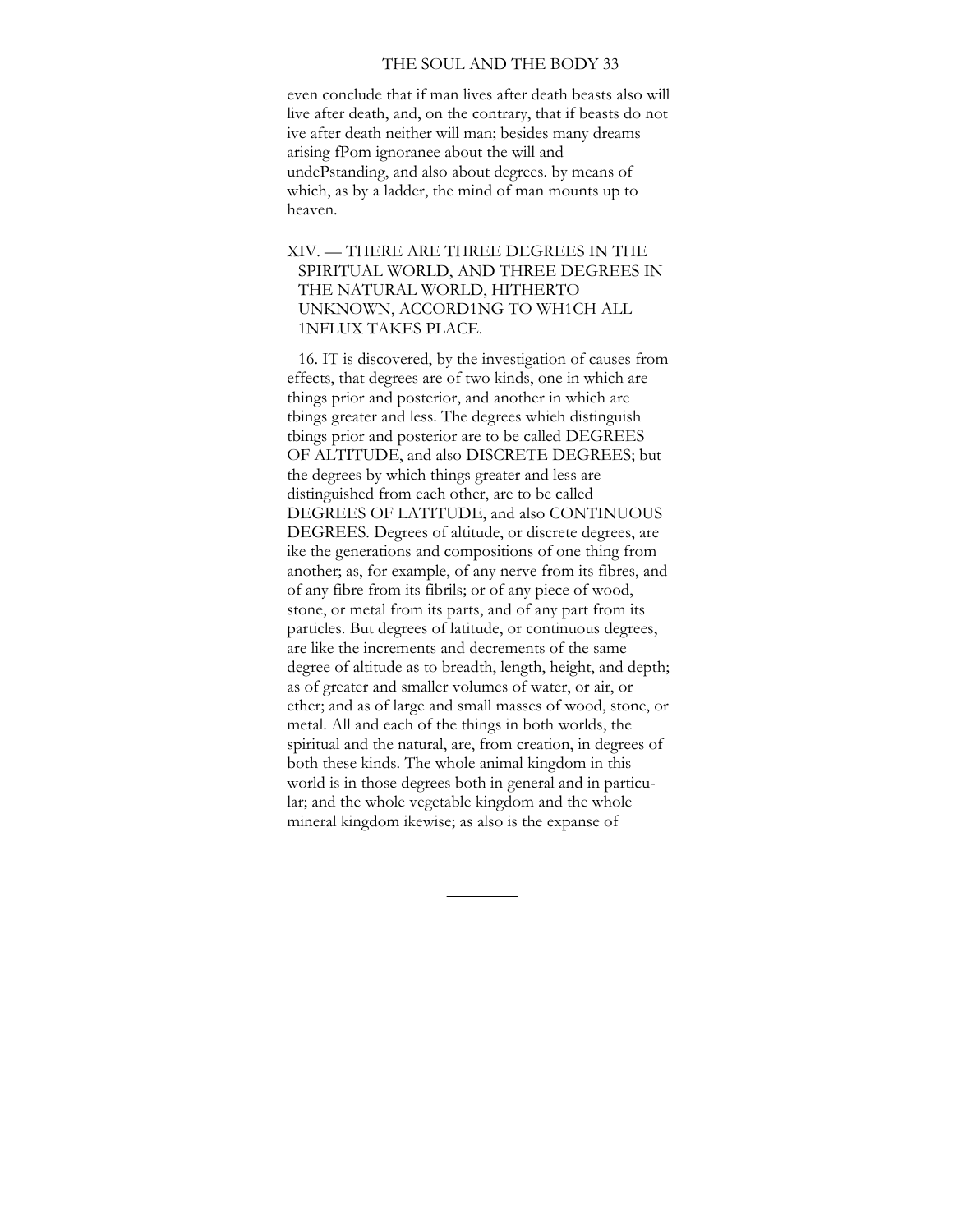atmospheres from the sun even to the earth. There are therefore three atmospheres discretely distinct according to the degrees of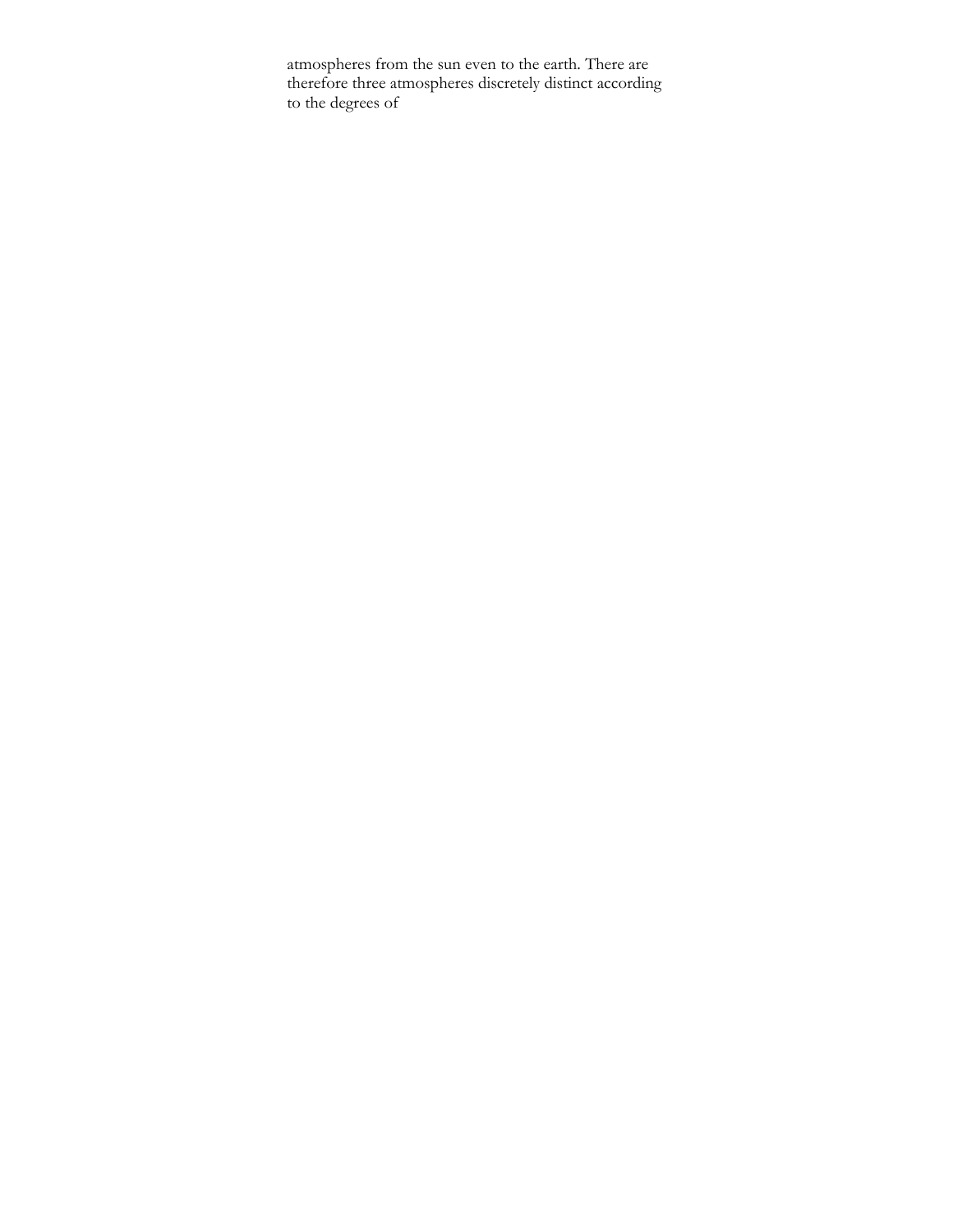### 34 THE 1NTERCOURSE BETWEEN

altitude, both in the spiritual world and in the natural world, because each world has its sun; but the atmospheres of the spiritual world, by virtue of their origin. are substantial, and the atmospheres of the natural world, by virtue of their origin, are material. And because the atmospheres descend from their origins according to those degrees, and are the containants, and, as it were, the carriers of light and heat, it follows that there are three degrees of light and heat. And because ight in the spiritual world is in its essence wisdom, and heat there is in its essence love, as was shown above in its proper article, it follows also that there are three degrees of wisdom and three degrees of love, hence three degrees of ife; for they are graduated by thbse things through which they pass. Hence it is that there are three angelic heavens: a highest, which is also called the third heaven, where are angels of the highest degree; a middle, which is also called the seeond heaven, where are angels of the middle degree; and a lowest, which is also called the first heaven, where are angels of the lowest degree. Those heavens are also distinguished according to the degrees of wisdom and love. Those who are in the lowest heaven are in the love of knowing truths and goods; those who are in the middle heaven are in the love of understanding them; and those who are in the highest heaven are in the love of being wise, that is, of living according to those things which they know and understand. Since the angelic heavens are distinguished into three degrees, therefore the human mind is also distinguished into three degrees, because the human mind is an image of heaven, that is, it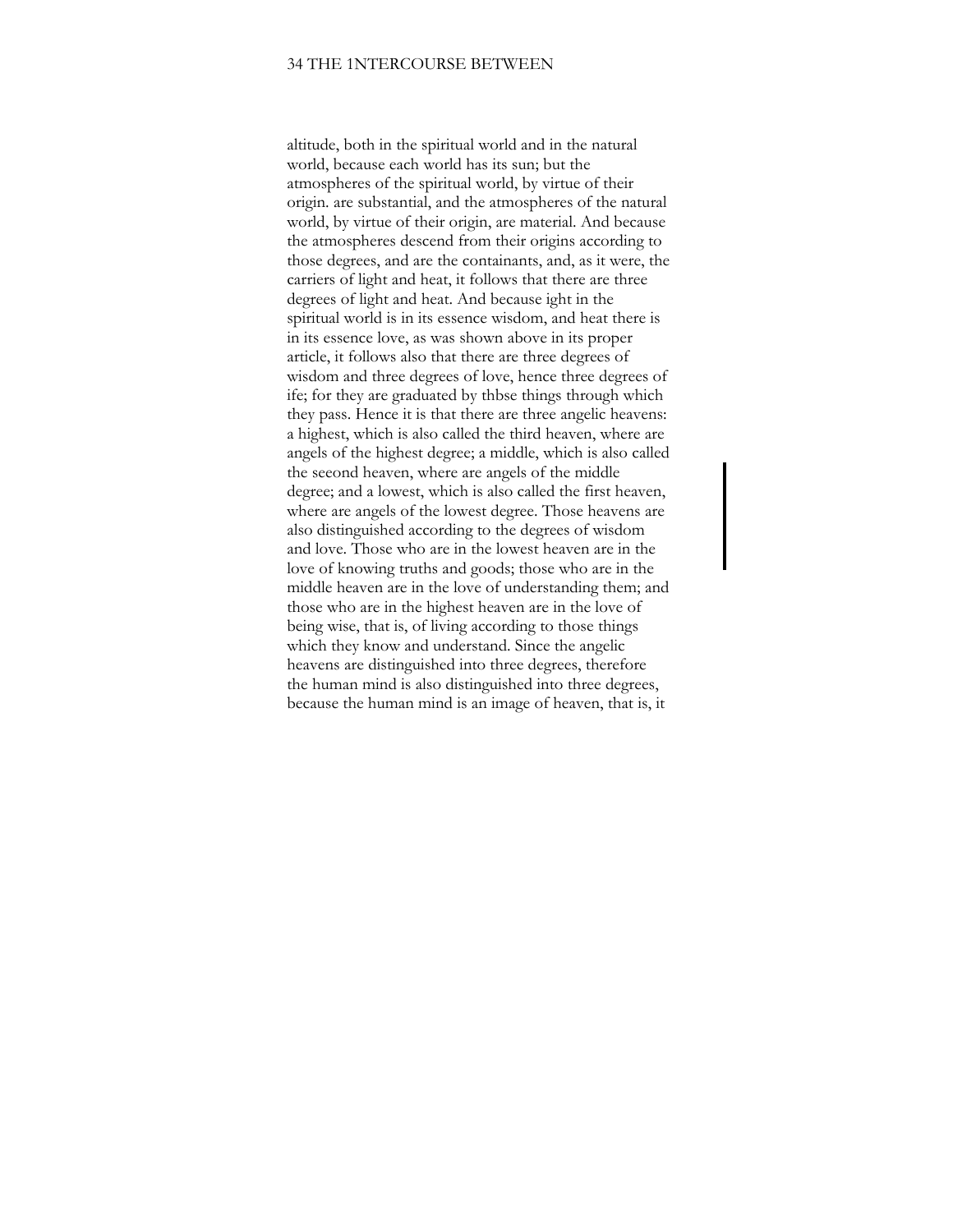is a heaven in the smallest form. Hence it is that man is capable of beeoming an angel of one of those three heavens, and he beeomes such according to his reception of wisdom and love from the Lord: an angel of the lowest heaven if he reeeives 0nly the love of knowing truths and g0ods; an angel of the middle heaven if he receives the love of understanding them; and an angel of the highest heaven if he receives the l0ve of being wise, that is, of living according to them. That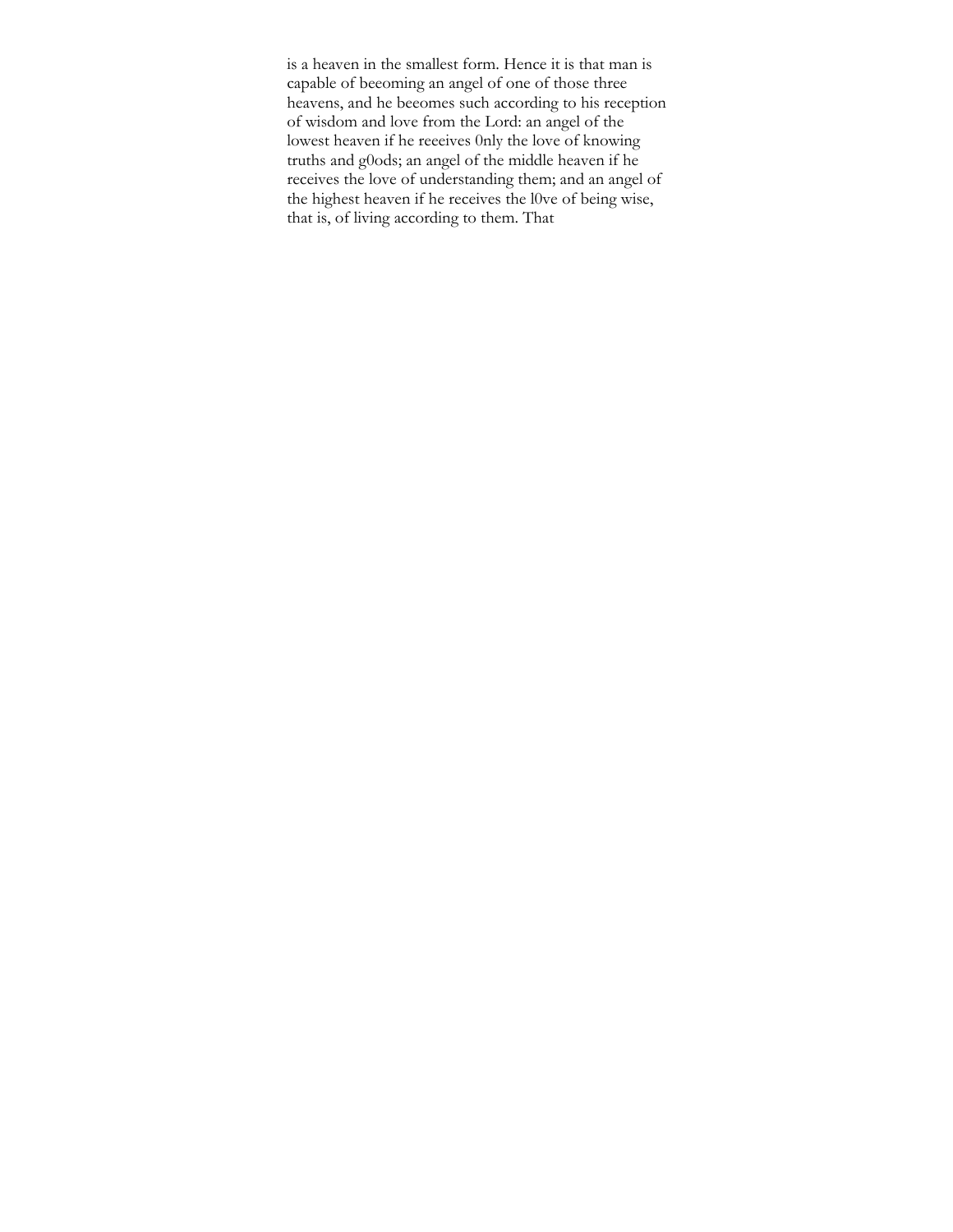THE SOUL AND THE BODY 35 the human mind is distinguished into three regions, according to the three heavens, may be seen in the memorable relation inserted in the work on MARRIAGE LOVE (n. 27O). From these things it is plain that all spiritual influx to man and into man descends from the Lord through these three degrees, and that it is received by man according to the degree of wisdom and love in which he is. The knowledge of these degrees is of the greatest use at the present day; since many, in consequence of not knowing them, stand still and stick fast in the lowest degree, in which are the senses of their body, and on aceount of their ignorance, which is intellectual darkness, cannot be elevated into spiritual light, which is above them. Hence naturalism assails them, as it were spontaneously, as soon as they enter on any investigation and inquiry concerning the human soul and mind, and its rationality, and still more if they inquire concerning heaven and the life after death. Thus they becbme like those who stand in the market places with telescopes in their hands, looking at the sky, and utter vain predictions; and also like those who chatter and also reason concerning every objeet they see, and every thing they hear, without there being in it any thing rational from the understanding. But sueh persons are like butchers, who believe themselves to be skilled in anatomy, because they have examined the viscera of oxen and sheep outwardly but not inwaPdly. But it is a truth, that to think from the influx of natural light, not enightened by the influx of spiritual light, is nothing else than dreaming, and to speak from such thought is to talk nonsense. But more about these degrees may be seen in the work on THE DIVINE LOVE AND THE DiViNE WISDOM (n. 173-281).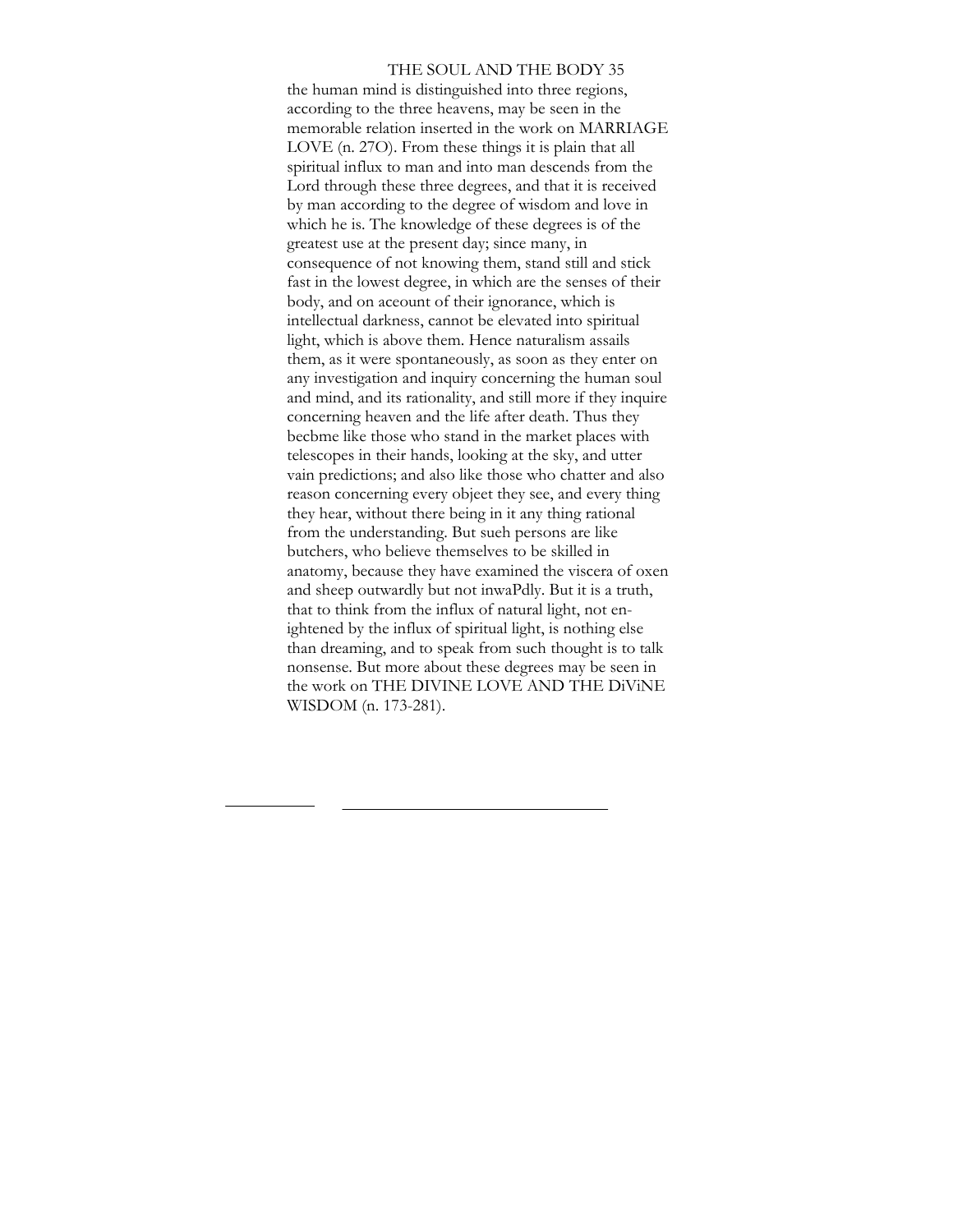# XV. - ENDS ARE IN THE FIRST DEGREE, CAUSES IN THE SECOND, AND EFFECTS IN THE THIRD.

17. WHO does not see that the end is not the cause, but that it produces the cause, and that the cause is not the effect, but that it produces the effect; consequently, that they are three distinct things which follow each other in order? The end with man is the love of his will, for what a man loves, this he proposes to himself and intends; the cause with him is the reason of his understanding, for by means of it the end seeks for mediate or efficient causes; and the effect is the operation of the body from them and according to them. Thus there are three things in man, which follow each other in order, in the same manner as the degrees of altitude follow each other. When these three things appear in act, then the end is inwardly in the cause, and the end through the cause is in the effect, wherefore the three coexist in the effeet. On this account it is said in the Word, that every one shall be judged according to his works; for the end, or the love of his will; and the eause, or the reason of his understanding, are together in the effeets, whieh are the works of his body; thus the quality of the whole man is in them. They who do not know these things, and do not thus distinguish the objects of reason, cannot avoid terminating the ideas of their thought in the atoms of Epicurus, the monads of Leibnitz, or the simple substances of Wolff. and thus closing up their understandings as with a bolt, so that they cannot even think from reason e0ncernling spiritual influx, beeause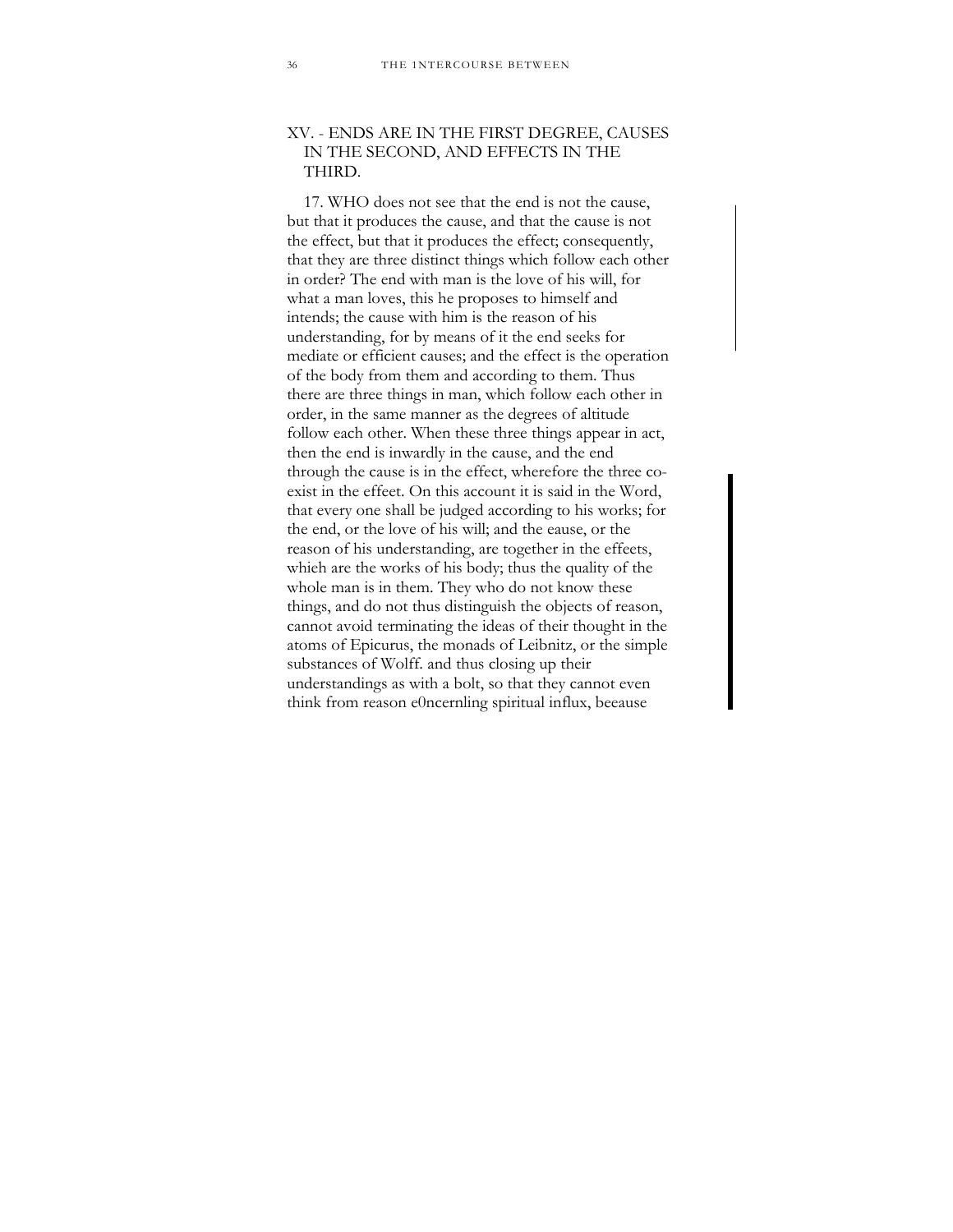they eannot think eoncerning any progression; for the author says concerning his simple substance, that if it is divided it falls into nothing. Thus the understanding stands still in its first ight, whieh is merely from the senses of the body, and does not advance a step further. Hence it is not known but that the spiritual is a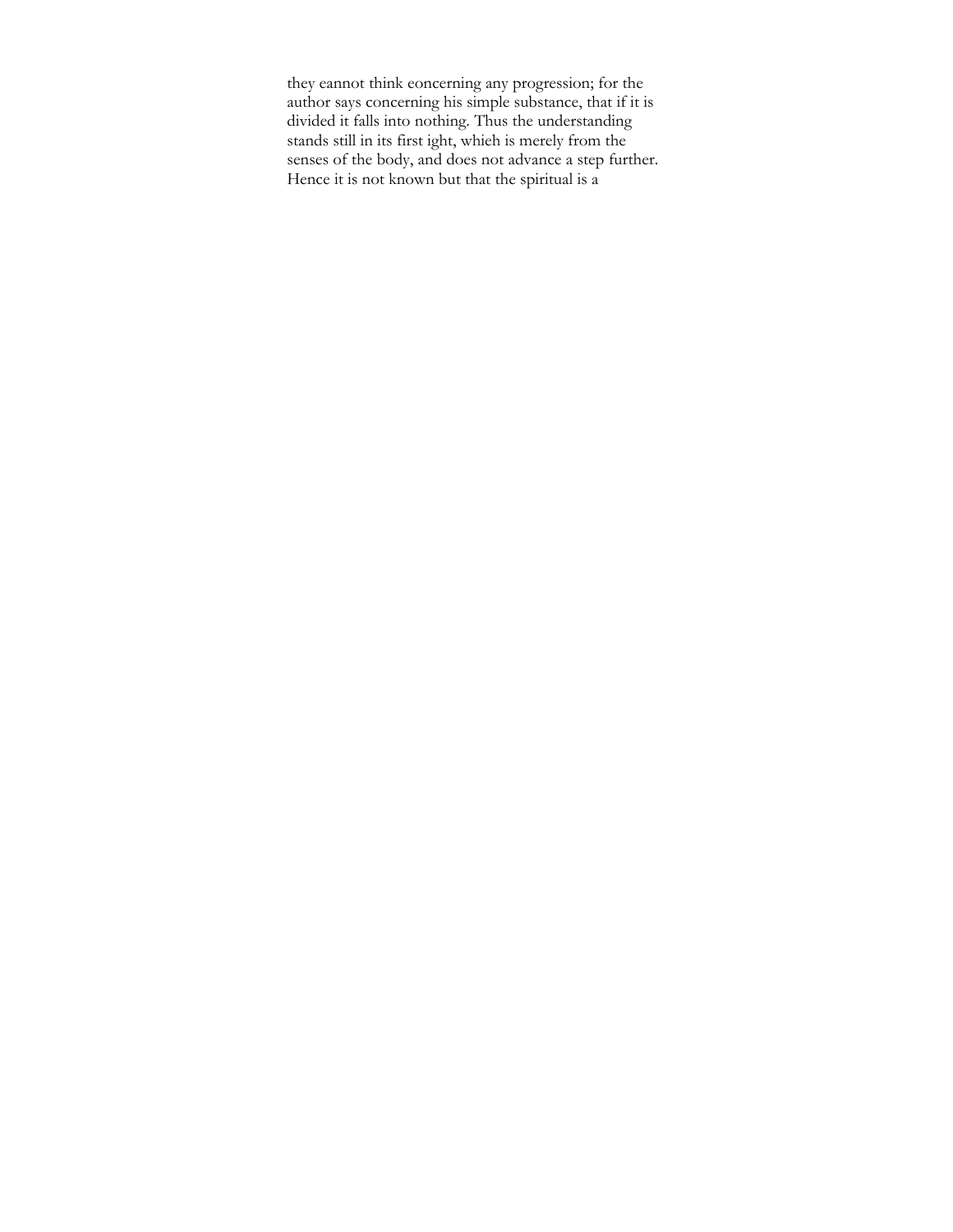#### THE SOUL AND THE BODY 37

subtile natural, and that beasts have a rational as well as men, and that the soul is a breath of wind such as is breathed forth from the breast when a person dies; besides other things, which are not of light but of darkness. Since all things in the spiritual world and all things in the natural world proceed according to these degrees, as was shown in the preceding article, it is plain that intelligence properly consists in knowing and distinguishing them, and seeing them in their order. By means of these degrees, also. every man is known as to his quality, when his love is known; for, as was said above, the end, whieh is of the will, and the causes, whieh are of the understanding, and the effects, whieh are of the body, follow from bis love. as a tree from its seed, and as fruit from the tree. There are three kinds of loves, the love of heaven, the love of the world, and the love of self; the love of heaven is spiritual, the love of the world is material. and the love of self is corporeal. When the love is spiritual, all the things which follow from it, as forms from their essence, derive the quality of being spiritual; similarly if the principal love is the love of the world or of wealth, and thus is material, all the things whieh follow from it, as derivatives from their origin, derive the quality of being material; likewise if the prineipal love is the love of self, or of eminence ab0ve all others, and thus is corporeal, all the things which follow from it derive the quality of being eorporeal. The reason is, because the man who is in this love regards himself alone, and thus immerses the thoughts of his mind in his body. Wherefore, as was just now said, he who knows the ruling love of any one, and at the same time the progression of ends to causes and of causes to effects,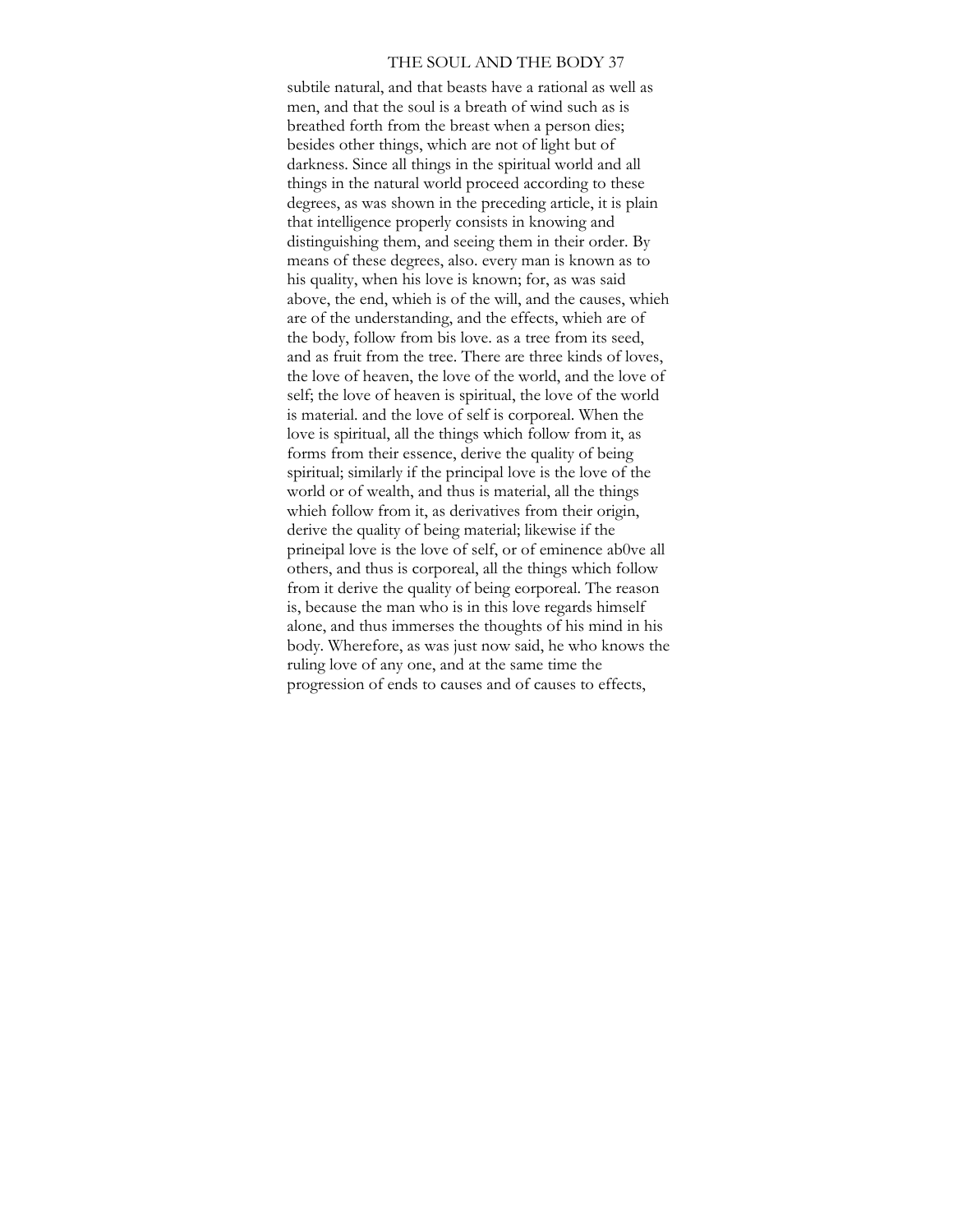which three things follow in order aceording to the degrees of altitude, knows the whole man. Thus the angels of heaven know every one with whom they speak; they pePceive his hove from the sound of his voice; they see his image from his face, and his character from the gestures of his body.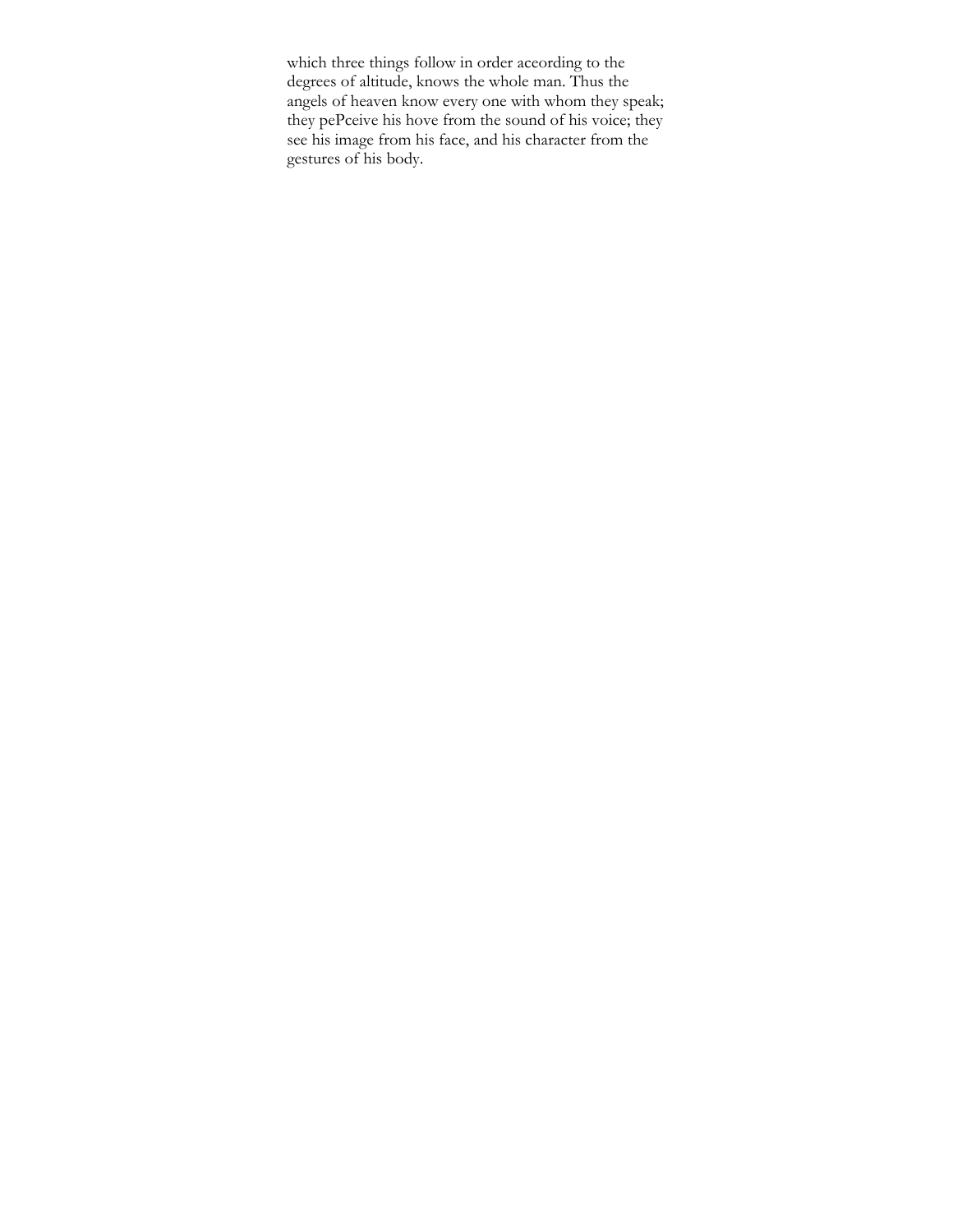# XVI. — FROM THESE TH1NGS 1T IS PLAIN WHAT 1S THE QUALITY OF SP1RITUAL 1NFLUX FROM 1TS ORiG1N TO ITS EFFECTS.

18. SP1RITUAL influx has hitherto been deduced from the soul into the body, but not from God into the soul and thus into the body. This has been done, because no one knew any thing concerning the spiritual world. and concerning the sun there, from which all spiritual things flow as from their fountain. and thus no one knew any thing concerning the influx of spiritual things into natural things. Now because I have been permitted to be in the spiritual world and in the natural world at the same time, I am obliged by my eonscience to make known these things; for what is the use of knowing, unless what is known to one be also known to others? Without this, what is knowing but colleeting and storing up riches in a casket, and 0nly looking at them oecasionally and counting them over, without any thought of use from them? Spiritual avariee is nothing else. But in order that it may be fully known what and of what quality spiritual influx is, it is necessary to know what the spiritual is in its essence, and what the natural is, and also what the human soul is. Lest therefore this short treatise should be defeetive through ignorance of these things. it will be useful to consult some memoPable relations inserted in the work on MARRIAGE LOvE; concerning the spiritual, in the memorable relation there (n. 326-329); concerning the human soul (n. 315); and concerning the influx of spiritual things into natural things (n. 380); and more fully in n. 415-422.

19. To these things I will add this MEMORABLE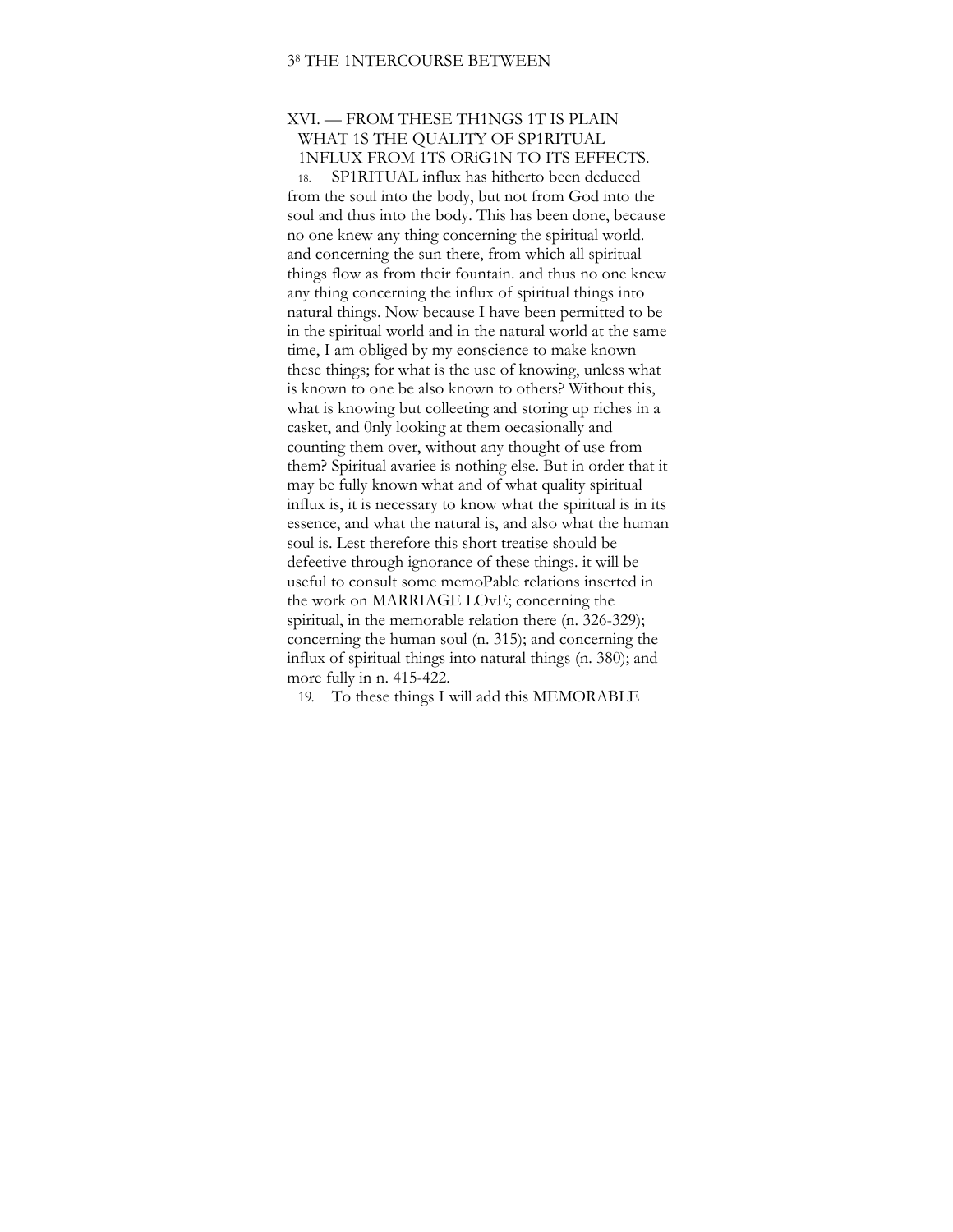RELATION. AfteP these pages were written. I prayed to the Lord that I might be permitted to eonverse with some disciples of AR1STOTLE, and at the same time with some disciples of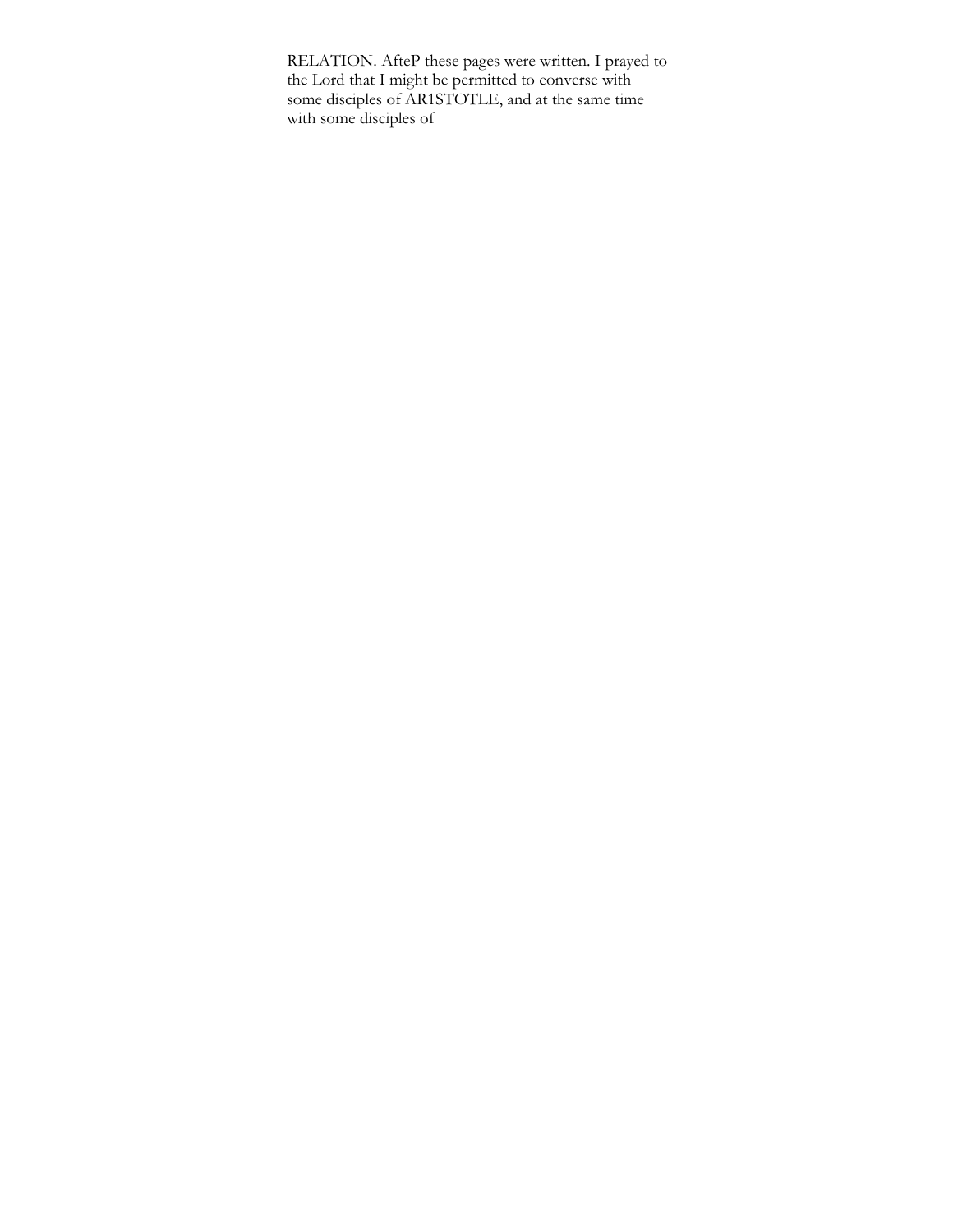#### THE SOUL AND THE BODY 39

DESCARTES, and with some disciples of LEIBNITZ, in order that I might learn the opinions of their minds concerning the intereourse between the soul and the body. After my prayer there were present nine men, three Aristotelians, three Cartesians, and three Leibnitzians; and they stood around me, the admirers of Aristotle on the left side, the followers of Descartes on the right, and the supporters of Leibnitz behind. Quite a distanee away, and at intervals from each other, were seen three persons crowned with laurel, and I knew from an inflowing perception that they were those three great leaders or teachers themselves. Behind Leibnitz stood one holding the skirt of his garment, and I was told that it was Wolff. Those nine men, when they beheld one another, at first saluted and spoke to one another in a courteous tone. But presently there arose from below a spirit with a torch in his right hand. which he shook before their faces, whereupon they became enemies, three against three, and looked at one another with a fierce countenance; for they were seized with the lust of disputing and wrangling. Then the Aristotelians, who were also schoolmen. began to speak, saying, Who does not see that objects flow in through the senses into the soul, as a man enters through the doors into a chamber, and that the soul thinks aceording to such influx? When a lover sees a beautiful virgin or his bride, does not his eye sparkle and carry the love of her into the soul? When a miser sees bags of money, does he not burn for them with every sense, and thence convey this ardor into the soul. and excite the desire to possess them? When a proud man hears his praises from another, does he not prick up bis ears, and do not these transmit those praises to the soul? Are not the senses of the body like outer courts, through which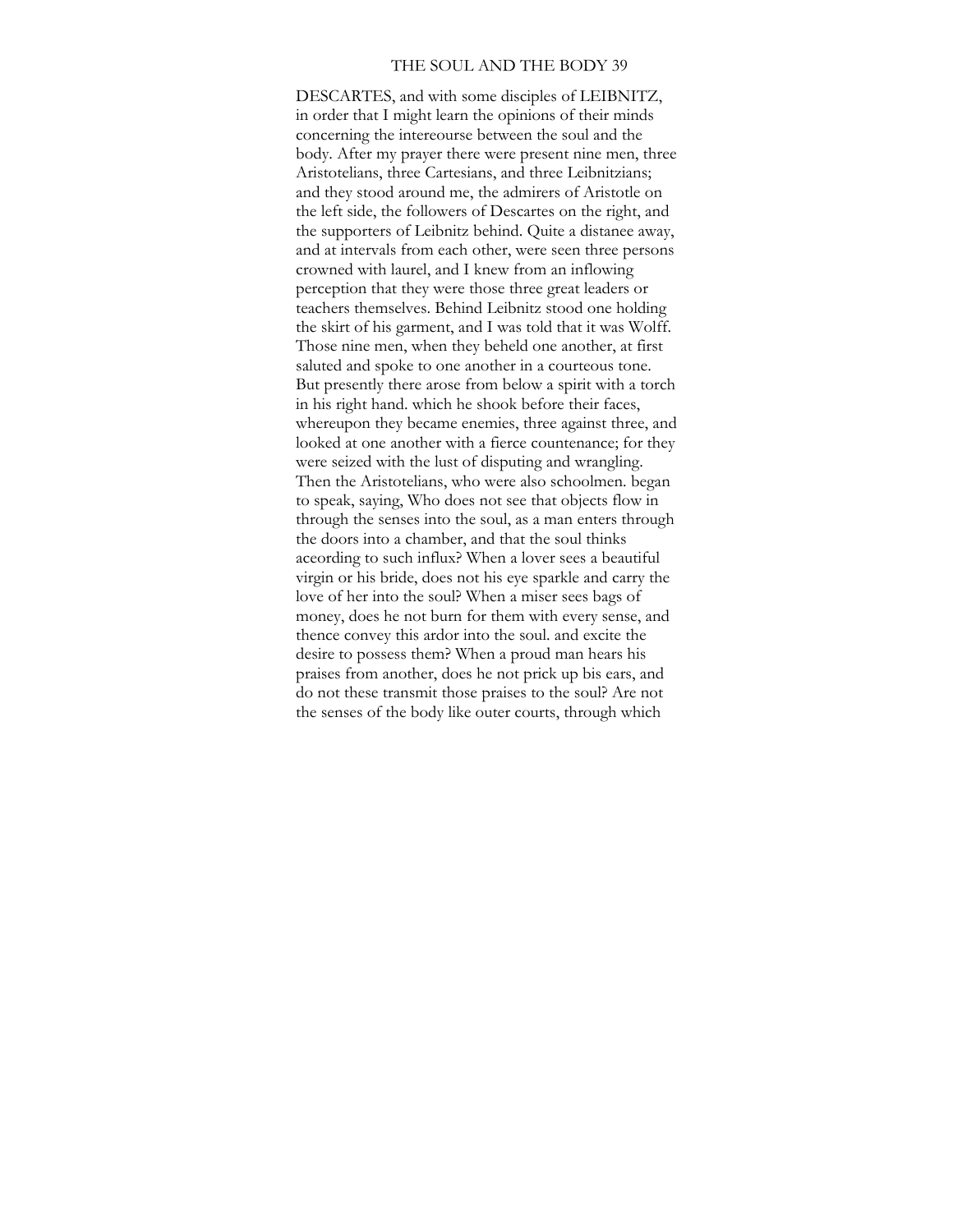alone there is entranee to the soul? From these things and innumerable others ike them, who can eonelude otherwise than that influx is from nature, or is physical? To these statements the followers of Descartes, who had held their fingers on their foreheads, and now with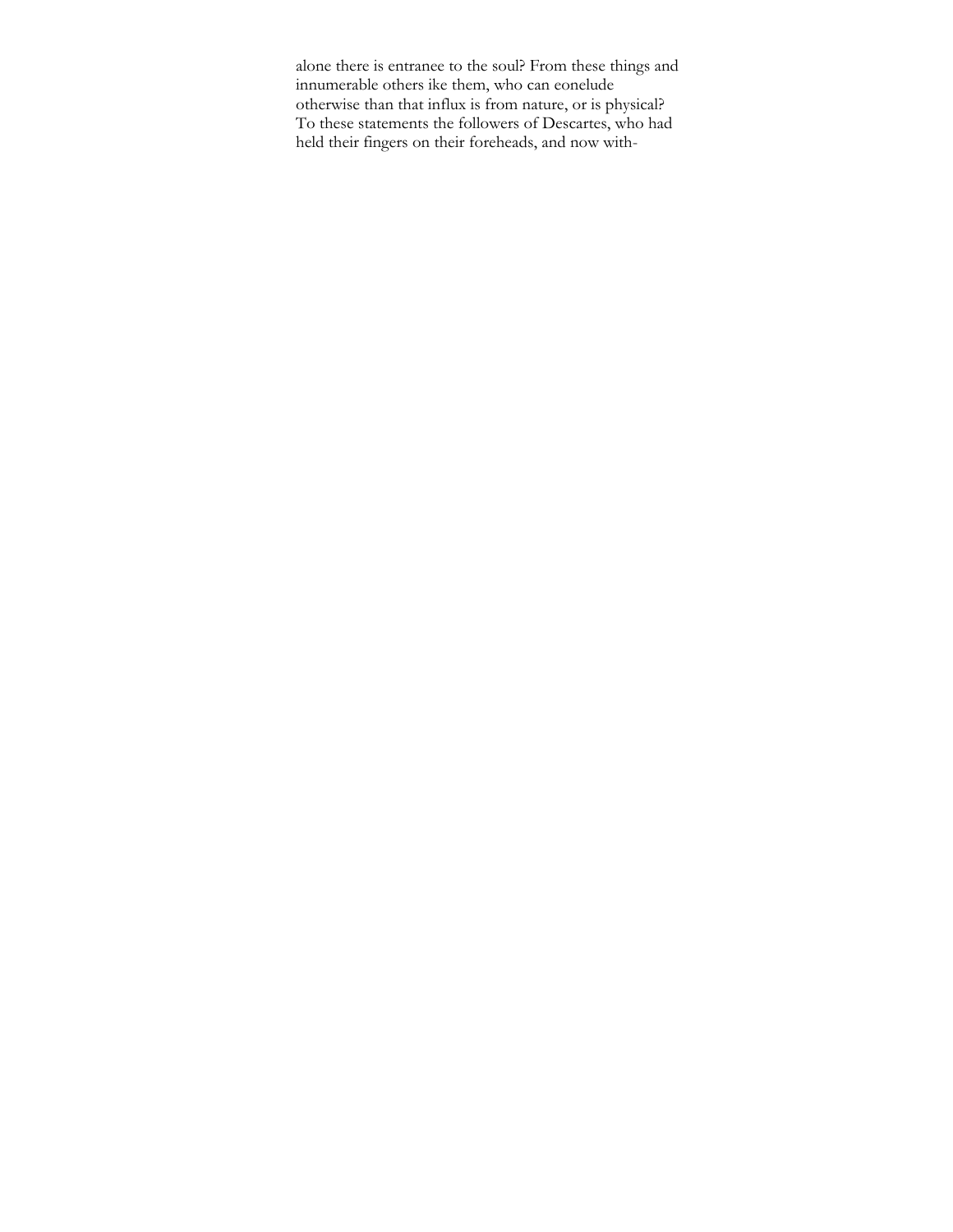drew them, repied, saying, Alas, you speak from appearances. Do you not know that the eye does not love a virgin or a bride from itself, but from the soul? and likewise that the senses of the body do not eovet the bags of money from themselves, but from the soul? and similarly that the ears do not devour the praises of flatterers in any other manner? Is it not perception that causes sensation? and pereeption is of the soul, and not of the organs of the body. Tell, if you can, what else makes the tongue and lips to speak but the thought? and what else makes the hands to work but the will? and thought and will are of the soul, and not of the body. Thus what makes the eye to see, and the ear to heaP, and the other organs to feel, but the soul? From these things. and innumerable others like them. every one whose wisdom is above the sensual things of the body, eoneludes, that there is no influx of the body into the soul, but of the soul into the body, which influx we call occasional, and also spiritual. When these had been heard, the three men who stood behind the former triads, who were the supporters of Leibnitz, began to speak, saying, We have heard the arguments on both sides, and have compared them, and we have perceived that in many particulars the latteP are stronger than the former, and that in many others the former are stronger than the latter; wherefore, if it is permitted, we will settle the dispute. And on being asked how, they said, There is not any influx of the soul into the body, nor of the body into the soul, but there is a unanimous and instantaneous operation of both together. which a eelebrated author has distinguished by an excellent name, calling it preestablished harmony. Hereupon there appeared again the spirit with the torch in his hand, but now in his left. and he shook it at the baek of their heads, whence their ideas 4<sup>0</sup> THE 1NTERCOURSE BETWEEN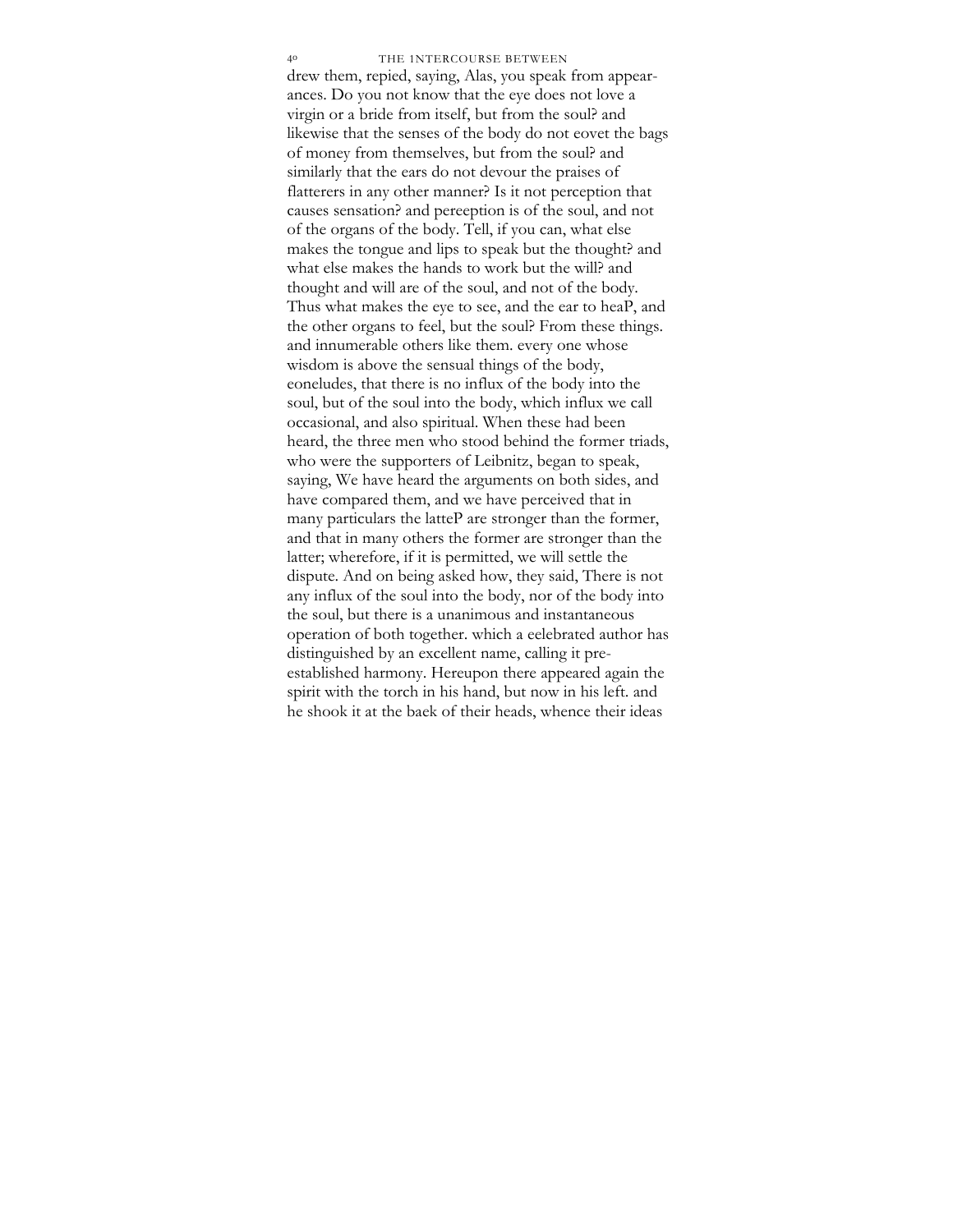of everything became eonfused, and they cried out together, Neither our soul nor body knows what part to take, wherefore let us decide this dispute by lot, and we will give our approval to the lot which comes out first. And they took three pieces of paper, and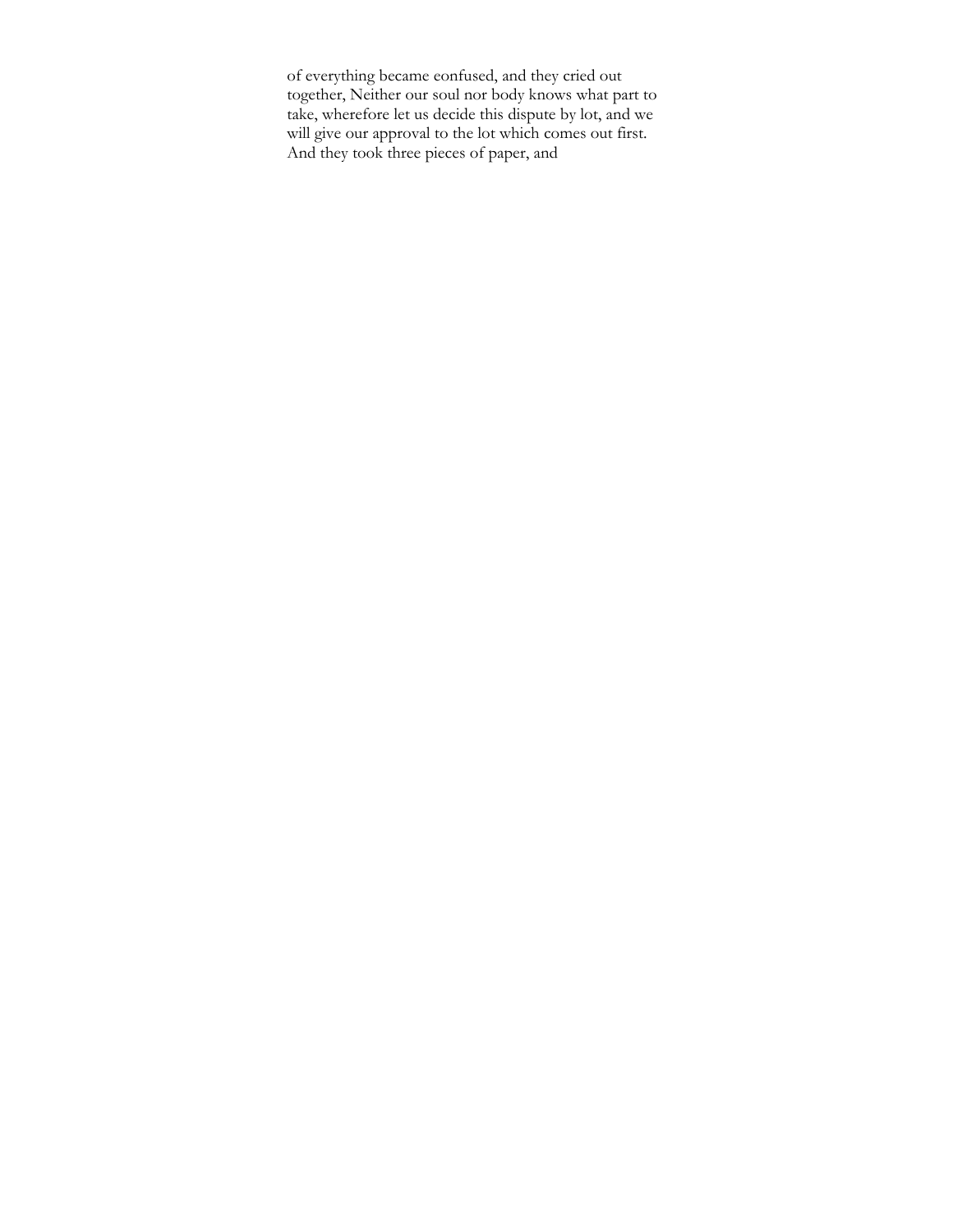wrote on one of them, PHYsICAL INFLUX, on another SPIRITUAL INFLUX, and 011 the third, PRE-ESTABLISHED HARMONY; and they put these three pieces into a hat. Then they chose one of their number to draw, and he, putting in his hand. took hold of that on which was written SPIRITUAL INFLUX; and when this was seen and read, they all said, yet some with a clear and flowing, some with a faint and smothered voice, Let us give our approval to this because it came out first. But then an angel suddenly stood by, and said, Do not beieve that the paper in favor of spiritual influx came out by ehance, but from providence; for you do not see its truth beeause you are in confused ideas, but the truth itself presented itself to the hand of him that drew the lots, that you might give it your approval.

20. I was once asked how from a philosopher I became a theologian; and I answered, In the same manner that fishers were made disciples and apostles by the Lord; and that I also, from early youth, had been a spiritual fisher. On hearing this the inquirer asked what a spiritual fisher was. I replied, that a fisher, in the spiritual sense of the Word, signifies a man who investigates and teaehes natural truths, and afterwards spiritual truths, in a rational manner. To the question, How is this shown? I said, From these plaees in the Word: *Then the waters shall fail from the sea, and the river shall be wasted and become dry, . . . therefore the fishers shall mourn. and all that cast a hook into the sea shall be sad* (Isa. xix. 5. 8). In another place: *Upon the river whose waters were healed, the fishers stood from Engedi; they were there in the spreading forth of nets: according to its kind was their fish, as the fish of the great sea. exceeding many* (Ezek. xlvii. 9, 10). And in another place: *The saying of Jehovah, Lo, I will send to many fishers, who shall fish the sons of Israel* (Jer. xvi. 16). From this it is plain why the Lord ehose fishers for disciples, and said: *Come ye after Me, and I will make you fishers of men* (Matt. iv. I8. I9: Mark i. 16. I7); and to Peter, after he had caught a multitude of fishes: *From*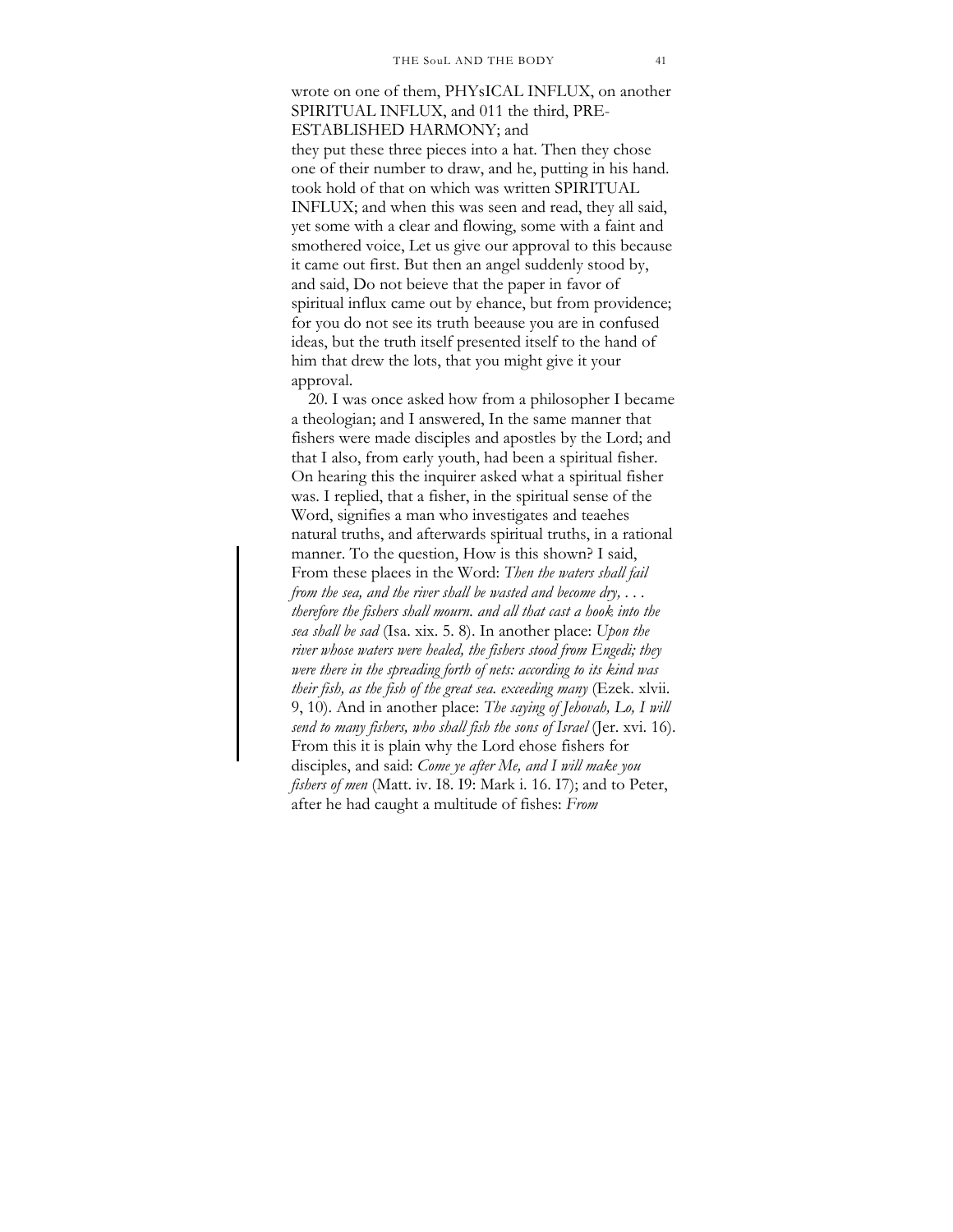#### 42 THE 1NTERCOURSE BETWEEN, ETC.

*henceforth thou shalt catch men* (Luke v. 9, IO). Afterwards I showed the origin of this significance of fishers from the APOCALYPsE REvEALED; namely, because water signifies natural truths (n. 50, 932); likewise a river (n. 409, 932); and fish those who are in natural truths (n. 405); whence fishers signify those who investigate and teach truth. On hearing this my interrogator raised his voiee and said, Now I ean understand why the Lord called and ehose fishers to be His diseiples, and therefore I do not wonder that He has also called and chosen you. since, as you have said, you were from early youth a fisher in a spiritual sense, that is, an investigator of natural truths; that you are now an investigator of spiritual truths, is because these are founded on the former. To this he added, because he was a man of reason, that the Lord alone knows who is a proper person to perceive and to teaeh those things whieh are of His New Church, whether some one among the dignitaries of the Church, or some one among their servants. Moreover. what theologian among Christians does not first study philosophy at college, before he is installed a theologian; from what other source has he intelligence? At last he said, Since you are become a theologian, explain what is your theology. I replied, These are